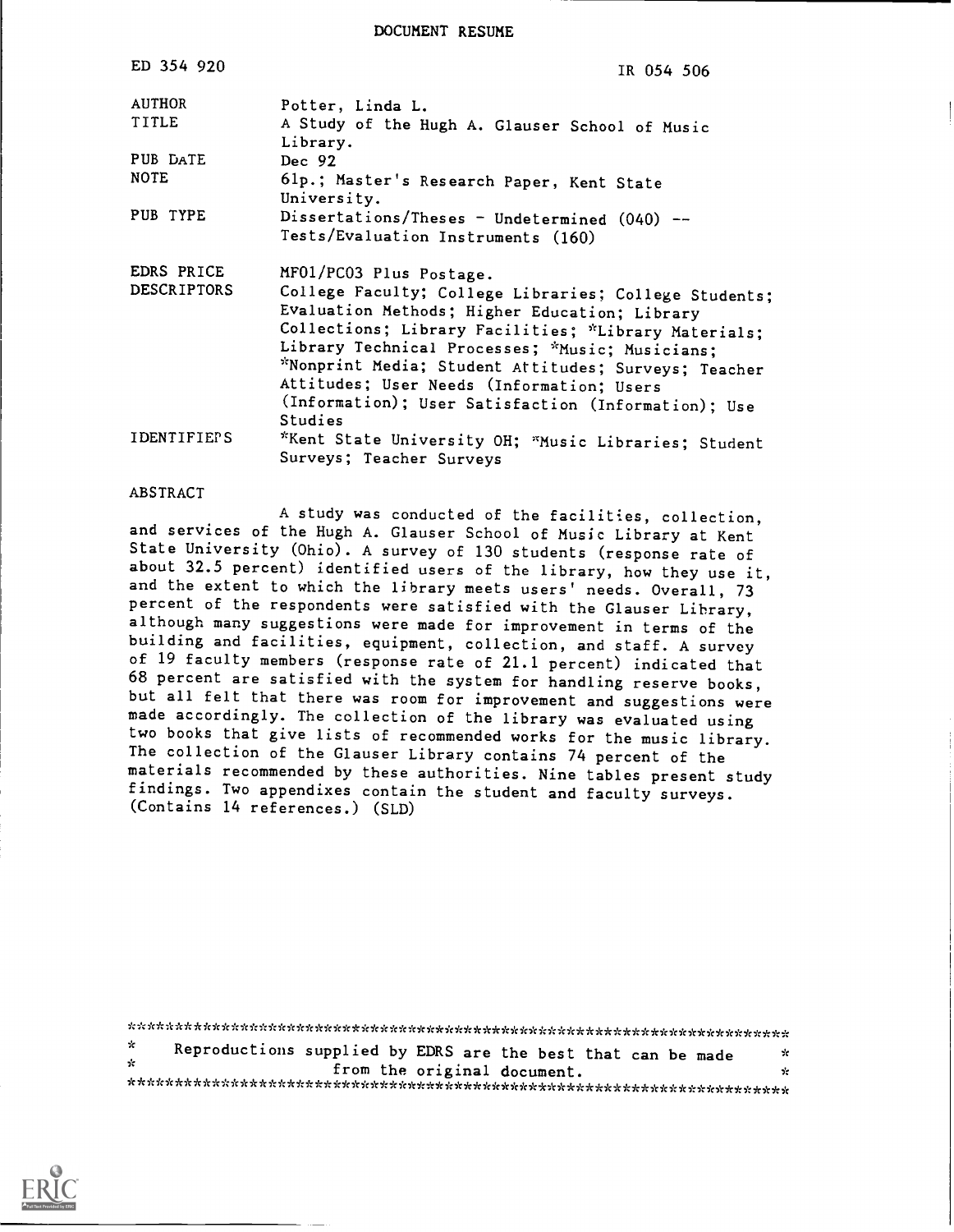U.S. DEPARTMENT OF EDUCATION<br>Office of Educational Research and Improvement EDUCATIONAL RESOURCES INFORMATION<br>CENTER (ERIC)

- <sup>O</sup> CENTEER This document has been reproduced as received Irom the person or organization originating it
- of Minor changes have been made to improve<br>
reproduction quality

Points of view or opinions stated in this docu<del>.</del><br>ment: do: not: necessarily: represent: official<br>OERI position or p3IiCy

A STUDY OF THE HUGH A. GLAUSER SCHOOL OF MUSIC LIBRARY

A Master's Research Paper submitted to the Kent State University School of Library and Information Science in partial fulfillment of the requirements for the degree Master of Library Science

by

Linda L. Potter December, 1992



# BEST COPY AVAN ARME

 $\mathcal{L}^{\mathcal{A}}$ 

a-.

PERMISSION TO REPRODUCE 1HIS MATERIAL HAS BEEN GRANTED B

Linda L. <u>Setter</u>

الأسماء والمساري سيست والمستن

TO THE EDUCATIONAL RESOURCES INFORMATION CENTER (ERIC)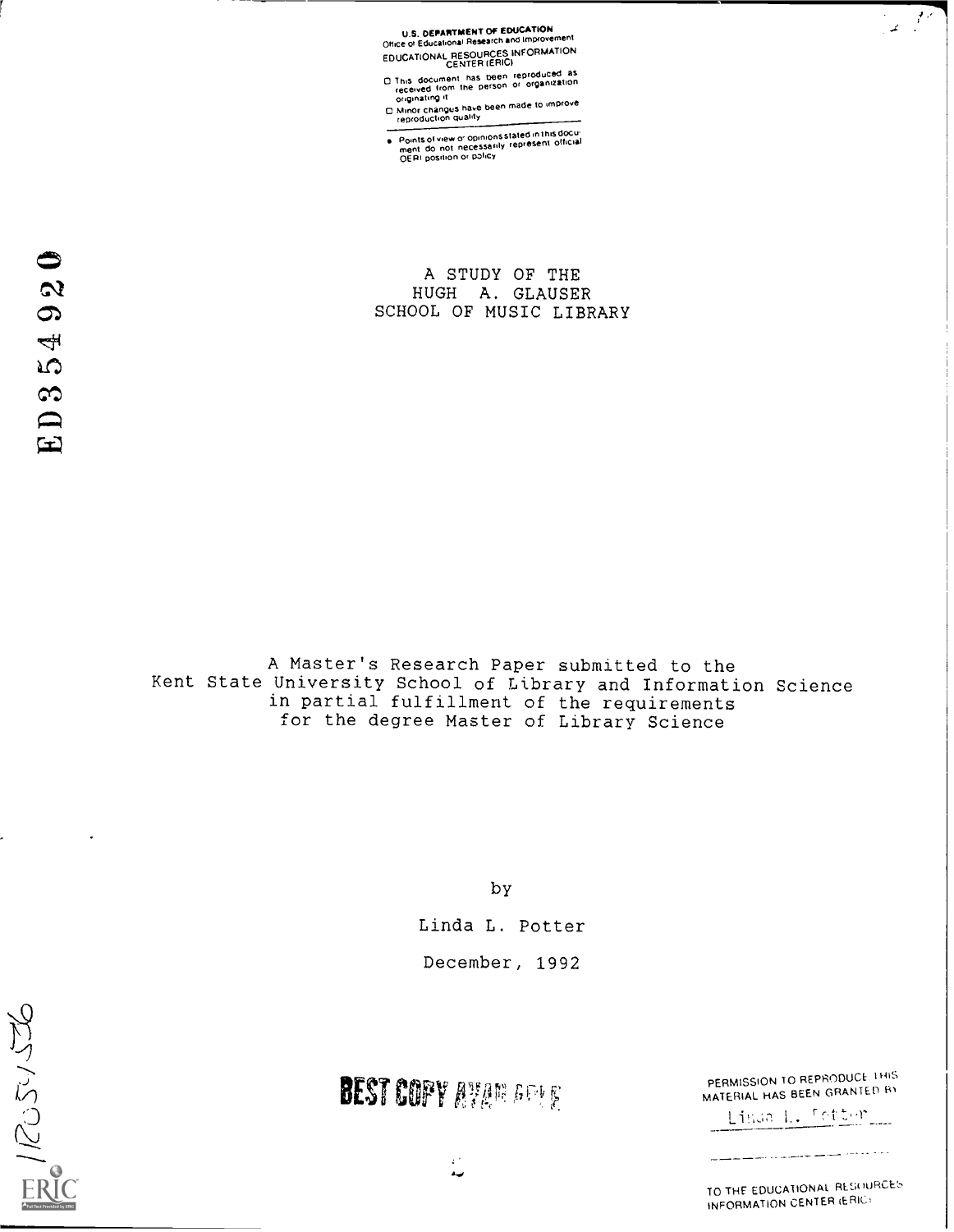#### ABSTRACT

This research paper is an in-depth study of the facilities, collection, and services of the Hugh A. Glasser School of Music Library at Kent State University (Kent, Ohio).

The first part of this study involves the use of a survey to determine who the users of the music department library are, how they use the library, and to what extent the music library meets their needs. Since there had never been an evaluation of this kind at the library, the survey was the fastest way to gain information concerning the views of the musicians at Kent State University. Overall, 73% of the students were satisfied with the Glauser Library, although there were many suggestions made for improvement. Of the faculty that participated, 68% were satisfied with the system for handling reserve books but all felt there was room for improvement and suggestions were made here also.

There is also an in-depth look at the collection in the music library using two books that give lists of recommended books, scores, journals, recordings, and cassettes for an academic library. These two books are: A Basic Classical and Operatic Recordings Collection for Libraries by Kenyon C. Rosenberg and A Basic Music Library: Essential Scores and Books by Pauline Bayne. The overall collection of the Hugh A. Glauser Library is 74% of the materials recommended in those books.

Ù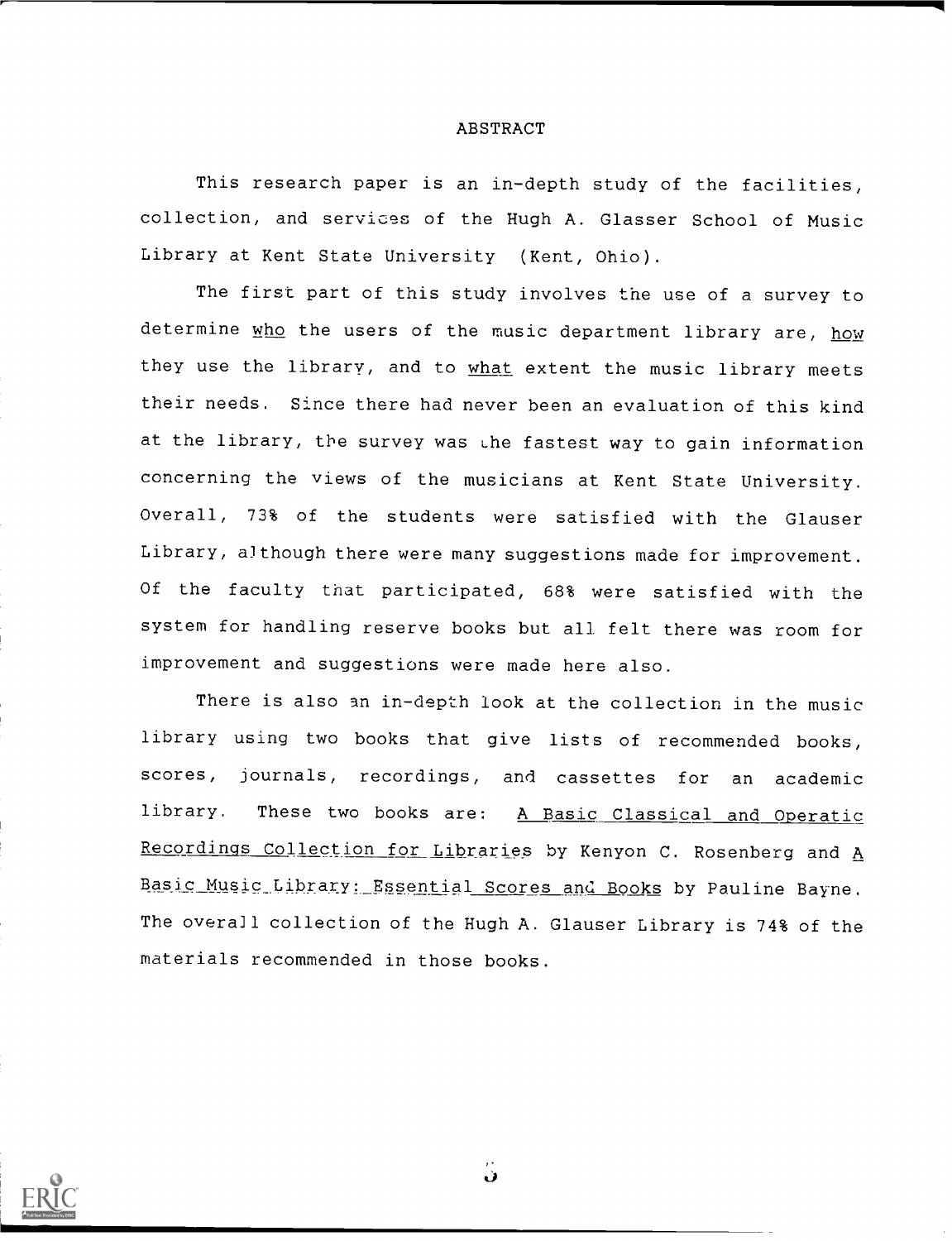## Master's Research Paper by

Linda L. Potter

A.A., Concordia College (Ann Arbor, MI), 1969 B.A., Concordia University (River Forest, IL), 1972 M.S., Indiana University, 1979 M.L.S., Kent State University, 1992

Approved by

Advisor Date

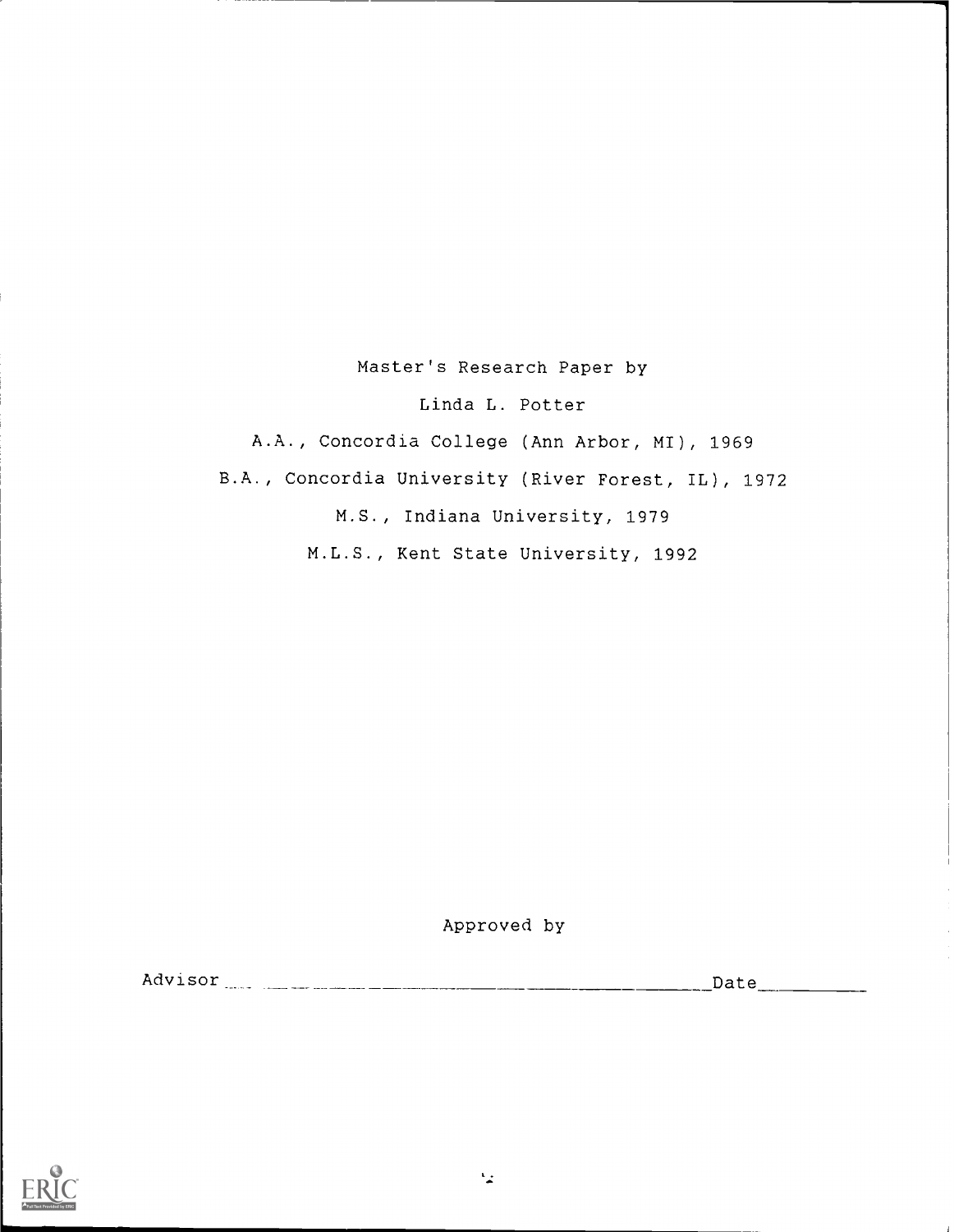#### ACKNOWLEDGEMENTS

The author wishes to thank Dr. Lois Buttlar (Library Science) and Mr. Jack Scott (Music Librarian) for their help and encouragement during the writing of this paper. Their help is greatly appreciated.



ु

iii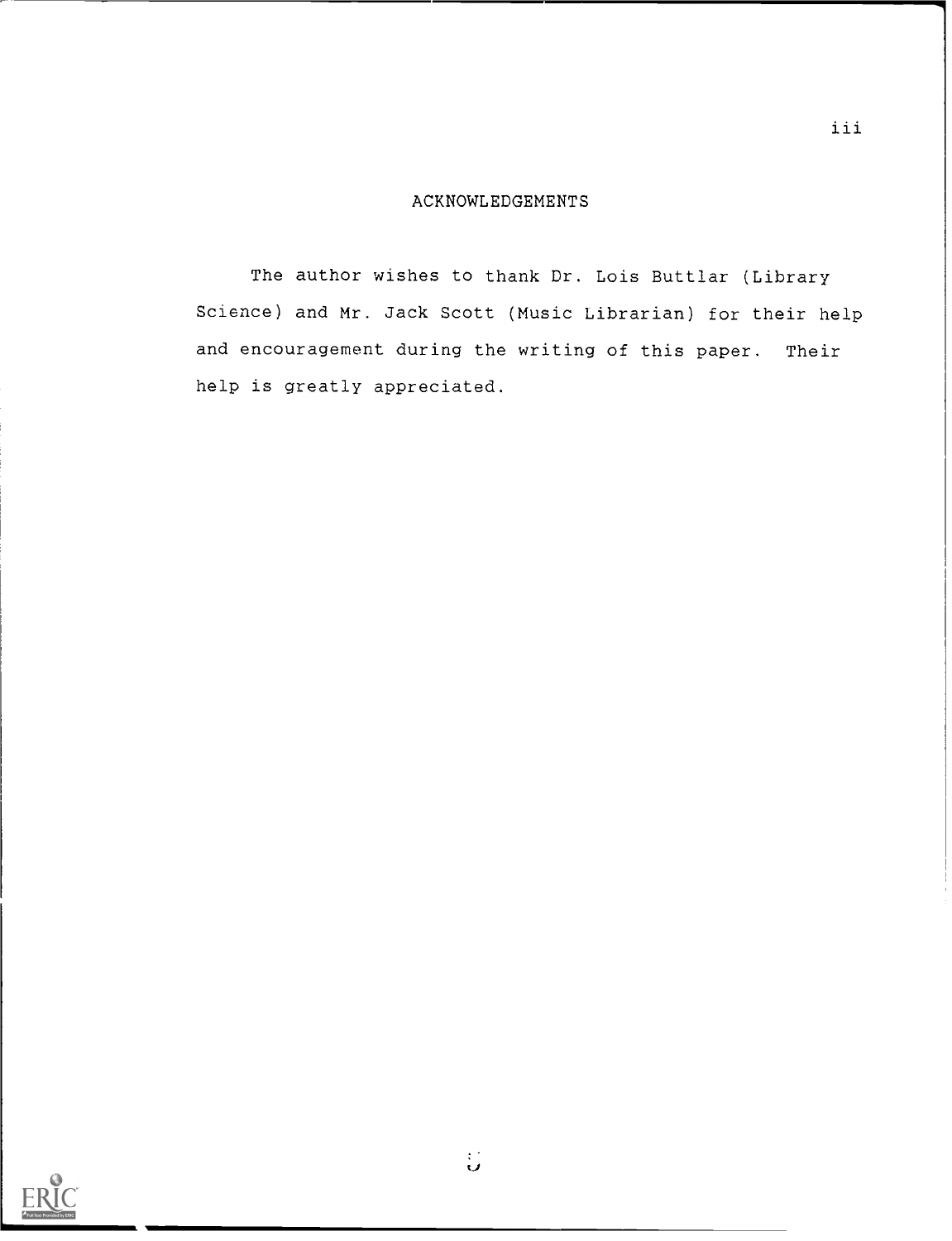# TABLE OF CONTENTS

| Chapter     |                                     |
|-------------|-------------------------------------|
| I.          |                                     |
|             |                                     |
|             | Purpose of the study3               |
|             | Objectives3                         |
|             | Definition of Terms3                |
|             | Limitations4                        |
| II.         | REVIEW OF LITERATURE5               |
| III.        | METHODOLOGY11                       |
| IV.         |                                     |
| $V_{\odot}$ | SUMMARY AND CONCLUSIONS42           |
|             | Recommendations for Further Study43 |
|             | Appendix A- Student Questionnaire44 |
|             | B- Faculty Questionnaire50          |
|             |                                     |



 $\hat{\mathbb{C}}$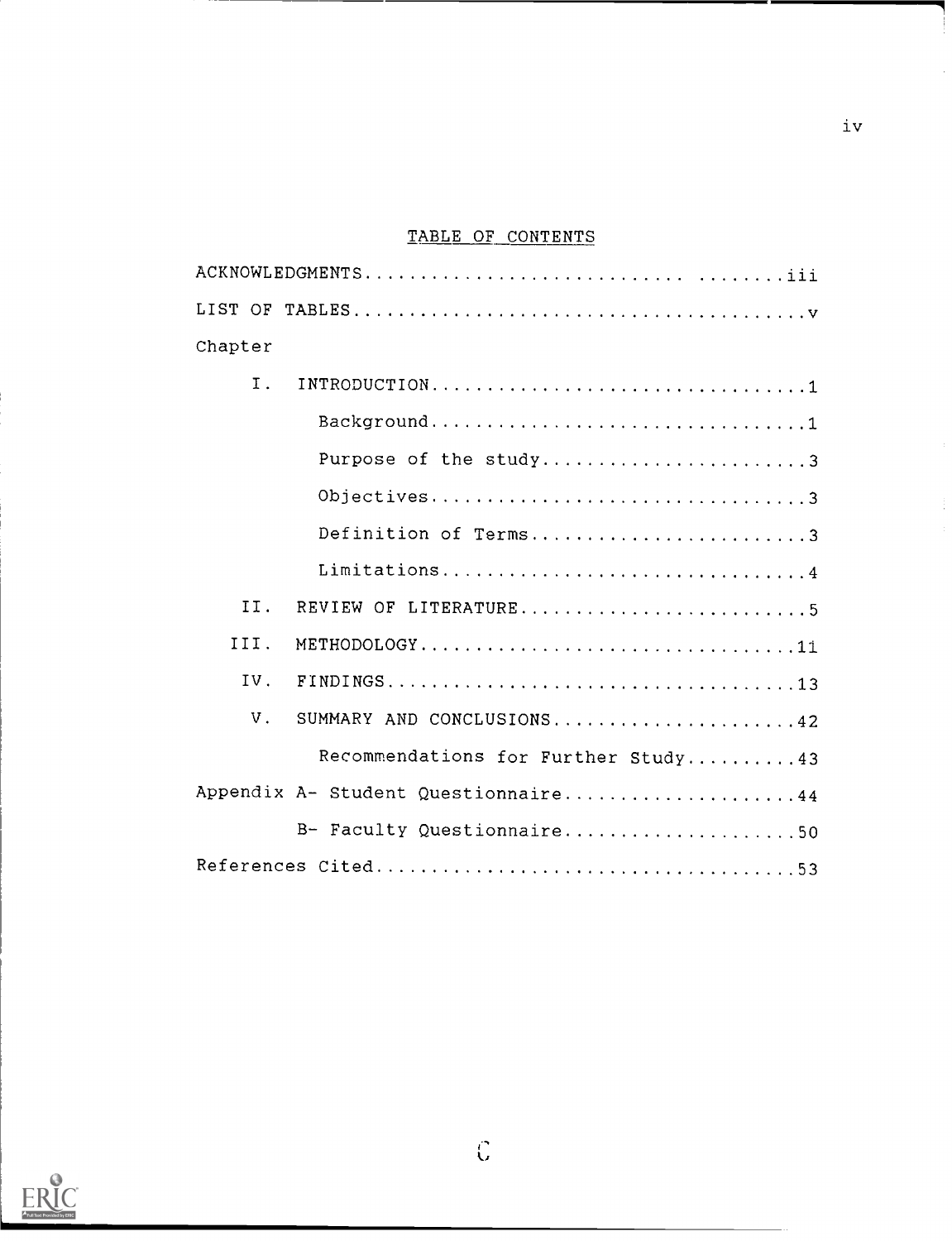## LIST OF TABLES

| Table          |                                          |
|----------------|------------------------------------------|
| $1 \cdot$      | Reasons Students Use the Music Library15 |
| 2.             | Rankings of Facilities18                 |
| 3 <sub>1</sub> | Rankings of Library Environment19        |
| 4.             | Rankings of Services and Staff20         |
| 5.             | Rankings for Collection Development22    |
|                | 6. Distribution of Overall Feelings25    |
| 7.             | Distribution of Recommendations28        |
| 8.             | Collection Use by Categories30           |
| 9.             | Analysis of the Music Library34          |



 $\frac{1}{2}$ 

 $\sim$ 

 $\hat{\mathbf{v}}$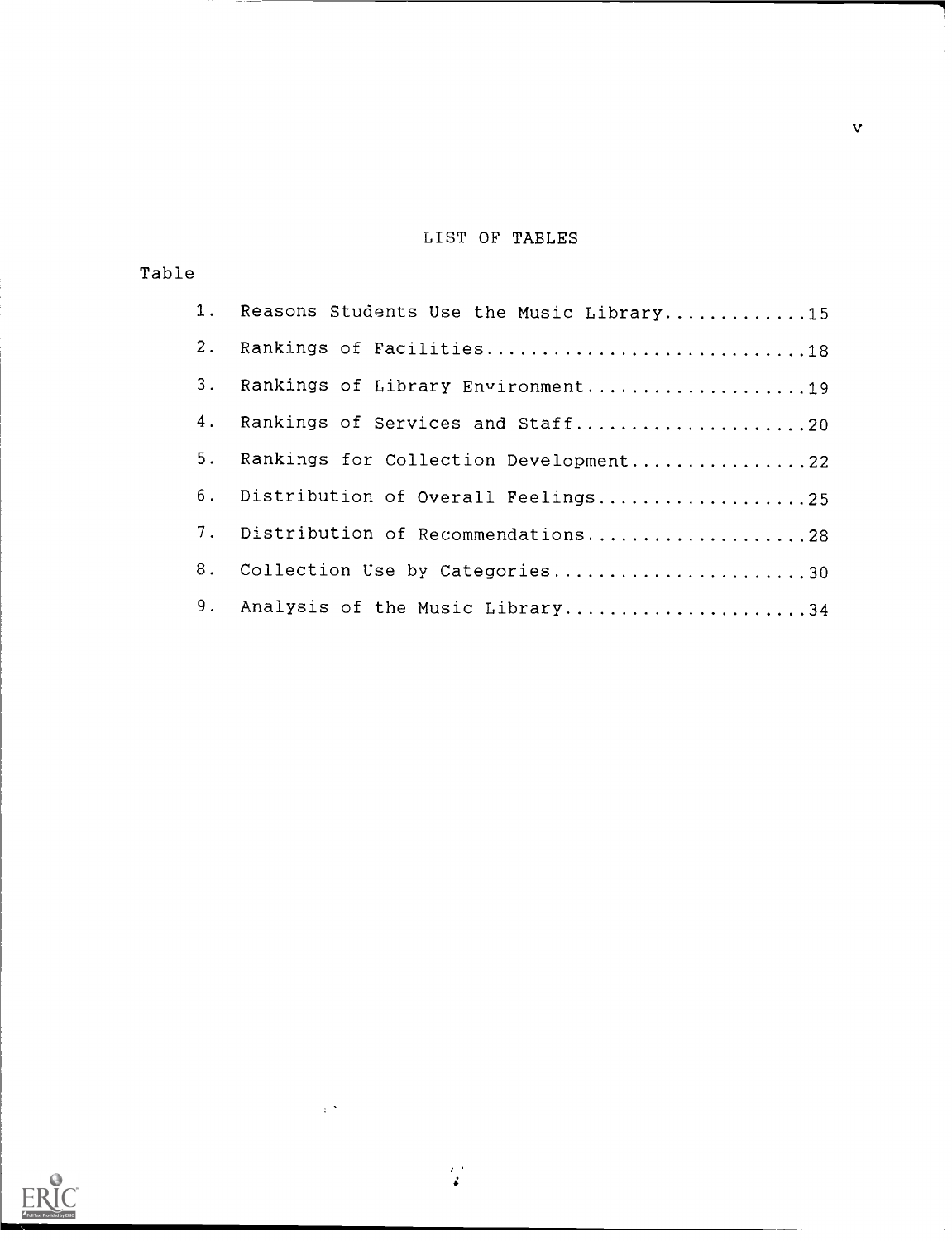#### CHAPTER I

1

#### INTRODUCTION

A music library is a special library. It consists of materials and services needed by a particular set of users. Within the academic setting, it can be a branch of a larger university library and is usually located within the music department.

One of the main reasons for the growth of the library in general came about because of the GI Bill. Many veterans of World War II began or returned to complete the education the war interrupted. Many new degrees were established, including degrees in music. During the forties, 51 music library collections were started. During the fifties, 61 music libraries were started and during the sixties, 63 music collections were started (Watanabe 1981).

Many changes were occurring in the collection of libraries. New journals were being written and some of 'hose halted because of the war started again. Books and scores also became more available.

Advances in technology brought about a great deal of change in the library. Sound recordings were of better quality than before. As a result, many libraries began to provide audio services for their patrons (Mortland 1984).

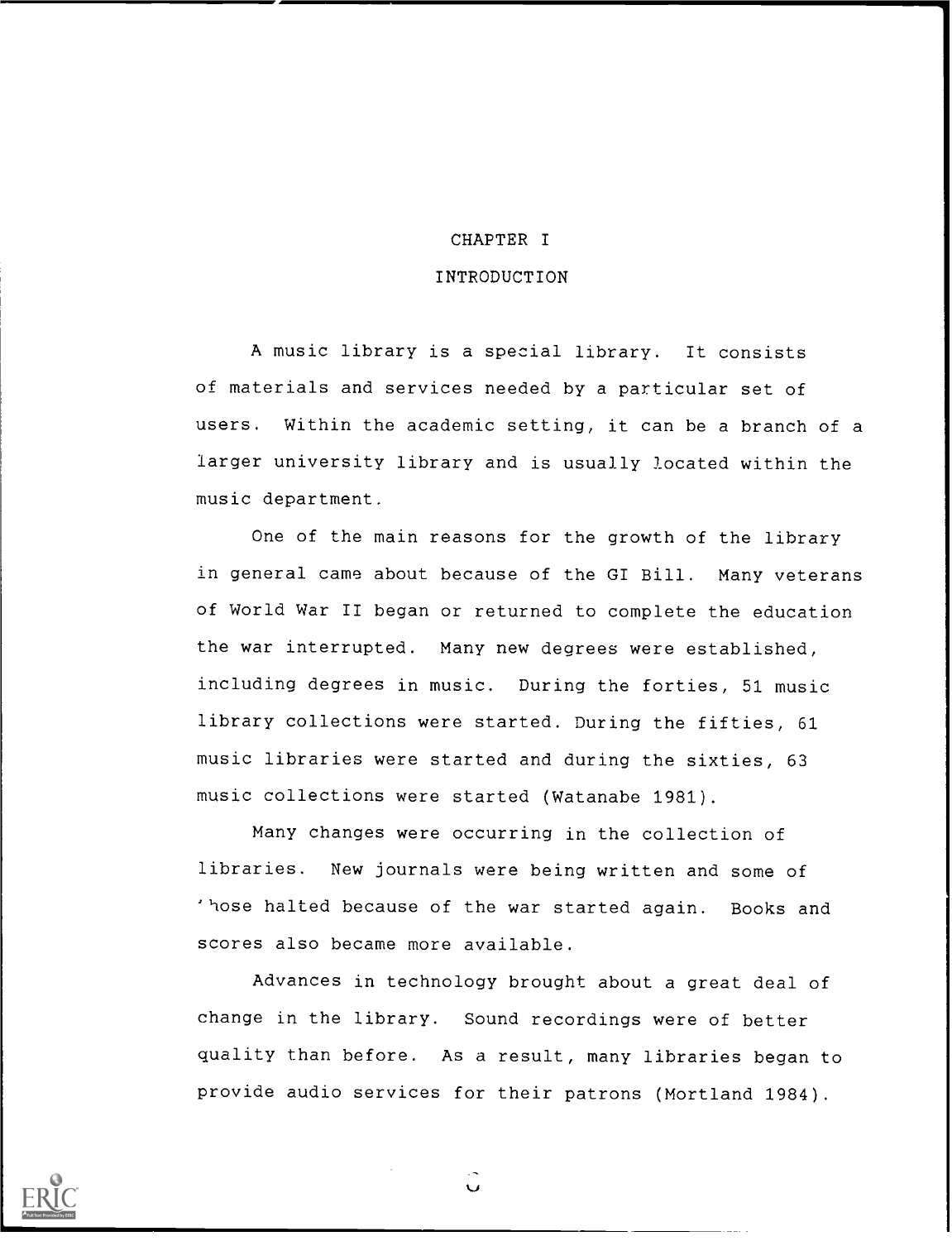During the seventies, things began to slow down because the economy was lower. Libraries began to re-examine their policies and goals. Collections didn't grow as fast because the money was unavailable. Staff positions and raises were frozen.

The growth of automation in the eighties brought the greatest change for the library. The idea now was to put current resources to work at their fullest capacity (Watanabe 1981).

The services available in the music library are comparable to those of the main library. These may include reference books, reserve books, circulation and study areas. There will probably also be audio services since recordings may or may not circulate outside the library.

According to Mortland (1984, 88) "music libraries in the future will continue to grow and expand their services, and because of this there will be an even greater need for specialists in music". As a result music librarianship as a profession will grow. No longer will the librarian be just someone who knows a great deal about music. The librarian will also have to have management and business skills to keep a facility operating at its best.

A music library exists to serve the clientele who enter the facility, especially the faculty and students of the school of music. How good that library is doesn't depend only on the size of the collection, but also upon the



2

J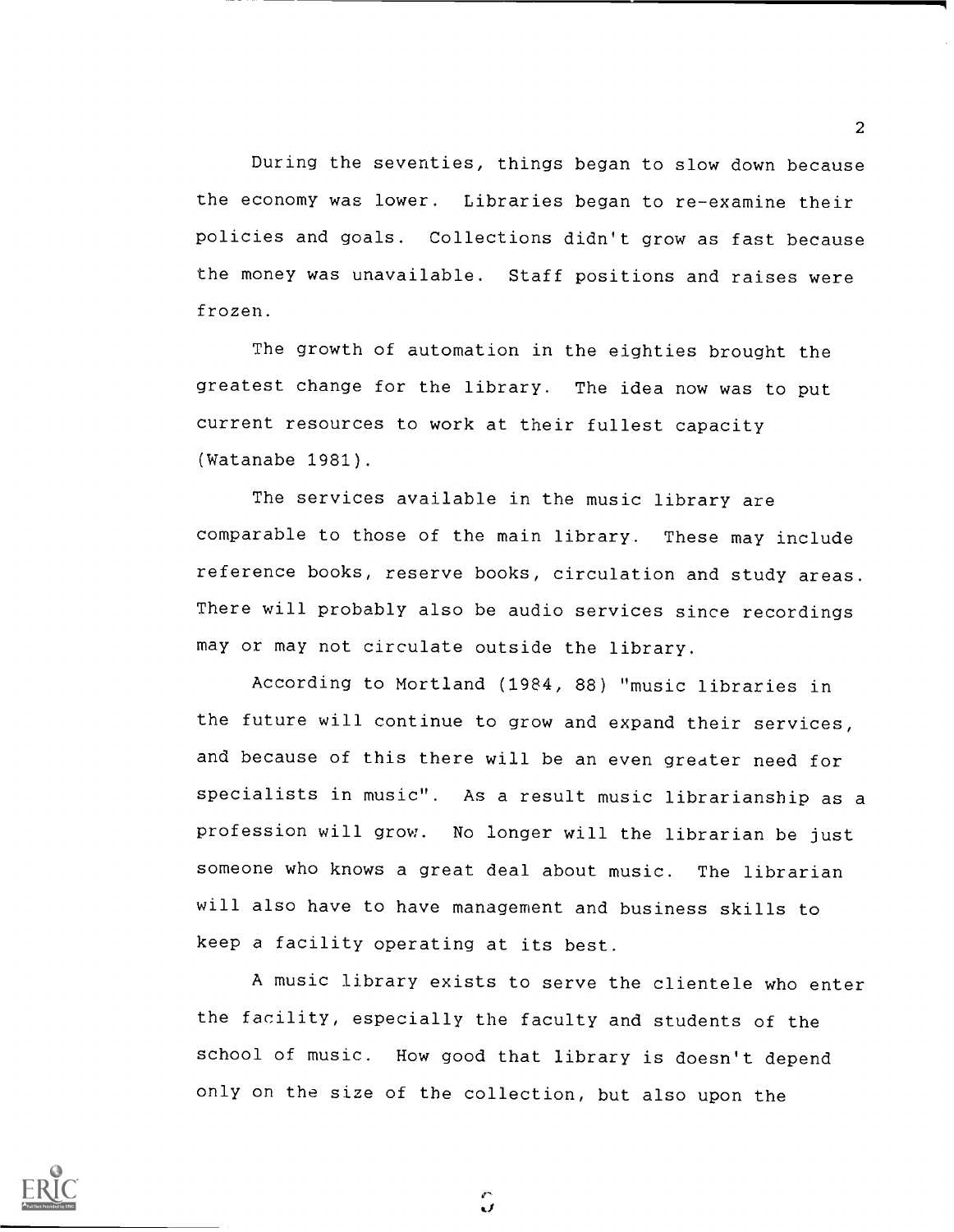quality of the services offered to the patron. The Hugh A. Glauser School of Music Library provides collections and services for approximately 90 faculty and 850 students in the school of music; as well as to other students on the KSU campus and to other patrons who use the facilities.

### Purpose of the Study

This research paper is an in-depth study of the facilities, collection and services of the Hugh A. Glauser School of Music Library at Kent State University.

#### Objectives

The objectives of the study are to provide data that answer the following questions:

1. Who are the users of the music library?

2. How do they use the library?

3. To what extent does the library meet their needs?

4. To what extent does the music library collection match recommended guidelines for academic libraries?

#### Definition of Terms

Access- the ability to obtain material.

Availability- is the material wanted in the library and ready for use.

Faculty- any person that teaches a course at the university. This includes graduate teaching fellows.



 $\mathbf{1}$   $\mathbf{J}$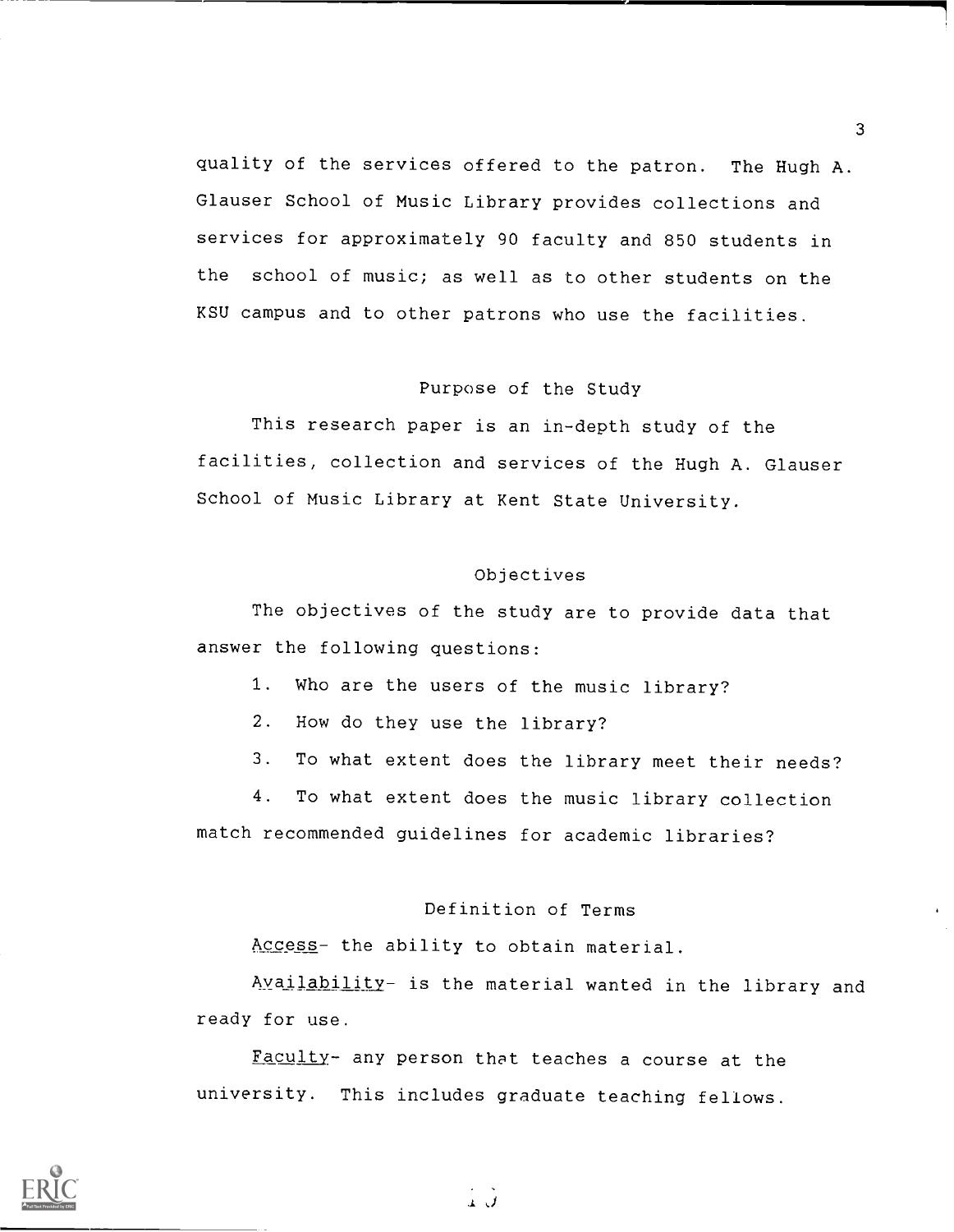Patrons- anyone who uses the library for any reason at  $all.$ 

Services- the different kinds of help given to the patron while in the library. This will include reference assistance, CATALYST assistance,  $i$  etc.

Staff- the people who work in the music library.

#### Limitations

This study is limited to the Hugh A. Glauser Music Lib:ary at Kent State University and, therefore, the findings are not necessarily generalizable to all academic music department libraries.

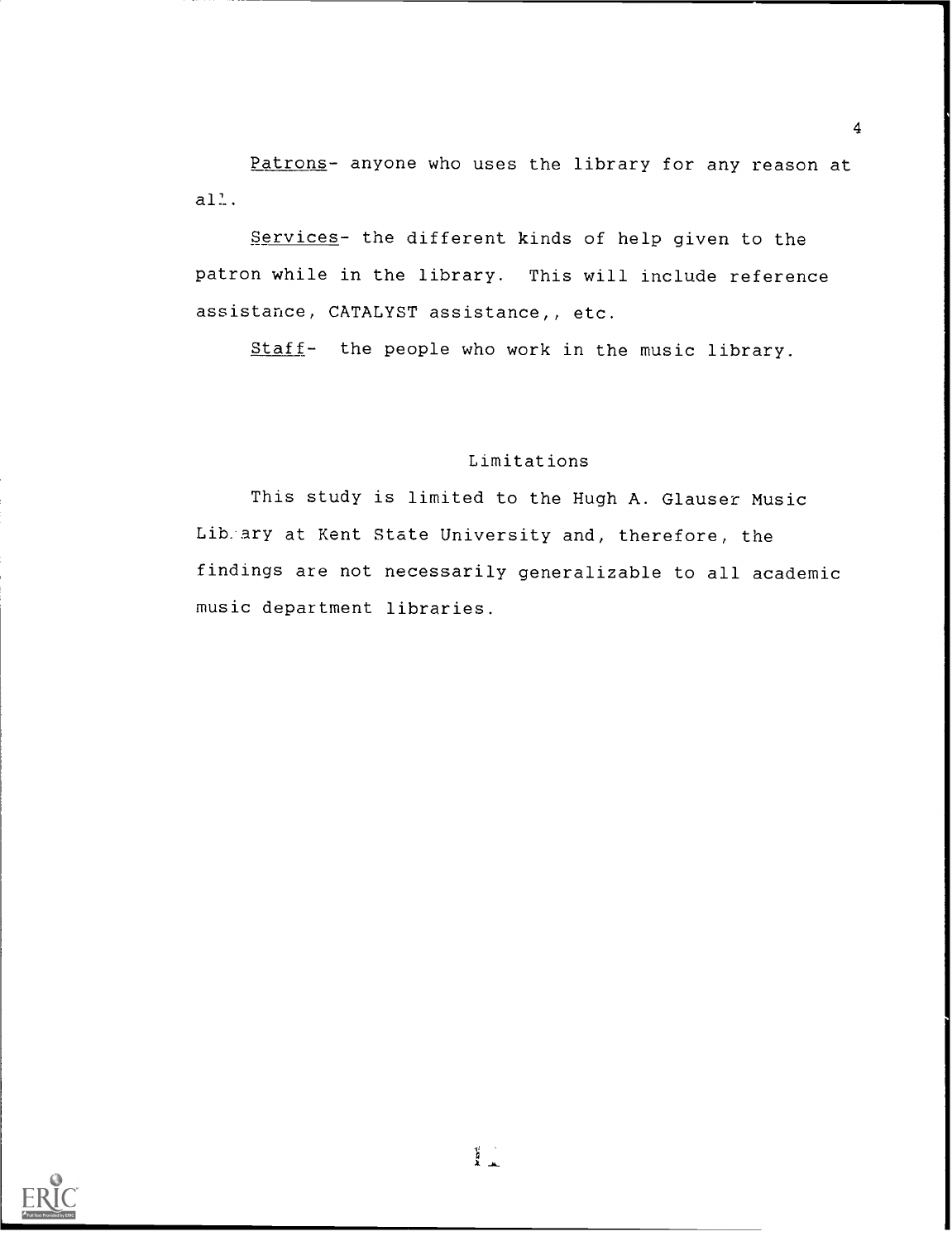# CHAPTER II REVIEW OF LITERATURE

In 1961, a faculty survey was done at the University of Michigan (University of Michigan 1961). Almost all phases of the library were favorably evaluated; although the social science and humanities areas had more criticism.

One question asked the faculty to rate the quality of the book collection by area of specialization. Nineteen percent of the School of Music faculty rated the library collection as excellent, 59 percent rated the library as good, and 22 percent rated it as fair or poor (University of Michigan 1961, 17). Forty-six percent of that faculty said that they had to restrict class assignments while 54 percent said they did not restrict assignments (University of Michigan 1961, 21). Another question was concerned with staff services. Twenty-one percent of the music faculty rated the library staff as excellent, 42 percent rated them as good, 32 percent rated then as adequate, and only 5 percent rated them as poor (University of Michigan 1961, 35). Overall, no one in the School of Music rated the library as excellent, 35 percent rated it as good, 43 percent rated the library as adequate, and 22 percent rated



生。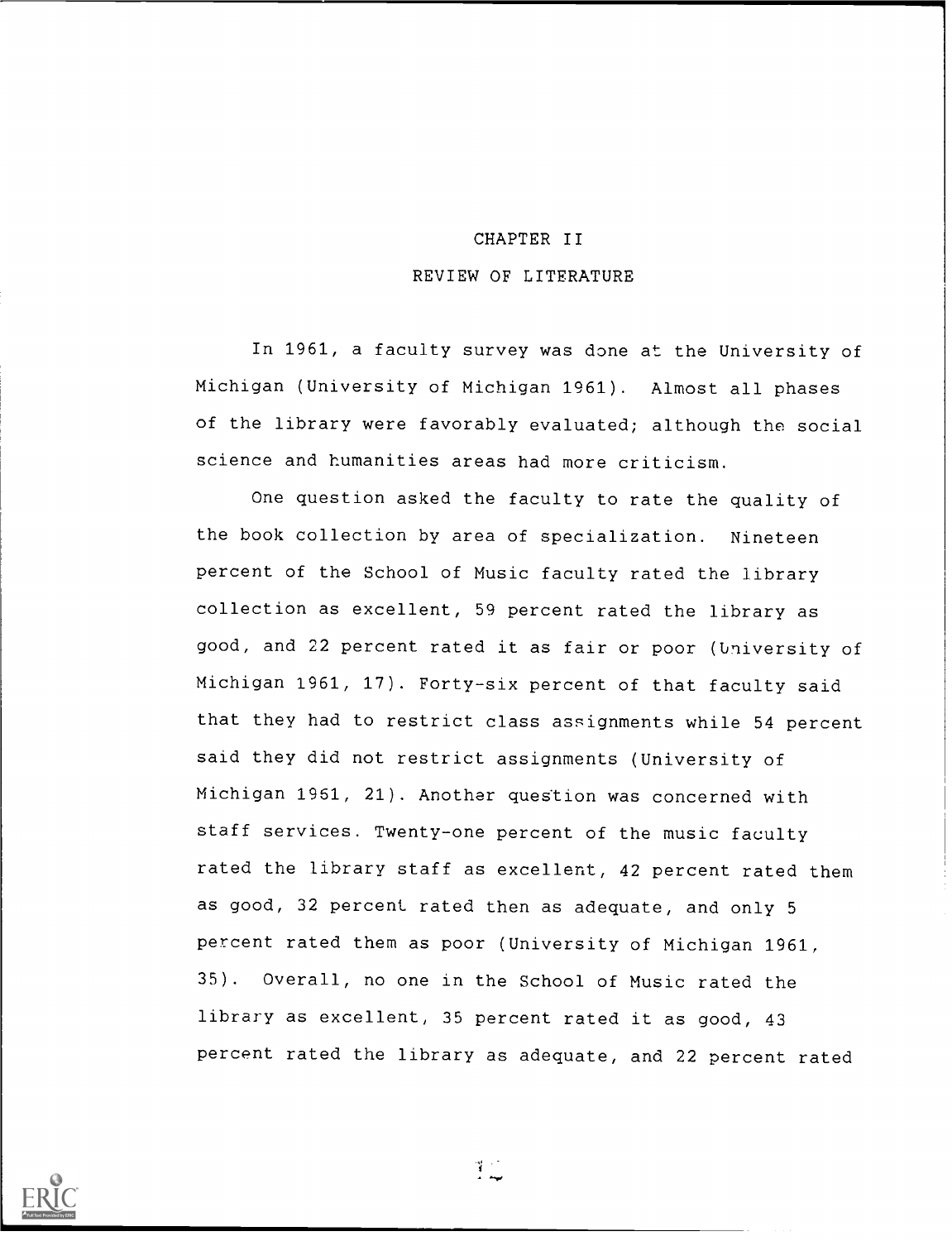it as somewhat or greatly annoying (University of Michigan 1961, 34).

The students of Murray State University participated in a survey in 1968 (Kuhlman 1968). Some of the results follow: Fifty-six percent of the students said they were able to obtain the material they needed in the library while 43 percent were unable to receive wanted material (Kuhlman 1968, 172). Forty-two percent of the students indicated that the book selection was adequate, while 57.7 percent felt the collection was not adequate (Kuhlman 1968, 172). Almost 78 percent felt that library per.onnel were able to give the service and information needed; 22 percent felt the opposite (Kuhlman 1968, 172). Library hours were also included in the survey. Seventy-five percent liked the weekday hours, 55.5 percent liked the Saturday hours, and only 34 percent liked the Sunday hours (Kuhlman 1968, 174). Valparaiso University did a self-study in 1980 (Valparaiso University 1980). The questionnaire asked questions concerning course-related books, periodicals, and reference material; photo-copiers; books for personal use; and reserve services. The library staff concluded that:

Our library holdings are about adequate for our undergraduate program, but are minimal, at least, for our graduate program. Increased cost of books, scores, and recordings is creating problems in maintaining the current level of effectiveness. Listening equipment, some of which is thirty years old, must be replaced very soon. It is strongly recommended that one of the staff positions at the library be filled by a trained music librarian (Valparaiso 1980, 200).



 $1\degree$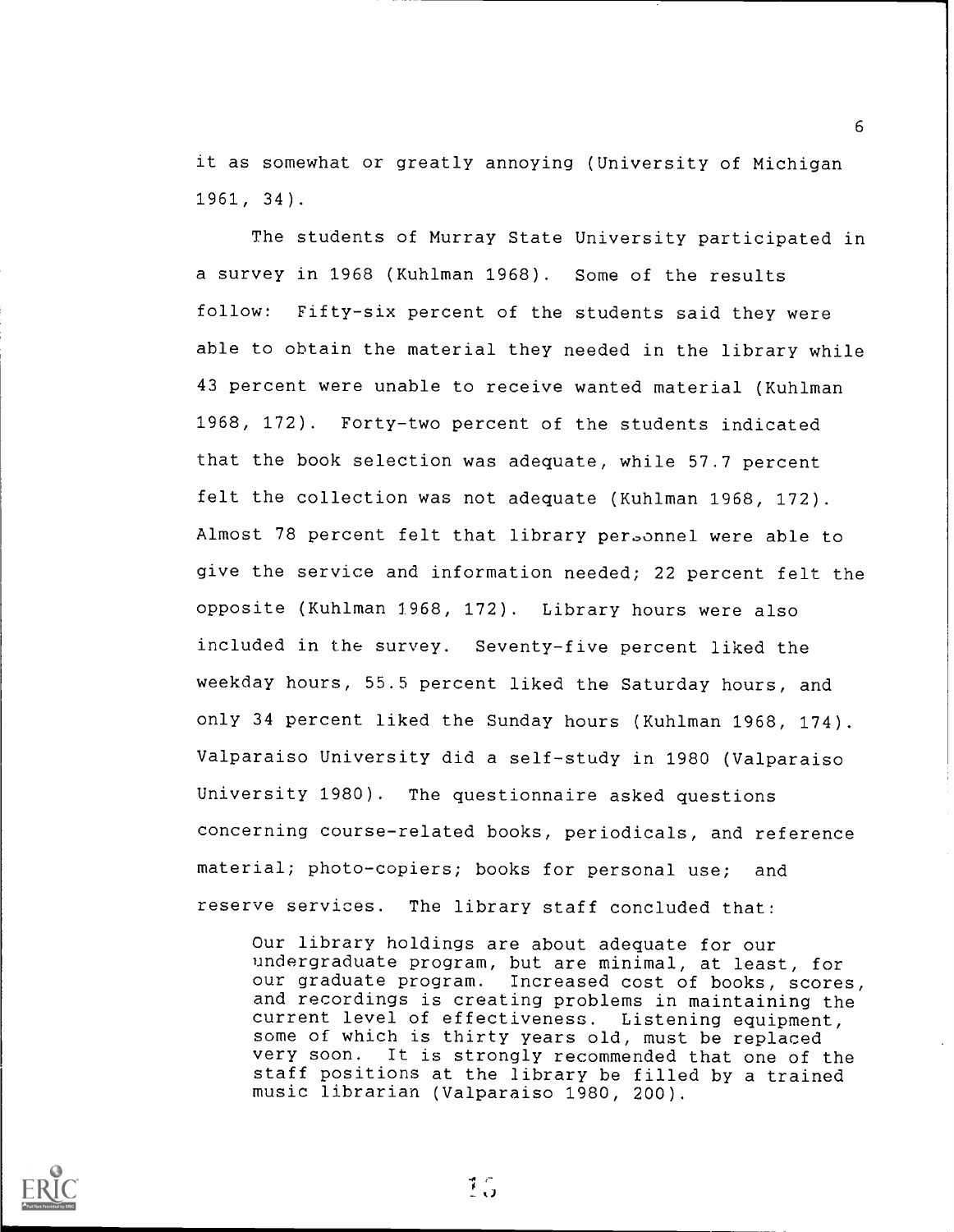In 1985, Celia Prescott published information about a survey of music libraries in the United Kingdom (Basart 1985). The survey would be good for a comparison of holdings, services, staffing, and budgets for individual libraries. One section includes information about circulation, reference holdings, periodicals, and charges. Says Basart (Basart 1985, 306) "No comparable statistical study exists for music libraries in the United States. Whether it would be feasible to do is perhaps questionable, but at least it is worth keeping in mind".

In 1986, a survey was conducted at Cleveland State University as a pre-automation project (Lupone 1986). Faculty, staff, students, and non university users par'.icipated. The purpose was to make sure that user needs would be known while planning for automation. The survey revealed that during the 1984-85 fiscal year the library received 180 records, 92 cassettes, and 30 videocassettes (Lupone 1986, 23). Nine hundred nineteen titles of added music and 1,117 total volumes of added music were recorded (Lupone 1986, 51). It was also discovered that the card catalog in the Audio/Music Service was incomplete. Scores and recordings were listed in the catalog but there was only one card per album. This created problems if there was more than one selection on the record. Books were not listed in the catalog at all; nor was there subject access. These were things that the staff hoped to correct with the new



 $\mathcal{T}$  and  $\mathcal{T}$ 

 $\frac{1}{2}$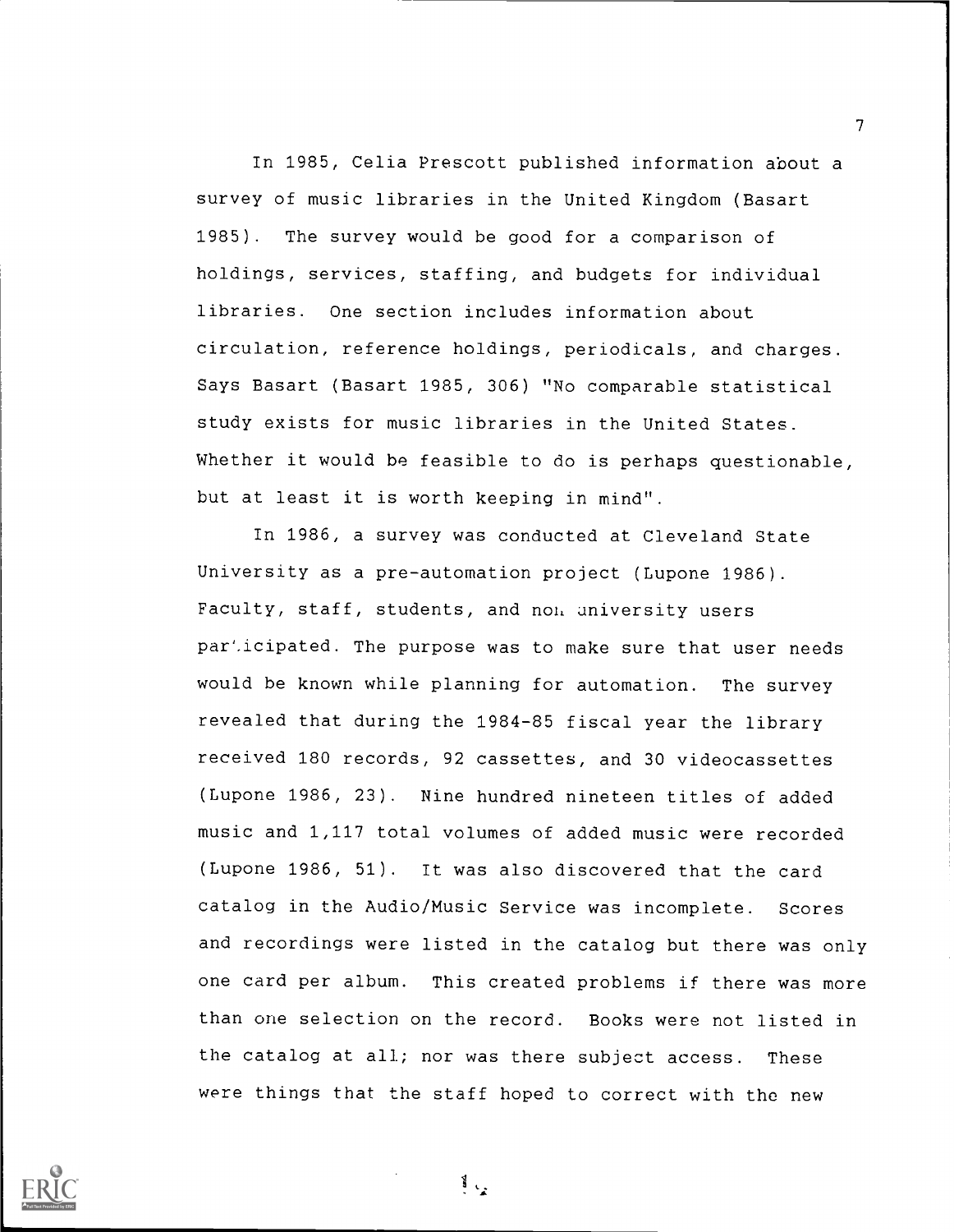automation system. Since the card catalog in the main library was current and up-to-date, patrons were advised to consult that for information.

Another 1986 survey, involving 96 academic libraries, asked questions concerning administrative structure, physical facilities, and the degree of satisfaction concerning the centralization or decentralization of cataloging. Eighty-nine percent of the music libraries were controlled by the central library administration, 4 percent were controlled by the music school, and 3 percent had some control by both. Twenty-three percent of those controlled by the main library said that they did have quite a bit of autonomy (Thompson 1986, 80). Fifty-one percent of the music library collections were located in the music school, 33 percent were located in the main library collection, and 4 percent had a split collection. Eleven percent were located in neither the main library or the music building (Thompson 1986, 80). Twelve percent of the libraries did their cataloging in the music library and 39 percent did it in the main building. Forty-seven percent did cataloging work in both places while 1 percent did some in another place. According to Thompson:

Many of the interviewed music librarians perceived that centralized administrative practices affect users adversely in terms of 1) the quality of cataloging, 2) the speed of book processing, and 3) the loss of a valuable resource- a music specialist- at the user contact point (Thompsom 1986, 80).



 $1\frac{1}{\sqrt{2}}$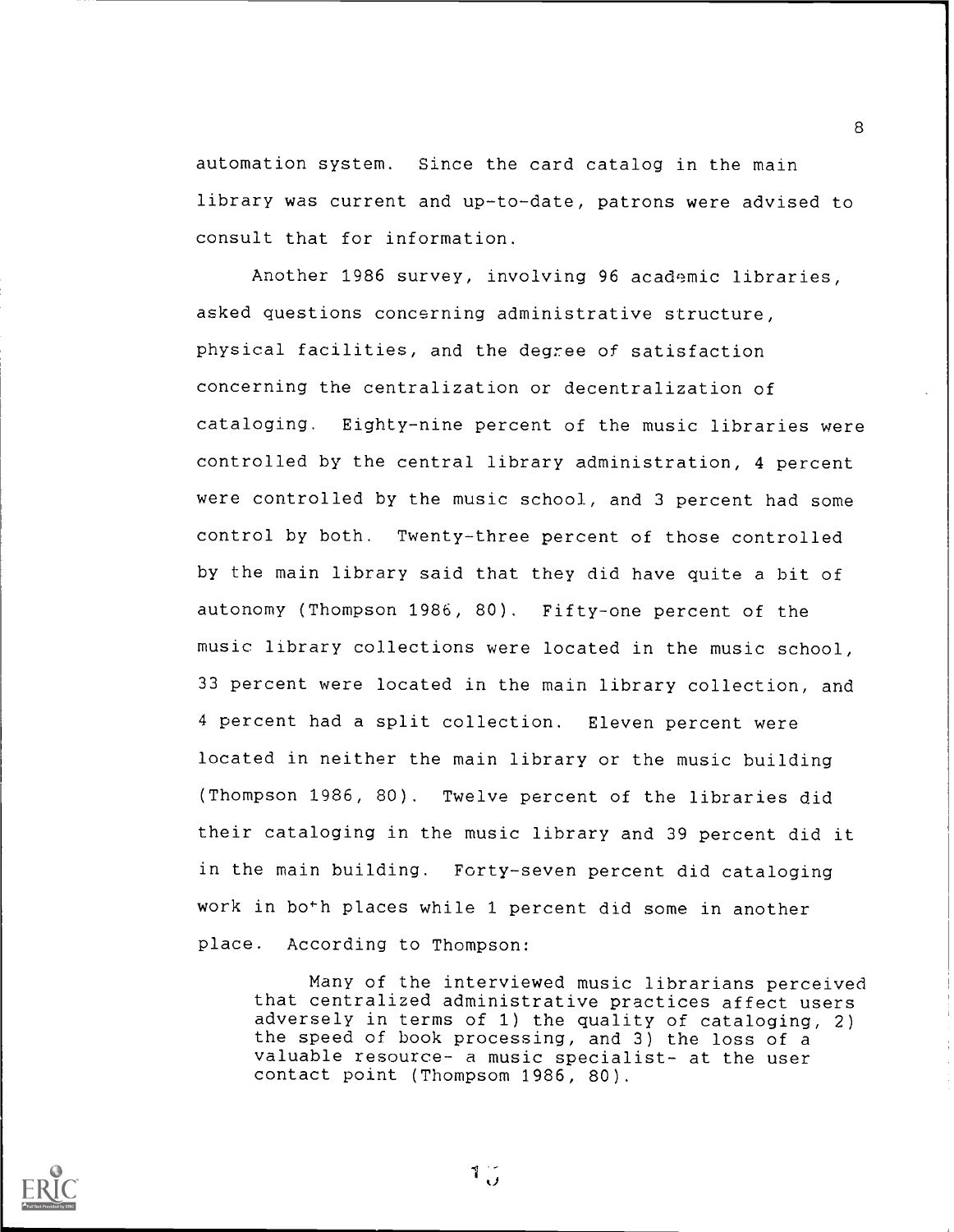A common complaint was the lack of understanding by the administration about the problem concerning the best usage of the music specialist. Sixteen libraries involved in the survey switched from decentralized cataloging to centralized cataloging. Seven of these libraries were satisfied with the change while nine libraries were unsatisfied. Twelve libraries changed from centralized cataloging to decentralized cataloging. Eleven libraries were sa.isfied and none were unsatisfied (Thompson 1986, 82). "Survey results and comments indicate a definite preference by music librarians to having the music cataloger physically located in the music library" (Thompson 1986, 83).

In 1986, the library of Kent State University, supported by the Applied Psychology Center, did a survey of the university faculty (Schloman 1986). Although the return rate was only 37.2 percent, it was found to be "representative of the total university faculty" (Schloman 1986, 498). Faculty were, overall, satisfied with the library. The book collection in the typical faculty member's area was rated as adequate while the periodical collection was found to be less than adequate. It was not possible to check response rate by department because of the low return of questionnaires.

A survey to gather opinions on the overall quality of the library at the University of Tennessee in Knoxville was done in 1987 (Lyons 1987). The survey also checked into the



 $1\frac{1}{1}$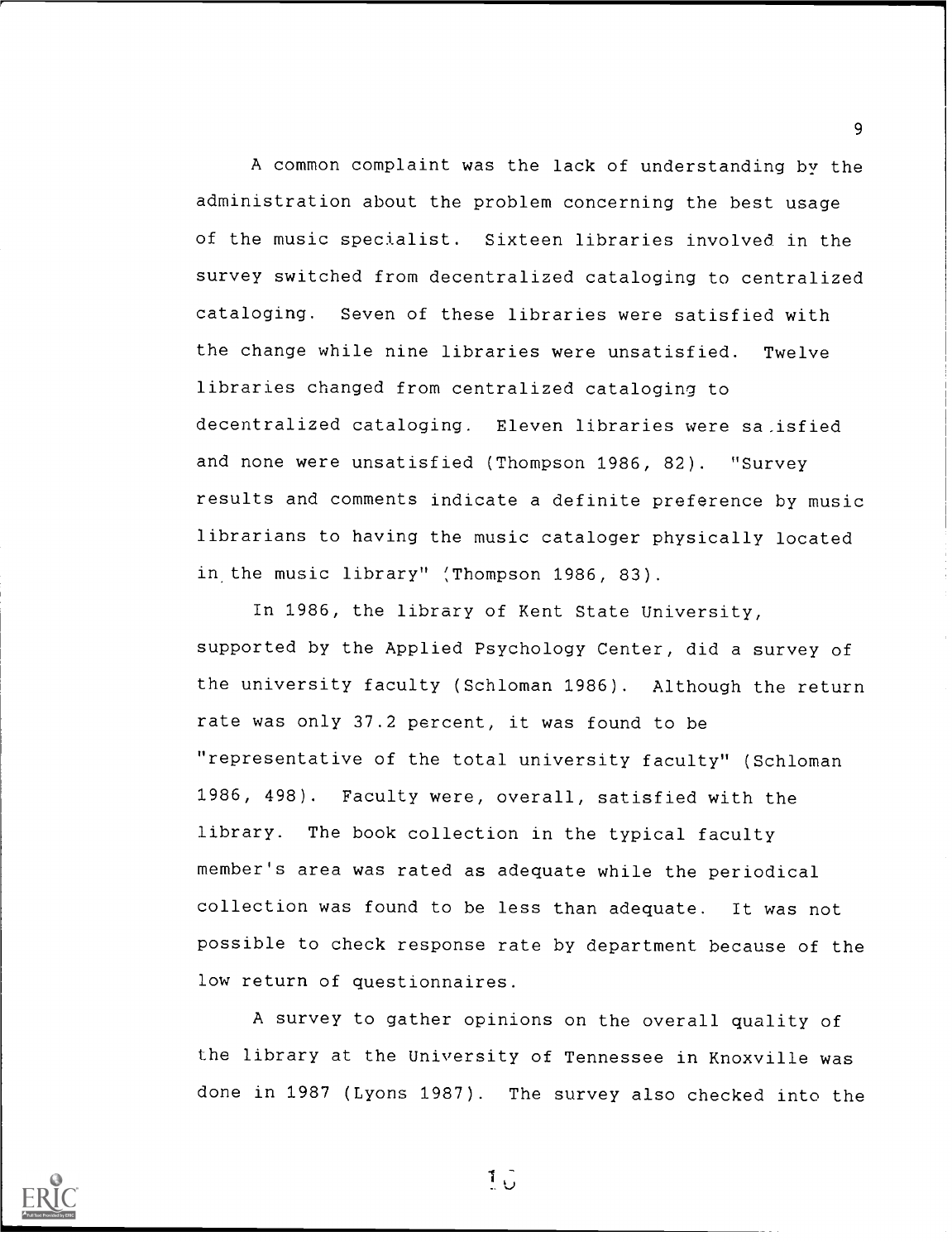collection, facilities, and services at the library. There was a response rate of over 75 percent (Lyons 1987, 5). The results of the survey were used for library planning and development. The system rated each question on a four point scale: poor, fair. good, and excellent. The results were summarized in 96 tables, and were divided into graduate, undergraduate, and research categories. Some of the results follow:

The overall quality of the library system was: poor- 6 percent, fair- 35 percent, good- 54 percent, and excellent 5- percent. The overall quality of the collection was: poor- 18 percent, fair- 41 percent, good- 3 percent, and excellent- 4 percent. The quality of study space was: poor- 14 percent, fair- 57 percent, good- 29 percent. The overall evaluation of the library was: poor- 4 percent, fair- 18 percent, good-71 percent, and excellent- 7 percent. (Lyons 1987)

In 1988, Pamela Noyes Engelbrecht published a book about surveys (Engelbrecht 1988). The flyer and kit were designed to help large academic libraries plan surveys for various library concerns. (No results were printed in the book.) Information was included about 18 surveys given by some members of the Association of Research Libraries. They are divided into four categories: general user surveys, user surveys for long-range planning, brief surveys for specific services, and use surveys.



 $1^{\circ}$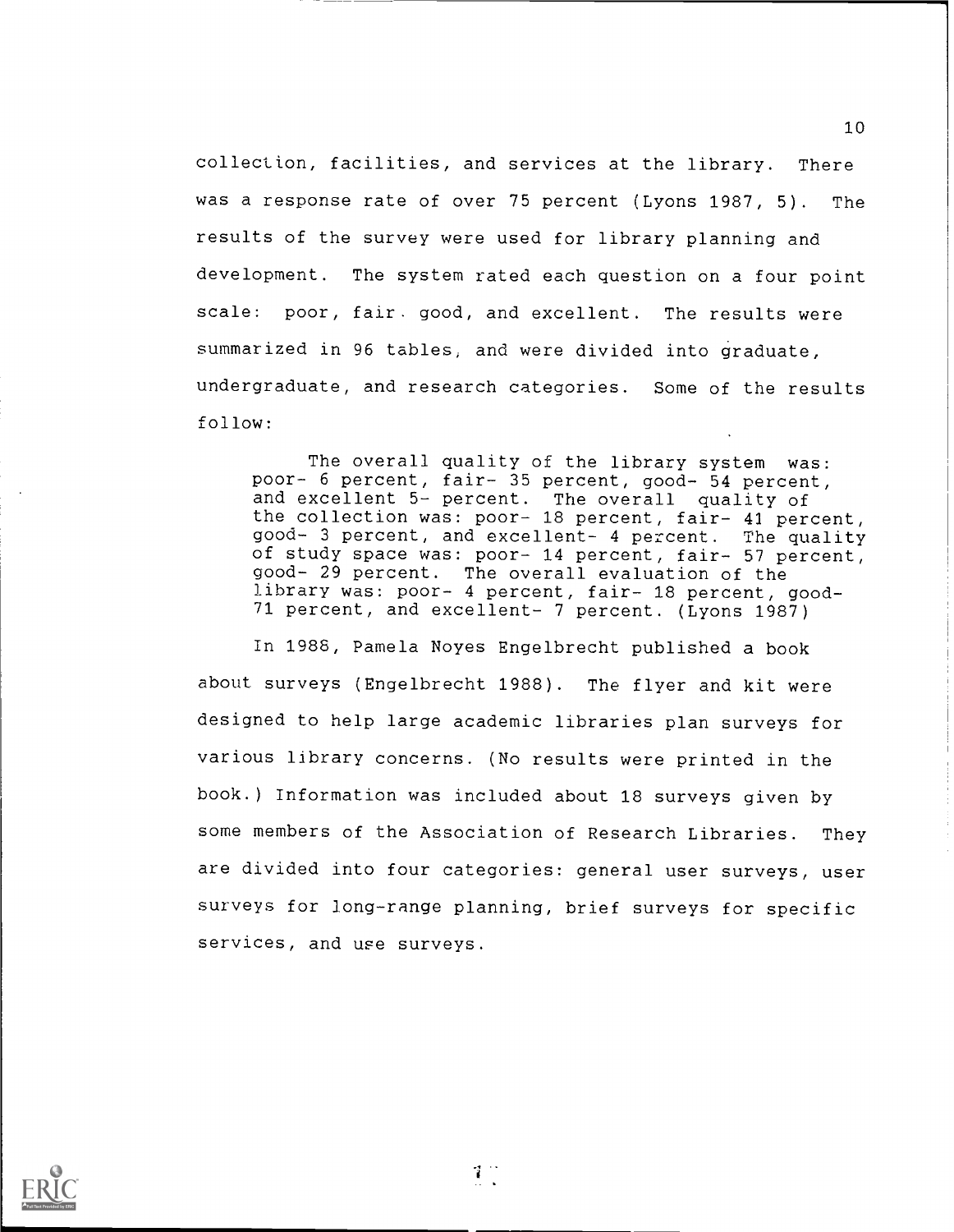# CHAPTER III METHODOLOGY

This paper is an in-depth study of the collection, facilities and services of the Hugh A. Glauser School of Music Library at Kent State University. The methodology is two-fold. The first part is the use of a questionnaire given to faculty and students in the mosic building.

The questionnaire was distruibted through the music classes. Going directly to the classes ensures that both students who use the music li! ry and ttudents who do not use the library are contacted. The - was boxes in central locations, including the music library, the rehearsal room and the music office, so that both faculty and students could deposit the completed questionaires in them. The questions ale divided into six sections: demographic information, building and facilities. services and staff, collection, overall attitudes, and recommendations. There is also a small one-page questionnaire directed to the faculty. Copies of both questionnaires are included in Appendix A and Appendix B.

The second part of this research paper is a close look at the collection in the music library. On the recommendation of Mr. Jack Scott, Music Librarian, three



ن ۽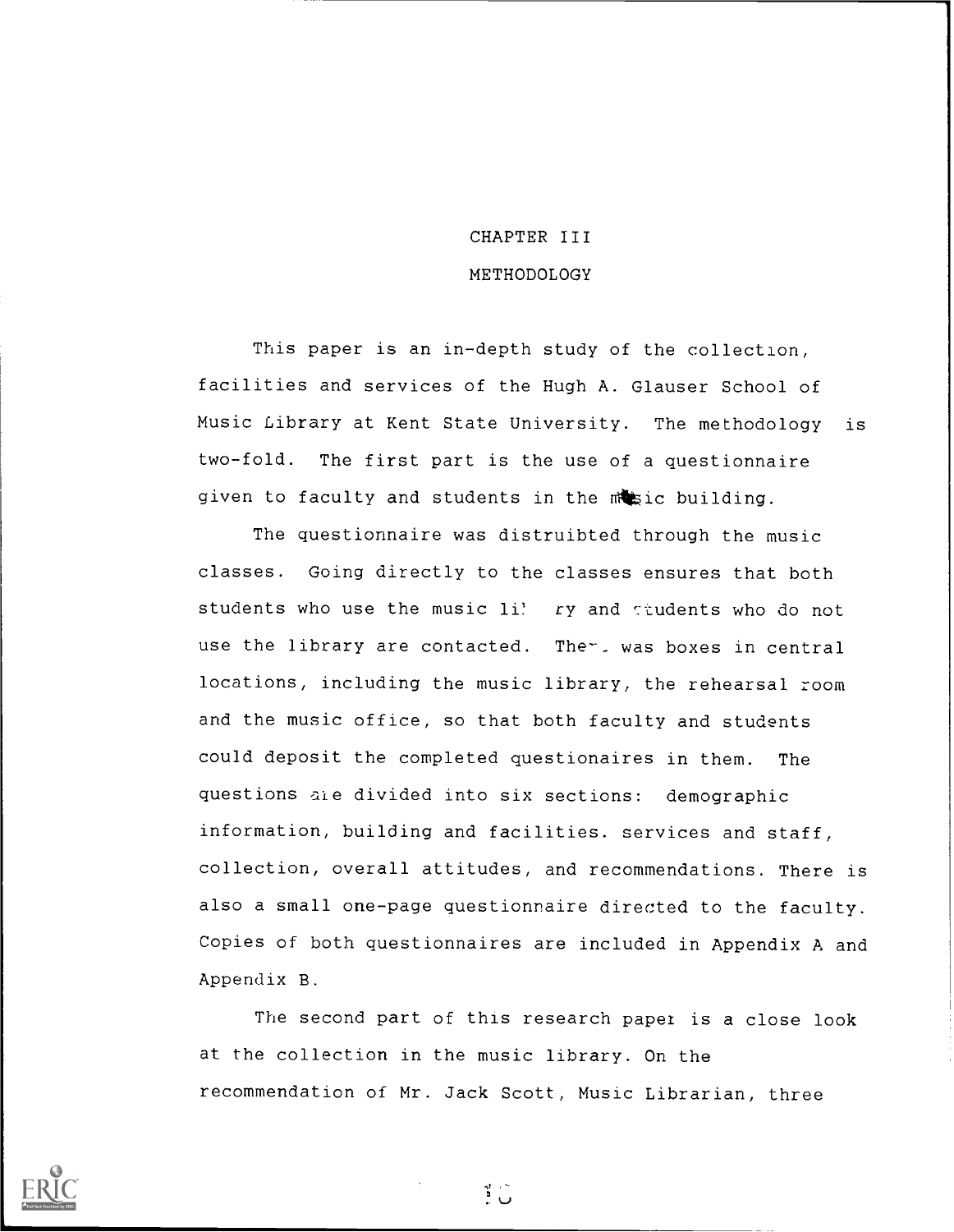different sources were used to evaluate the various aspects of the collection. These evaluation lists include:

William E. Grim's biographical essay on the "Music of the Classic Era; a Guide to the Basic Literature" (Grim 1986). Mr. Grim mentions general works, period studies and individual composers. Kenyon C. Rosenberg's book A Basic Classical and Operatic Recordings Collection for Libraries. Mr. Rosenberg's intention was to list "not only the usual representative group of well-known works by easily recognized composers, but also those works of quality by lesser known composers" (Rosenberg 1987, iii). The final source is Pauline Bayne's book A Basic Music Library: Essential Scores and Books (Bayne 1983). This book contains a list of essential books and scores for an academic music library.



 $1\frac{1}{2}$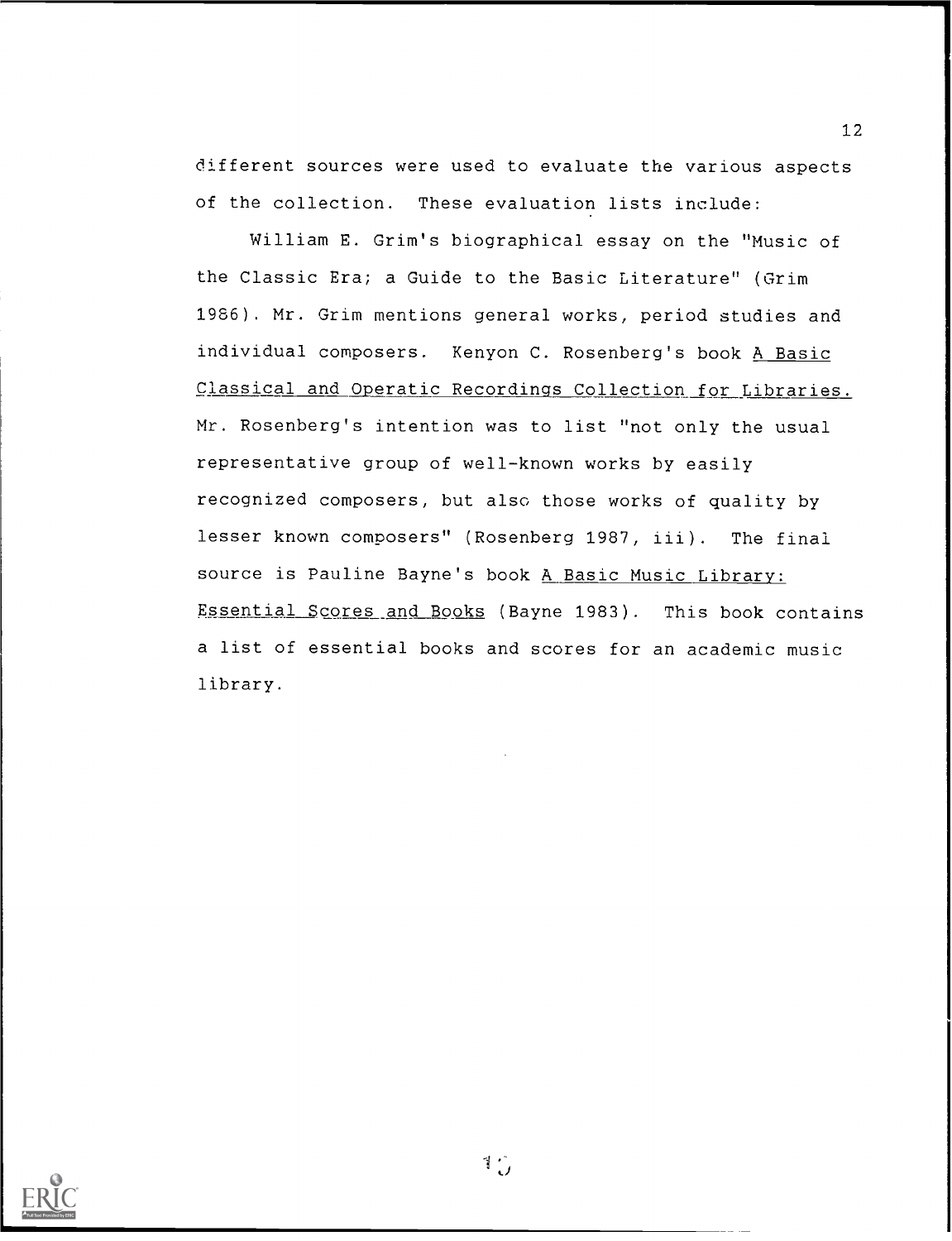# CHAPTER IV

#### FINDINGS

A total of 400 questionnaires were handed put to students enrolled in music classes, music education classes, liberal education classes (for a required course in music literature), and ensemble classes with 130 returned  $4 +$  time to be included in these results. This is a return rate of 32.5%. Three reasons can help account for the low response rate. The first is that the survey was handed out during the beginning of the semester and many freshman had not had a chance to use the library yet. The second reason for this low rate is because of the length of the questionnaire. The third reason is that it was impossible to account for the number of students that were registered for two or more music classes. (All students majoring in music have to participate in at least one of the campus ensembles.) Since the students were asked to fill out the survey only one time, any multiple copies were returned. There were several instances where parts of the questionnaire were left unanswered. That was expected because the students were asked to answer only those parts that were pertinent to



 $2j$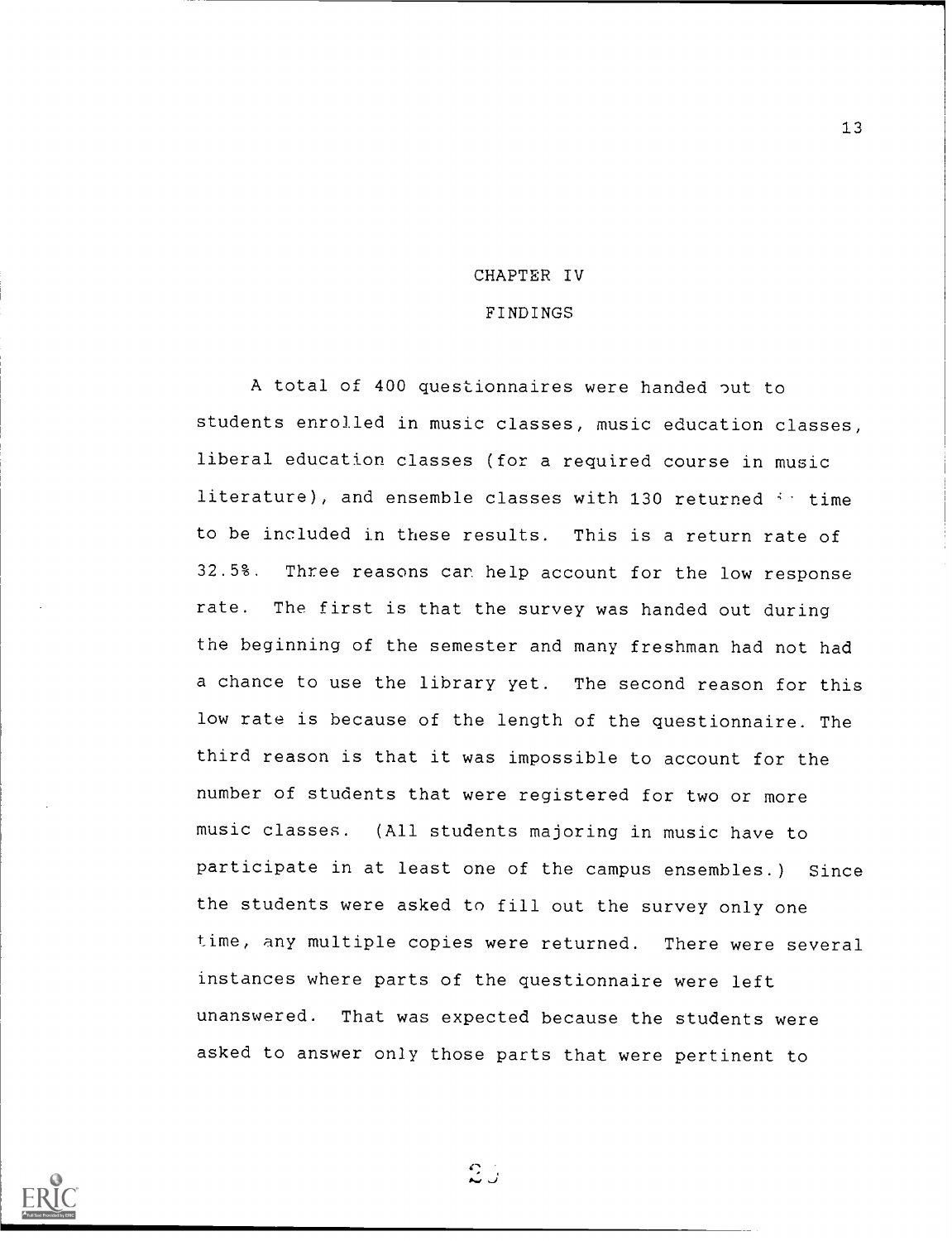them. Following is a question by question description of the results.

The first question dealt with the status of the respondent. Two faculty members filled out the survey for a response rate of 1.6%. (Faculty responses were not expected because they were given a small one page survey of their own.) Thirty undergraduate students filled out the survey for a response rate of 23.3% and 97 graduate students for a response rate of 75.2%.

The second question dealt with how often the library is used. Twenty-five -espondents (19.4%) said they use the library zero hours per week (meaning that they use the library on occasion). Seventy-six (58.0%) use the library one to five hours per week which was the highest percentage. Twenty-one ((16.3%) use the library six to ten hours per week. Six (4.7%) use the library more than ten hours per week.

students were then asked why they use the music library. The largest categories of respondents (82 or 63.1%) said that they use the library to find specific information, followed by 76 (58.5%) who use it to check out materials, 64 (49.2%) who consult reference materials and 62 (47.7%) who use the main library's online catalog, CATALYST (see Table 1).



 $2.1$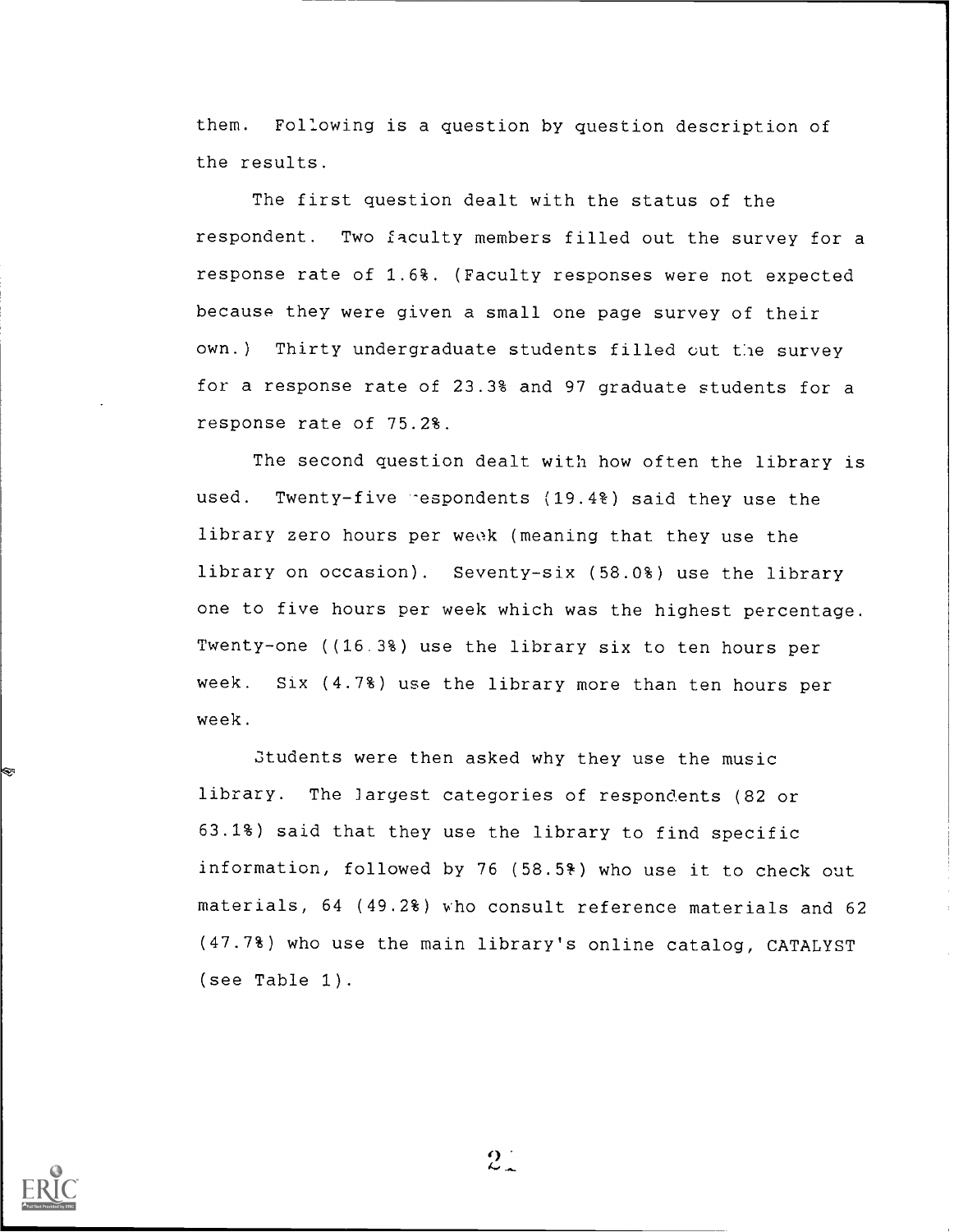| Reasons Students Use the Music Library |                 |      |
|----------------------------------------|-----------------|------|
| Reasons $\frac{1}{8}$                  |                 |      |
| To review new journals                 | 30              | 23.1 |
| To find specific information           | 82              | 63.1 |
| To check out materials                 | 76              | 58.5 |
| To use reference materials             | 64              | 49.2 |
| To use AV materials                    | 38              | 29.2 |
| To use the computer lab                | 11              | 8.5  |
| To look at new books                   | 17              | 13.1 |
| To consult the librarian               | 13 <sub>1</sub> | 10.0 |
| To use CATALYST                        | 62              | 47.7 |
| To use own books and materials         | 35 <sub>o</sub> | 26.9 |
| To use reserve materials               | 56              | 43.1 |
| To use photocopy machine               | 5               | 3.9  |
| To listen to music required for class  | 3               | 2.3  |
|                                        |                 |      |

## Table 1.

Single responses were written in ior the following: to copy notes, to listen to tapes of concerts, to dab audio for use in class, to do research, to use the study center, to do personal research, to study in quiet, to listen to music and to go to work.

 $\overline{\phantom{iiiiiiiiiiiii}}$ 

 $\frac{1}{2} \left( \frac{1}{2} \right) \left( \frac{1}{2} \right) \left( \frac{1}{2} \right) \left( \frac{1}{2} \right) \left( \frac{1}{2} \right) \left( \frac{1}{2} \right) \left( \frac{1}{2} \right) \left( \frac{1}{2} \right) \left( \frac{1}{2} \right) \left( \frac{1}{2} \right) \left( \frac{1}{2} \right) \left( \frac{1}{2} \right) \left( \frac{1}{2} \right) \left( \frac{1}{2} \right) \left( \frac{1}{2} \right) \left( \frac{1}{2} \right) \left( \frac$ 

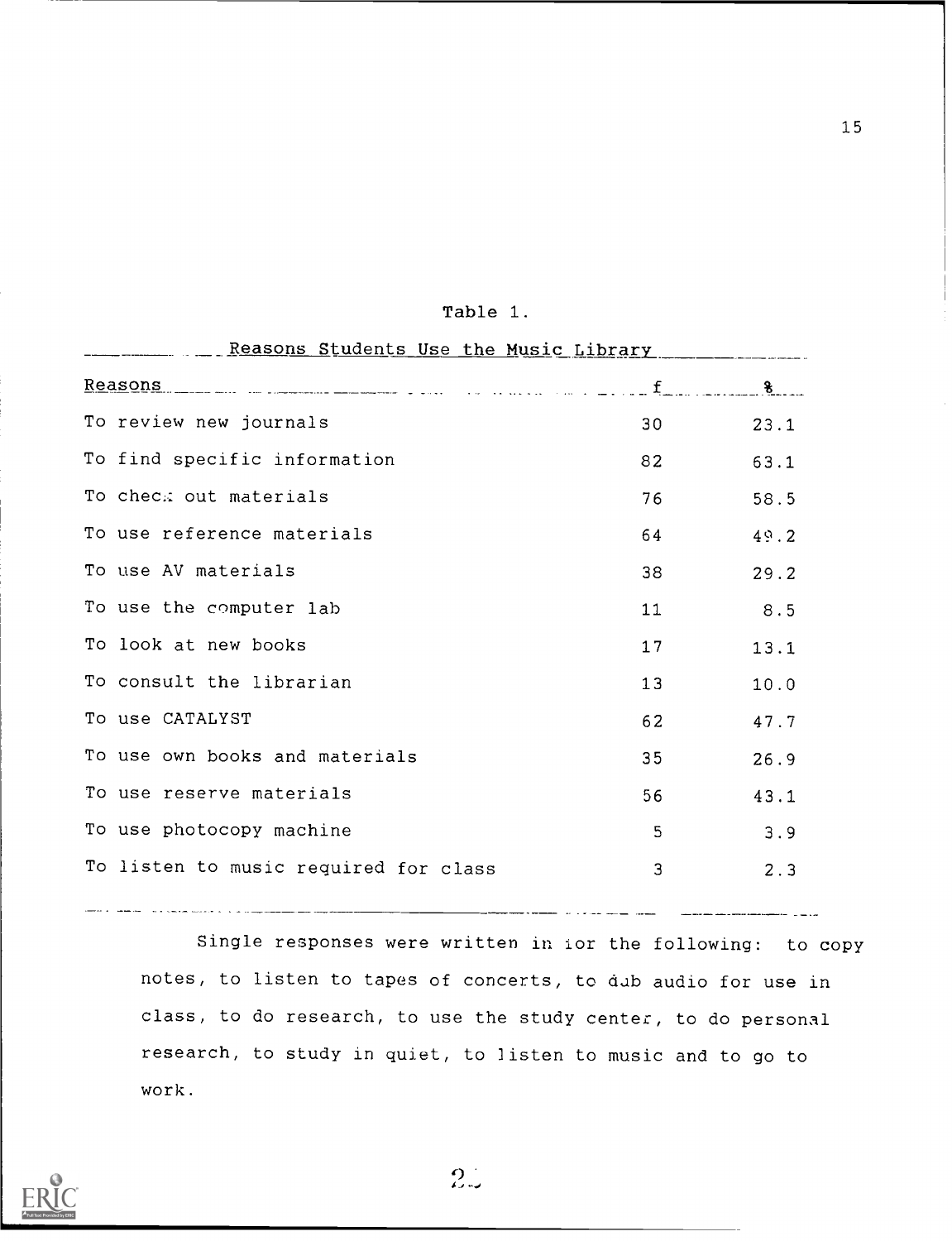Question number four dealt with the type of work space. A work table is preferred by 51 (41.1%) of the students; an individual carrel by 30 (24.2%); a table for two to four by 17 (13.7%) and an enclosed individual carrel by 14 (11.3%). Seven (5.6%) preferred a study room and four (3.2%) a work table for four or more.

16

The next set of questions asked what students would do if the specific item they needed could not be found. Seventy-one (54.6%) said they would check the re-shelving area. Thirty-eight (29.2%) said they would talk to their professor. Ten ( 7.7%) said they would use the Internet system to find another location that owned the item. Twenty-nine (22.3%) said they would go to another library. Fifty-three (40.8%) said they would see if the item was checked out and put a hold on it. Fifty (38.5%) said they would browse in the stacks for something else. Thirty-six (27.7%) would use what was available and hope that it was alright. Ninety (69.2%) would ask the library staff to look. Eleven (8.46%) would use OCLC. Eleven (8.46%) would apply for ILL. Forty-seven (36.2%) would give up and leave.

A majority of the rest of the survey asked for ratings of various things in the library. The scale used numbers from five to one, with five being excellent and one being poor. DK was used for don't know. (If a student had not used a section of the library, she/he was instructed to mark DK.) The location of the library was ranked most highly of all the variables related to facilities (see Table 2). The library environment received

 $2\ddot{\circ}$ 

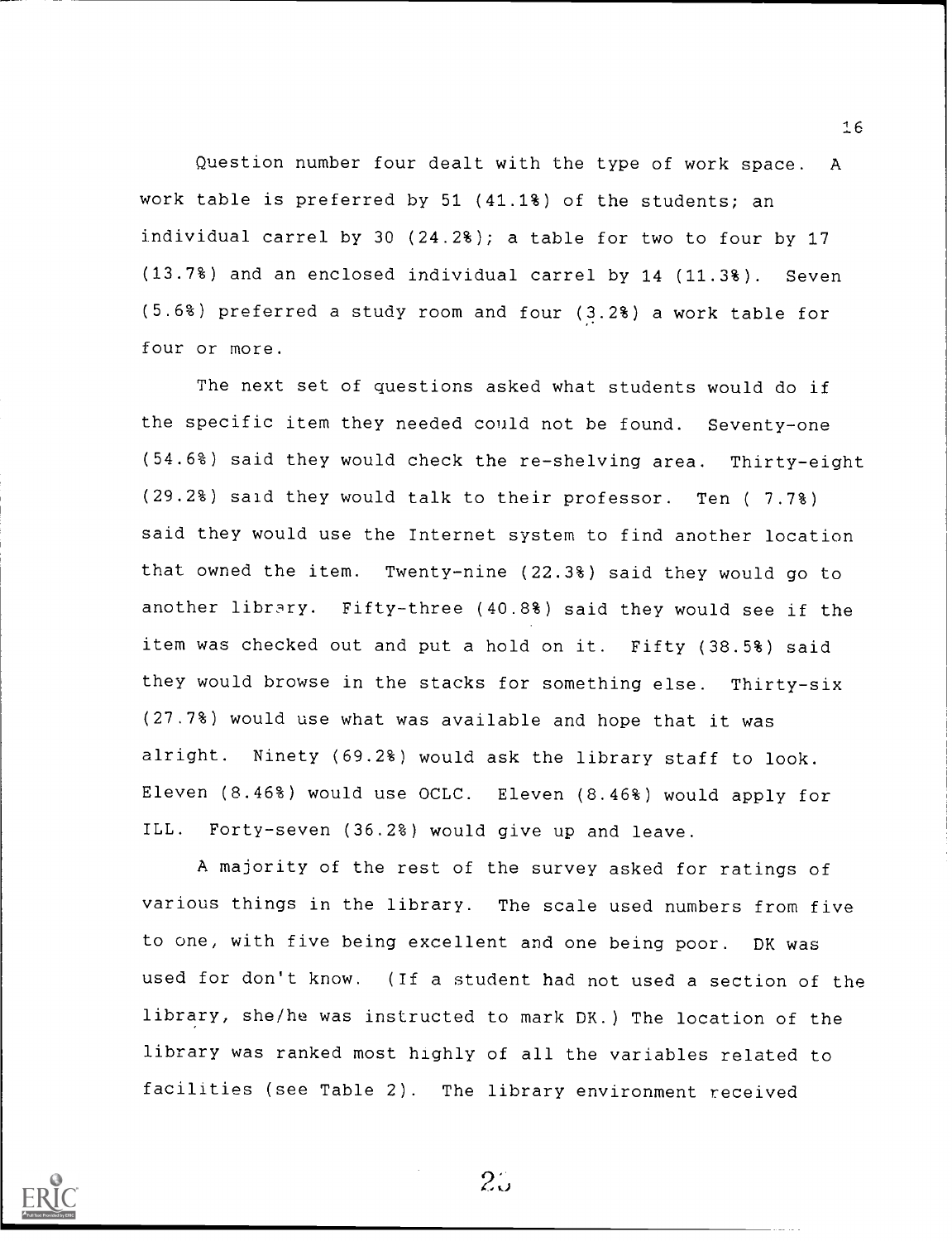relatively high marks for lighting, quietness, security and cleanliness. Heating and temperature are noted as problems (see Table 3).

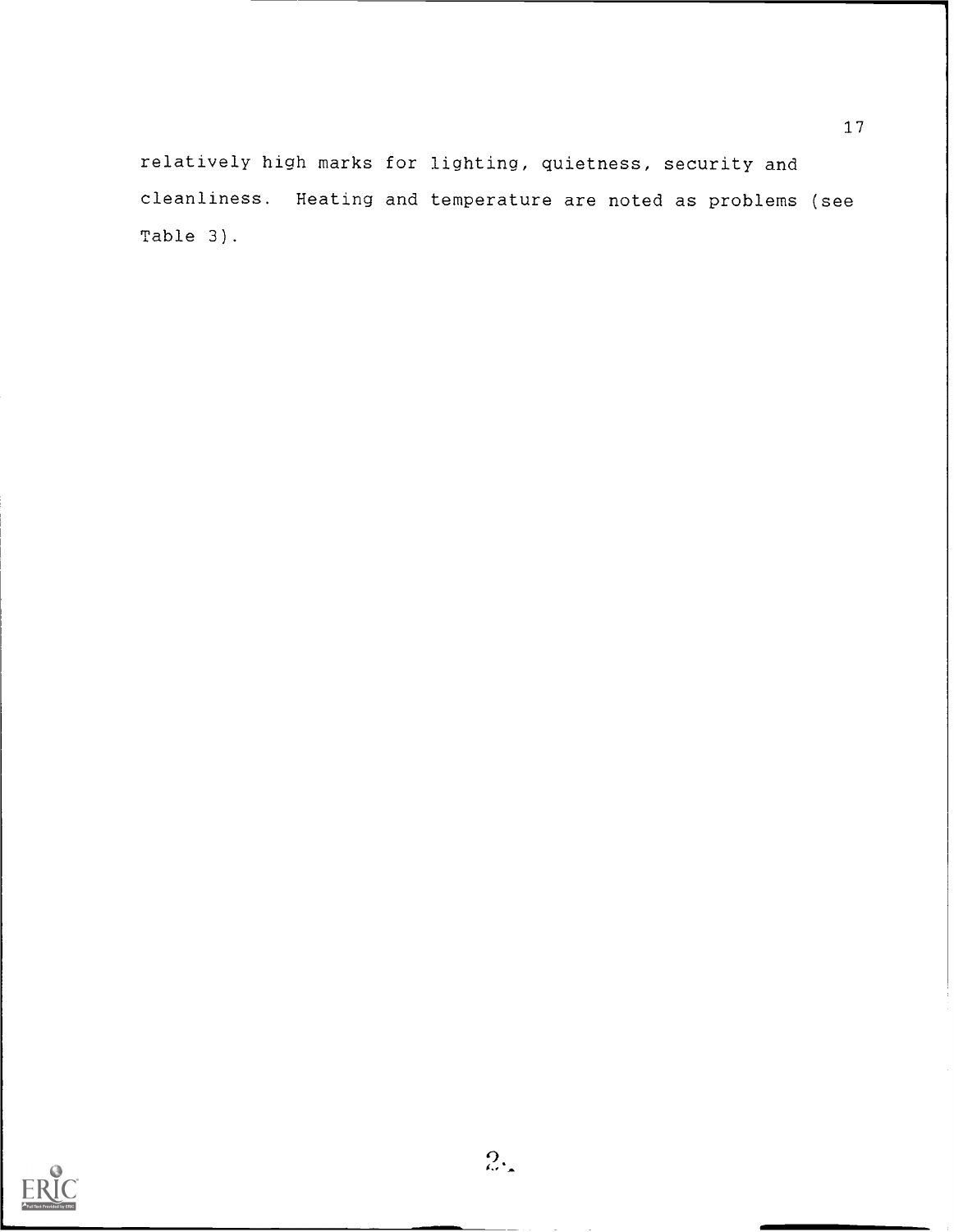## TABLE 2

#### Distribution of Rankings of Facilities in Frequencies and Percentages

|              | 5               | 4               | 3     | $\overline{c}$ | $\mathbf{1}$    | DK    |
|--------------|-----------------|-----------------|-------|----------------|-----------------|-------|
| Study        | $\mathbf{3}$    | 30 <sub>o</sub> | 42    | 26             | 9 <sup>1</sup>  | 13    |
| Space        | 2.4%            | 24.48           | 34.1% | 21.1%          | 7.3%            | 10.6% |
| Seating      | $\overline{2}$  | 28              | 42    | 23             | 13              | 15    |
|              | 1.6%            | 22.8%           | 34.18 | 18.7%          | 10.68           | 12.2% |
| Photocopying | 6               | 26              | 34    | 25             | 19              | 13    |
|              | 4.9%            | 21.1%           | 27.6% | 20.3%          | 15.48           | 10.6% |
| Carrels      | 5               | 17              | 39    | 24             | $6 -$           | 30    |
|              | 4.1%            | 14.0%           | 32.2% | 19.8%          | 5.0%            | 24.8% |
| Recording    | 9               | 30              | 31    | 14             | 14              | 25    |
| Devices      | 7.3%            | 24.48           | 25.2% | 11.4%          | 11.4%           | 20.38 |
| Location     | 27              | 30              | 38    | 12             | 7 <sup>7</sup>  | 9     |
|              | 22.0%           | 24.48           | 30.9% | 9.8%           | 5.7%            | 7.3%  |
| Computer     | 3 <sup>1</sup>  | 8               | 17    | 18             | 20              | 56    |
| Lab          | 2.5%            | 6.6%            | 13.9% | 14.8%          | 16.4%           | 45.9% |
| Typing       | $\mathbf{1}$    | $\overline{4}$  | 9     | 14             | 39              | 53    |
| Facilities   | 0.88            | 3.3%            | 7.5%  | 11.7%          | 32.5%           | 44.2% |
| CATALYST     | 9               | 31              | 27    | 20             | $2^{\circ}$     | 33    |
|              | 7.4%            | 25.48           | 22.1% | 16.4%          | 1.6%            | 27.0% |
| Video        | 8               | 15              | 21    | 17             | 10 <sub>1</sub> | 50    |
| Player       | 6.6%            | 12.4%           | 17.4% | 14.0%          | 8.3%            | 41.3% |
| Cassette     | 12 <sup>°</sup> | 37              | 29    | 11             | 5 <sub>1</sub>  | 28    |
| Player       | 9.8%            | 30.3%           | 23.8% | 9.0%           | 4.1%            | 23.0  |
| Record       | 13              | 31              | 22    | 19             | 3               | 34    |
| Player       | $1^{\circ}$ .7% | 25.4%           | 18.0% | 15.6%          | 2.5%            | 27.9% |

 $2\tilde{z}$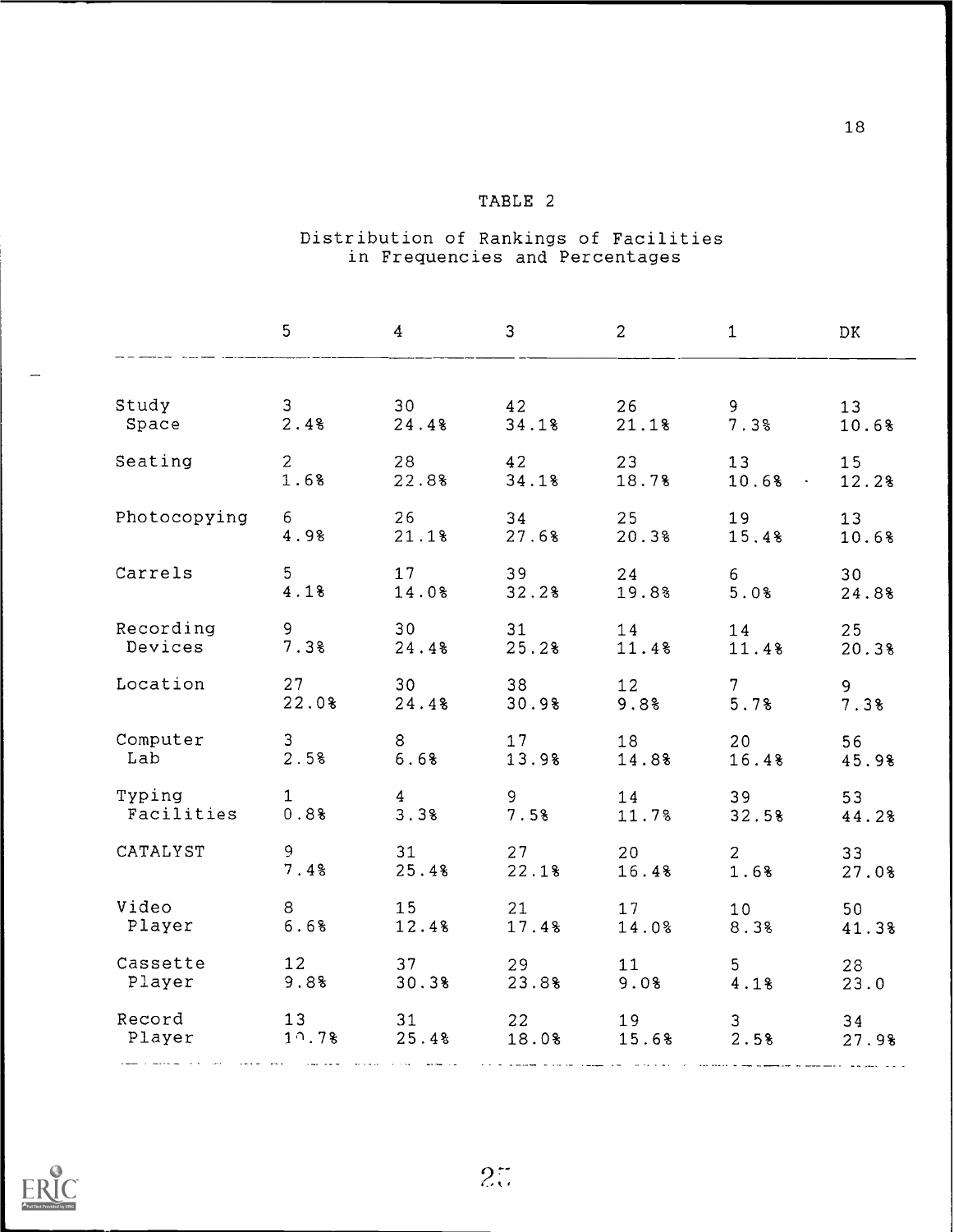## TABLE 3

#### Distribution of Rankings of Library Environment in Frequencies and Percentages

|                                                             | 5          | $\overline{4}$                                                                                                    | 3 | 2        | $\mathbf{1}$                                           | DK            |
|-------------------------------------------------------------|------------|-------------------------------------------------------------------------------------------------------------------|---|----------|--------------------------------------------------------|---------------|
| Lighting                                                    | 12<br>9.8% |                                                                                                                   |   |          | $51$ $45$ $5$ $4$<br>$41.5%$ $36.6%$ $4.1%$ $3.3%$     | $6 -$<br>4.98 |
| $\frac{3}{4.18}$                                            |            |                                                                                                                   |   |          | $19$ $33$ $24$ $75$<br>$15.4%$ $26.8%$ $19.5%$ $20.3%$ | 17<br>13.8%   |
| Ventilation 6 28 43 25 12                                   | 4.98       | 22.8%                                                                                                             |   |          | $35.0%$ 20.3% 9.8%                                     | 9<br>7.3%     |
| Temperature 2 22                                            | 1.6        | 17.98                                                                                                             |   |          | 34 26 25<br>$27.68$ $21.18$ $20.38$                    | 14<br>11.4%   |
| Signs                                                       | 8.9%       |                                                                                                                   |   |          | 11 27 46 15 6<br>22.0% 37.4% 12.2% 4.9%                | 18<br>14.68   |
| Quietness 18 36 36 14 14 5                                  |            |                                                                                                                   |   |          | 14.6% 29.3% 29.3% 11.4% 11.4% 4.1%                     |               |
| Organization 10 30 35 21 17<br>8.1% 24.4% 28.5% 17.1% 13.8% |            |                                                                                                                   |   |          |                                                        | 10<br>8.1%    |
| Security 19 32 35 5 7<br>15.4% 26.0% 28.5% 4.1% 5.7%        |            |                                                                                                                   |   |          |                                                        | 25<br>20.3%   |
| Maintenance 10                                              | 8.1%       |                                                                                                                   |   | 31 37 21 | 10<br>25.2% 30.1% 17.1% 8.1%                           | 14<br>11.4%   |
| Comfort                                                     | 6.5%       | 8 20                                                                                                              |   |          | 53 18 15<br>16.3% 43.1% 14.6% 12.2% 7.3%               | 9             |
| Cleanliness 15 34 41 16 9                                   |            | المتواصلة الشوار المتوازن الموالي والمراس المردود المرادية والمستوقف والمواسط المستحسون المحمدة فالمستحققين فالمت |   |          | 12.2 27.6% 33.3% 13.0% 7.3% 6.5%                       | 8             |

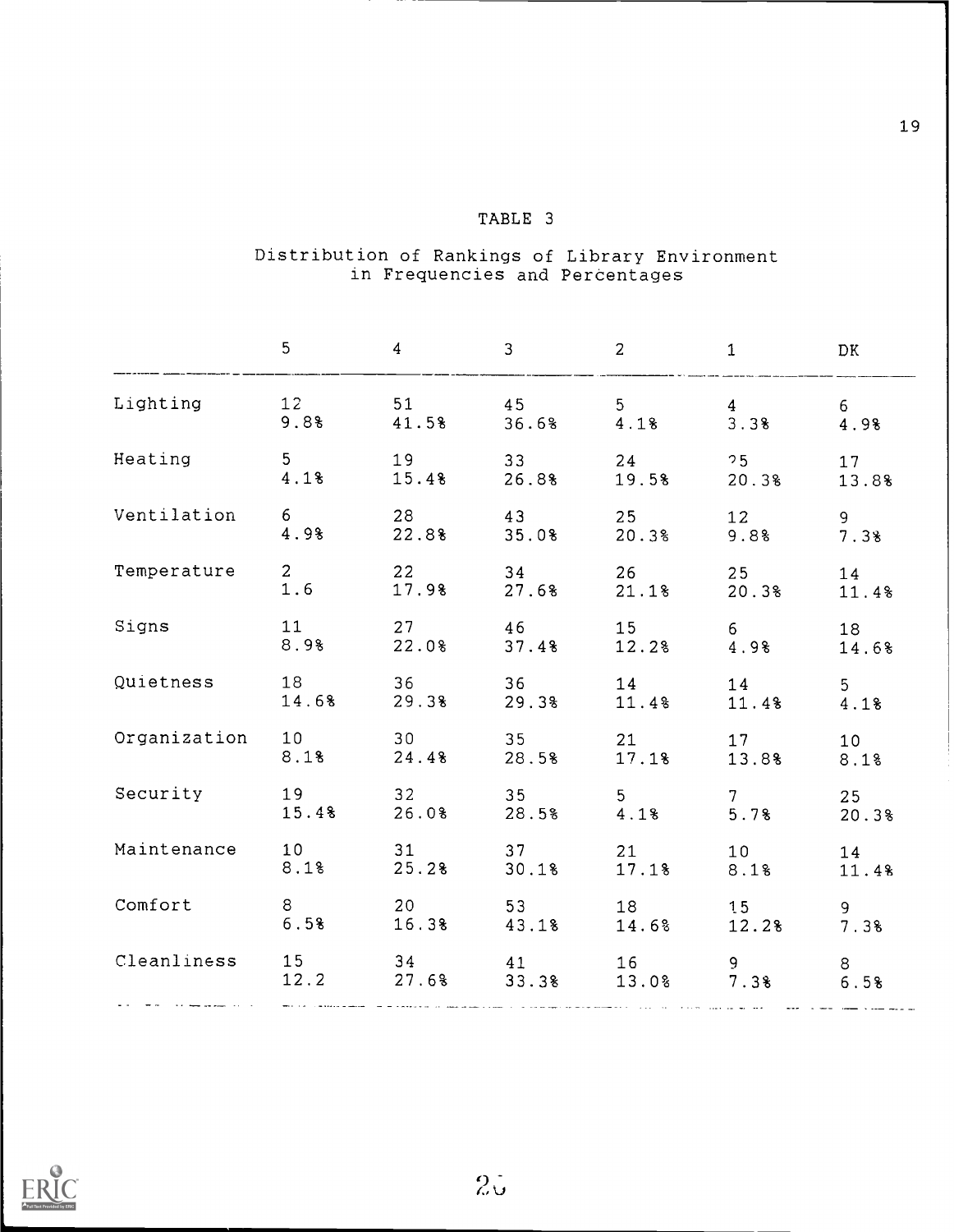Students feel CATALYST is easy to understand; they rank cassette players and CD players relatively high, and are least satisfied with the computer lab. All categories of library assistance received relatively high ratings (see Table 4).

### Distribution of Services and Staff in Frequencies and Percentages

|               | 5           | 4           | 3           | 2           |           | DK.         |
|---------------|-------------|-------------|-------------|-------------|-----------|-------------|
| CATALYST      |             |             |             |             |           |             |
| Availability  | 15<br>12.3% | 26<br>21.3% | 31<br>25.48 | 18<br>14.8% | 5.7%      | 25<br>20.5% |
| Location      | 17<br>13.9% | 35<br>28.7% | 36<br>29.5% | 8<br>6.6%   | 4<br>3.35 | 22<br>18.0% |
| Functioning   | 16<br>13.1% | 32<br>26.2% | 31<br>25.48 | 11<br>9.0%  | 5.78      | 25<br>20.5% |
| Understanding | 22<br>18.0% | 35<br>28.7% | 25<br>20.5% | 10<br>8.2%  | 6<br>4.98 | 24<br>19.78 |



 $2^{\circ}$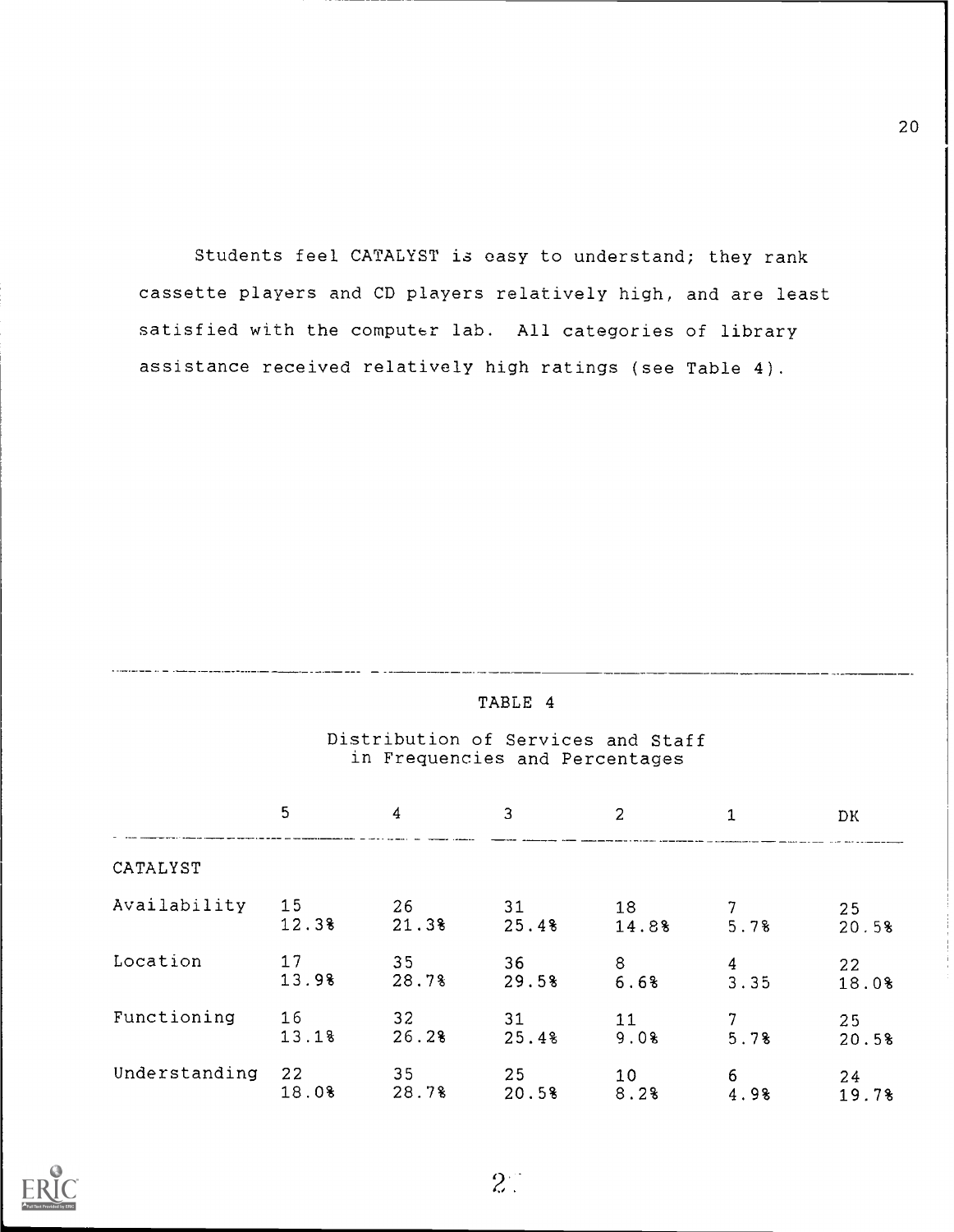|                               | 5              | 4     | 3     | $\overline{a}$  | $\mathbf{1}$    | DK              |
|-------------------------------|----------------|-------|-------|-----------------|-----------------|-----------------|
| EQUIPMENT                     |                |       |       |                 |                 |                 |
| Copy Machine                  | 12             | 26    | 36    | 25              | 14              | 10 <sub>1</sub> |
|                               | 9.8%           | 21.1% | 29.3% | 20.3%           | 11.4%           | 8.1%            |
| Record                        | 11             | 31    | 35    | 11              | $\mathbf{1}$    | 34              |
| Players                       | 8.9%           | 25.2% | 28.5% | 8.9%            | 0.8%            | 27.6%           |
| Cassette                      | 12             | 39    | 30    | 12 <sup>°</sup> | 3               | 27              |
| Player                        | 9.8%           | 31.7% | 24.48 | 9.8%            | 2.4%            | 22.0%           |
| CD Player                     | 15             | 35    | 18    | 10 <sub>1</sub> | $\mathfrak{Z}$  | 41              |
|                               | 12.3%          | 28.7% | 14.8% | 8.2%            | 2.5%            | 33.6%           |
| Taping                        | 11             | 14    | 27    | 15              | 14              | 41              |
| Machine                       | 9.0%           | 11.5% | 22.1% | 12.3%           | 11.5%           | 33.6%           |
| Dubbing                       | 12             | 19    | 16    | 20              | 18              | 38              |
| Machine                       | 9.8%           | 15.48 | 13.0% | 16.3%           | 14.68           | 30.9%           |
| Computer Lab                  | $\overline{4}$ | 8     | 18    | 11              | 21              | 60              |
|                               | 3.3%           | 6.6%  | 14.8% | 9.08            | 17.2%           | 49.25           |
| QUALITY OF LIBRARY ASSISTANCE |                |       |       |                 |                 |                 |
| Locating of                   | 22             | 34    | 29    | 13              | 11              | 15              |
| Material                      | 17.7%          | 27.4% | 23.4% | 10.5%           | 8.9%            | 12.1%           |
| Showing                       | 26             | 29    | 24    | 14              | 9               | 22              |
| Equipment                     | 21.0%          | 23.4% | 19.4% | 11.3%           | 7.38            | 17.7%           |
| Giving help                   | 30             | 33    | 27    | 13              | 11              | 10 <sub>1</sub> |
|                               | 24.28          | 26.6% | 21.8% | 10.5%           | 8.9%            | 8.1%            |
| Cooperation                   | 43             | 27    | 18    | 14              | 12 <sup>7</sup> | 10 <sub>1</sub> |
|                               | 34.7%          | 21.8% | 14.5% | 11.3%           | 9.7%            | 8.1%            |
|                               |                |       |       |                 |                 |                 |

## Table 4 (Cont.)



 $2\ddot{\circ}$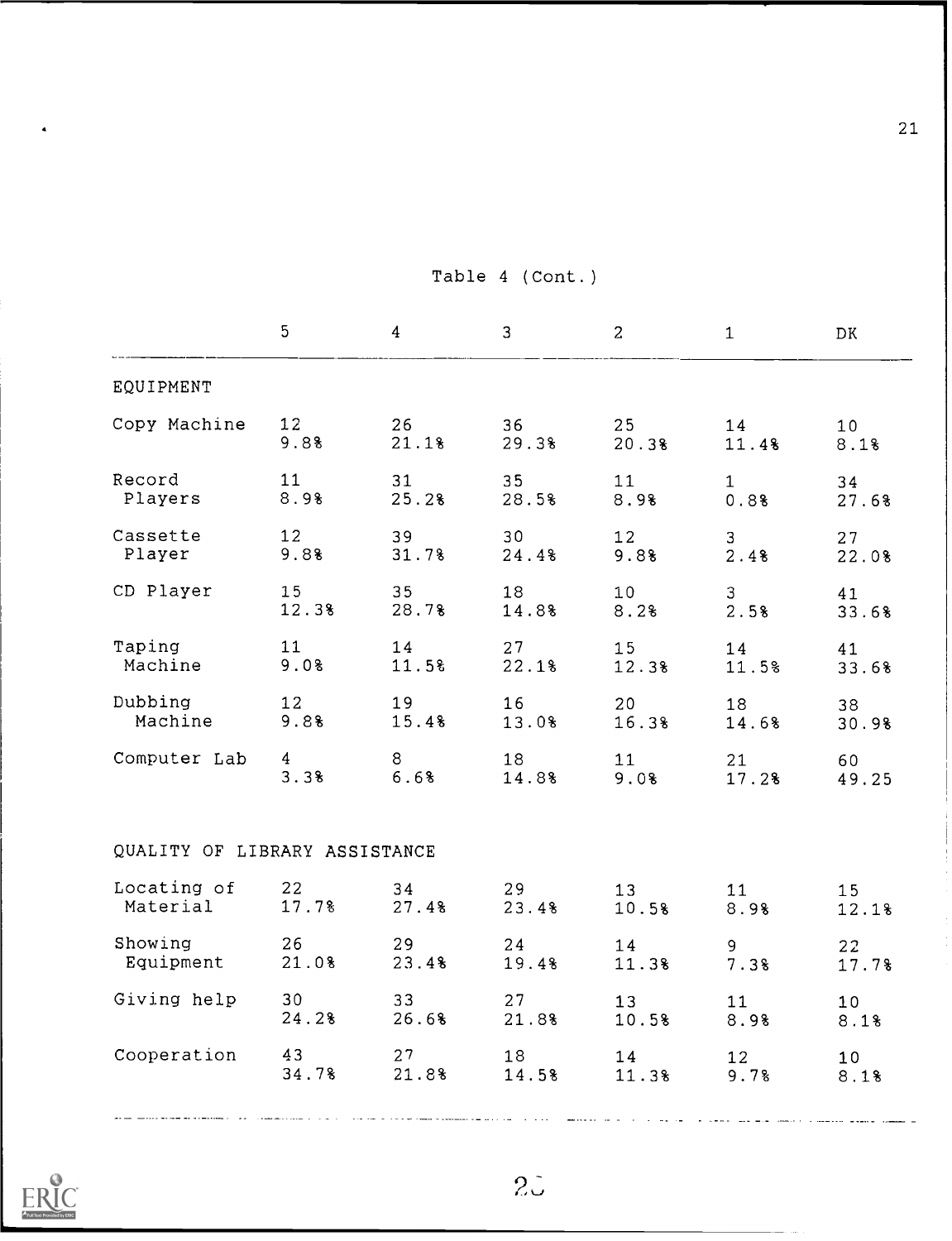The reference collection and music history books were rated higher than other categories related to collection size. Periodicals and reference books were rated highest with respect to quality of the collection. Students feel that reference books are readily available to them (see Table 5).

#### TABLE 5

### Distribution of Rankings for Collection Development by Frequencies and Percentages

|                        | 5              | $\overline{4}$  | 3     | 2              | $\mathbf{1}$    | DK    |
|------------------------|----------------|-----------------|-------|----------------|-----------------|-------|
| SIZE OF THE COLLECTION |                |                 |       |                |                 |       |
| Music                  | 3              | 14              | 31    | 6 <sub>1</sub> |                 | 66    |
| Theory                 | 2.5%           | 11.7%           | 25.8% | 5.0%           |                 | 55.0% |
| Reference              | 14             | 33 <sup>°</sup> | 29    | $\overline{4}$ | $\mathbf{1}$    | 40    |
| Books                  | 11.6%          | 27.3%           | 24.0% | 3.3%           | 0.8%            | 33.1% |
| Music                  | 5              | 23              | 26    | 14             | $\overline{4}$  | 49    |
| Manuscripts            | 4.18           | 19.0%           | 21.5% | 11.6%          | 3.3%            | 40.5% |
| Vocal                  | $\overline{a}$ | 14              | 17    | 10             | $\mathbf{1}$    | 76    |
| Music                  | 1.7%           | 11.7%           | 14.2% | 8.3%           | 0.88            | 63.3% |
| Instrumental           | 8              | 19              | 30    | 20             | $7\overline{ }$ | 37    |
| Music                  | 6.6%           | 15.7%           | 24.8% | 16.5%          | 5.8%            | 30.6% |
| Music                  | $\overline{3}$ | 23              | 34    | 11             | 3               | 46    |
| Literature             | 2.5%           | 19.2%           | 28.3% | 9.2%           | 2.5%            | 38.2% |
| Music                  | 11             | 32 <sub>2</sub> | 36    | 11             | $\mathbf{1}$    | 27    |
| History                | 9.3%           | 27.18           | 30.5% | 9.3%           | 0.8%            | 22.9% |
| Conducting             | $\mathbf{1}$   | 14              | 16    | 10             | $\overline{4}$  | 76    |
|                        | 0.8%           | 11.6%           | 13.2% | 8.3%           | 3.3%            | 62.8% |
| Music                  | 6              | 20              | 37    | $10 -$         | $\mathsf 3$     | 45    |
| Instruction            | 5.0%           | 16.5%           | 30.6% | 8.3%           | 2.5%            | 37.2% |

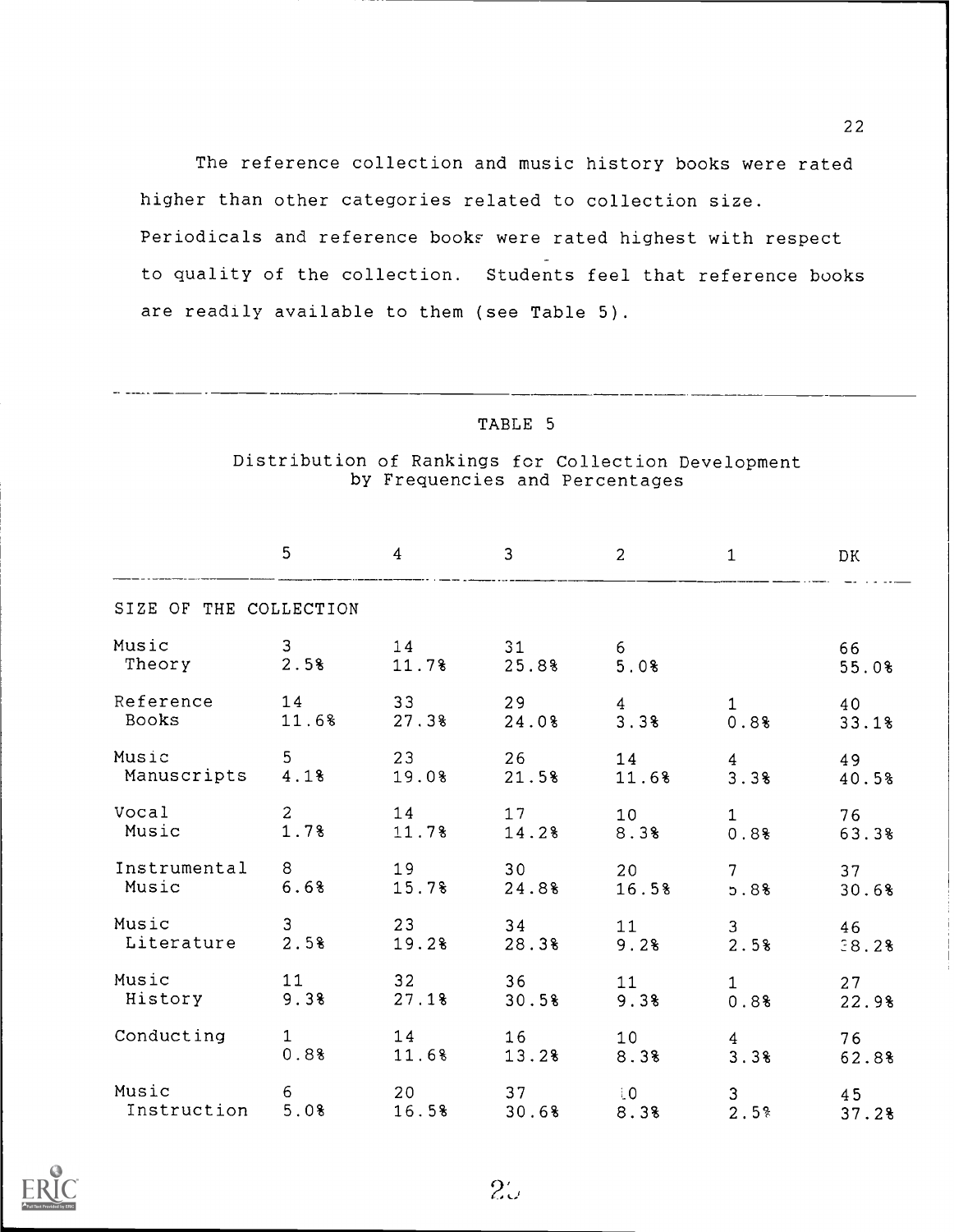Table 5 (Cont.)

|                                                 | 5     | $\overline{4}$            | 3           | $2^{\circ}$      | $\mathbf{1}$                   | <b>DK</b>   |
|-------------------------------------------------|-------|---------------------------|-------------|------------------|--------------------------------|-------------|
| QUALITY OF THE COLLECTION                       |       |                           |             |                  |                                |             |
| Books                                           | 10    | 36<br>$8.3% \qquad 29.8%$ | 35<br>28.9% | 13<br>10.7% 0.8% | 1                              | 26<br>21.5% |
| Periodicals                                     | 10    | 41                        | 25          | $6 \qquad$       | $\mathbf{1}$                   | 38          |
|                                                 | 8.3%  | 33 98                     | 20.7%       | 5.0%             | 0.8%                           | 31.48       |
| Reference                                       | 13    | 38                        | 29          | 11               | $2 \left( \frac{1}{2} \right)$ | 28          |
| Books                                           | 10.7% | 31.48                     | 24.08       | 9.1%             | 1.7%                           | 23.1%       |
| Reserve                                         | 12    | 26                        | 36          | $8 -$            | $1 \quad \blacksquare$         | 38          |
| Books                                           | 9.98  | 21.5%                     | 29.88       | 6.6%             | 0.8%                           | 31.4%       |
| Recorded 13 30 27<br>Material 10.7% 24.8% 22.3% |       |                           |             | 17<br>14.0%      | 11<br>9.1%                     | 23<br>19.0% |
| AVAILABILITY OF THE COLLECTION                  |       |                           |             |                  |                                |             |
| Books                                           | 15    | 32                        | 31          | 13               | $3 \sim$                       | 27          |
|                                                 | 12.48 | 26.48                     | 25.6%       | 10.7%            | 2.5%                           | 22.3%       |
| Periodicals 15                                  | 12.48 | 56<br>29.8%               | 25<br>20.7% | $5 - 5$<br>4.1%  | $2^{\sim}$<br>1.7%             | 38<br>31.48 |
| Reference                                       | 17    | 37                        | 22          | 12               | $\mathbf{3}$                   | 29          |
| Books                                           | 14.2% | 30.8%                     | 18.3%       | 10.0%            | 2.5%                           | 24.2%       |
| Reserve                                         | 17    | 28 3                      | 28          | $3 -$            | $2 \left( \frac{1}{2} \right)$ | 43          |
| Books                                           | 14.0% | 23.1%                     | 23.1%       | 2.5%             | 1.7%                           | 35.5%       |
| Recorded                                        | 17    | $33 - 1$                  | 25          | 11               | $7\overline{ }$                | 26          |
| Material                                        | 14.3% | 27.7%                     | 21.0%       | 9.2%             | 5.9%                           | 21.8%       |
|                                                 |       |                           |             |                  |                                |             |

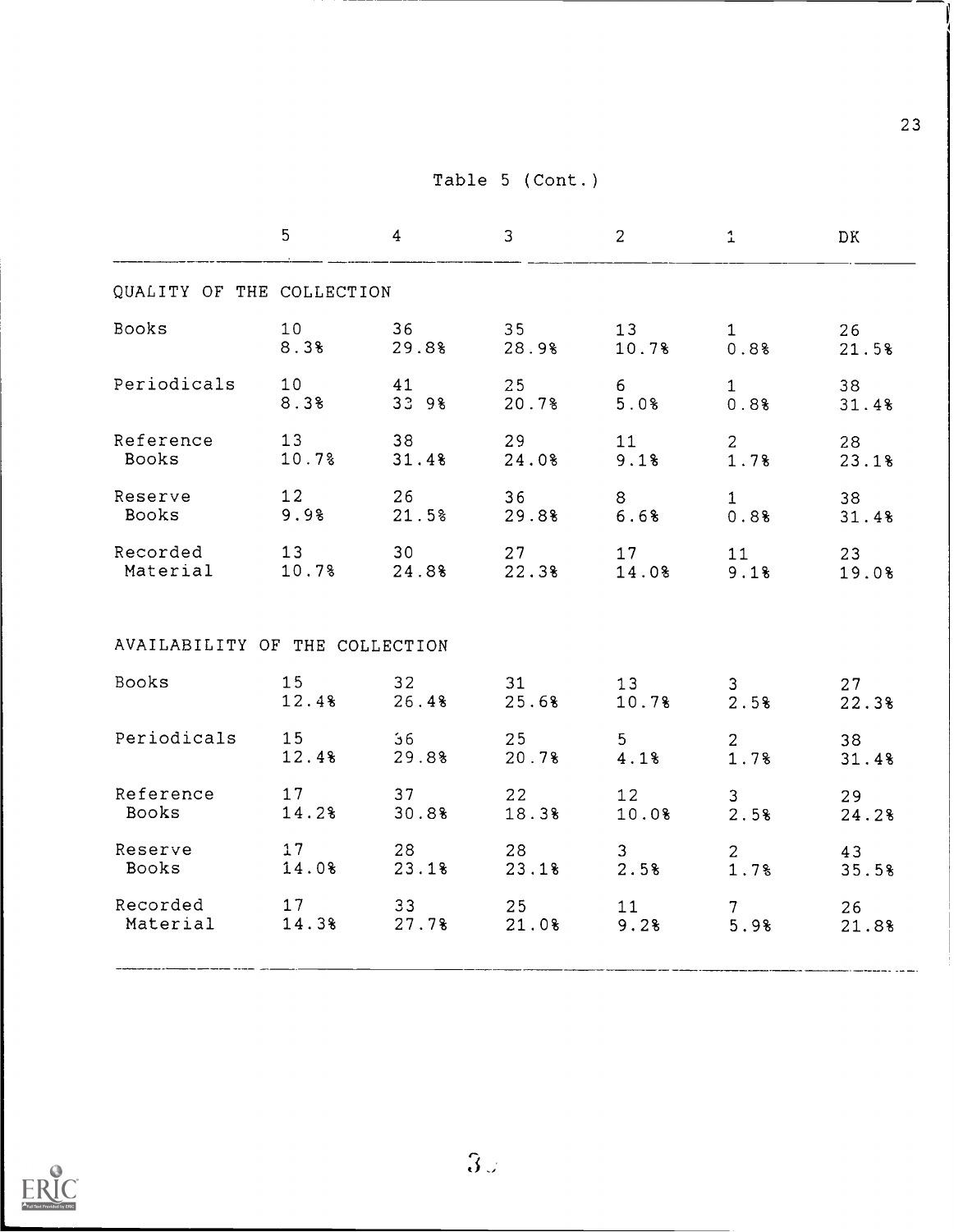The majority of the students (73%) rate the music library overall as average or better and 74% rate the quality of interaction between staff and students the same way. Overall feelings about the library are most negative related to library hours (57%). A majority have found that material needed is not on the shelf, that time to locate materials is excessive and that material is missing from the collection (see Table 6).

The largest frequency by far was the question dealing with the library hours. Sixty-two (57.4%) stated that the hours were the highest priority in the library. The copy machines were the next highest priority to the students with 47 (43.5%). Staff concerns weie the next priority with 31 (28.4%). Manuscripts and scores were the next concern with 30 (27.8%). Book acquisitions came next with 28 (25.2%). Computer facilities followed, with 26 (23.9%). The availability of AV machines was the next concern, with 22 (202.%). The availability of CATALYST terminals was the next priority, with 21 (19.3%). Periodical acquisitions and AV acquisitions tied the next priority, with 19 (17.4%) each. The lowest priority, according to the students, is reference holdings, with 13 (11.9%).



 $3<sup>1</sup>$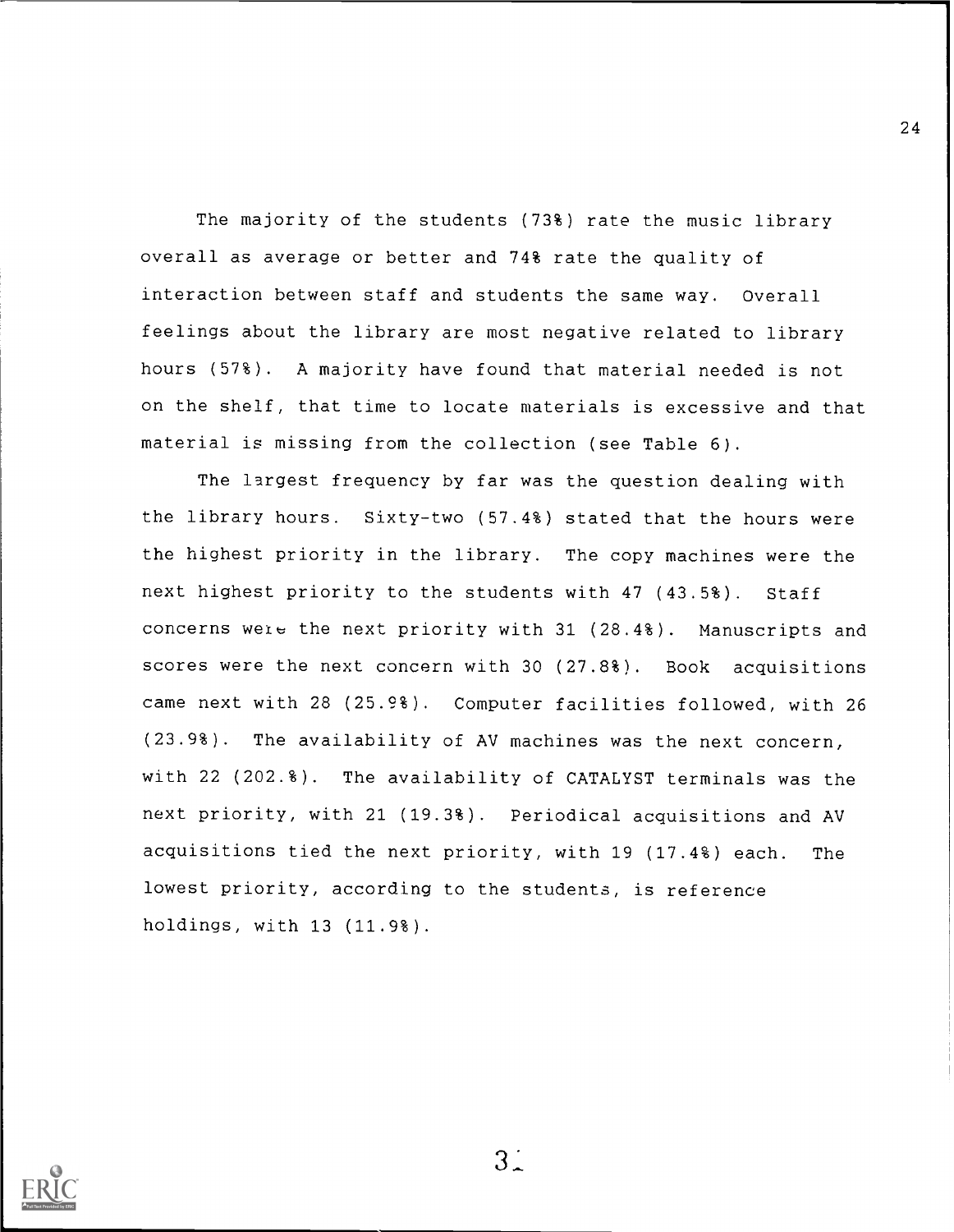# Table 6

### Distribution of Overall Feelings By Rankings and Percentages

|  | 5.                                                                                | 4           |             |                |            | DK.       |
|--|-----------------------------------------------------------------------------------|-------------|-------------|----------------|------------|-----------|
|  | How do you rate the music library overall?                                        |             |             |                |            |           |
|  |                                                                                   | 40          | 43          | 18             |            | 10        |
|  | 4.2%                                                                              | 33.3%       | 35.8%       | $15.0$ 8 3.3 % |            | 8.3%      |
|  | How do rate the quality of interaction between staff and students?<br>26<br>21.7% | 35<br>29.2% | 28<br>23.3% | 12<br>10.08    | 11<br>9.28 | 8<br>6.7% |
|  | What are your feelings about the library hours?                                   |             |             |                |            |           |
|  | 6                                                                                 | 16          | 15          | 32             | 36         | 15        |
|  | 5.0%                                                                              | 13.3%       | 92.58       | 26.7%          | 30.08      | 12.5%     |

| Has the following ever happened to you?    | yes         | no.         | DK   |
|--------------------------------------------|-------------|-------------|------|
| The material needed is not on the shelf.   | 75<br>63.6% | 42<br>35.6% | 0.8% |
| Time to locate materials is excessive.     | 64<br>54.2% | 53<br>44.98 | 0.88 |
| Material was missing from the collection.  | 69<br>58.5% | 48<br>40.7% | 0.8% |
| Recd overdue notice for returned material. | 42<br>35.6% | 75<br>63.6% | 0.88 |
|                                            |             |             |      |



Ľ,

 $3\overset{\circ}{\sim}$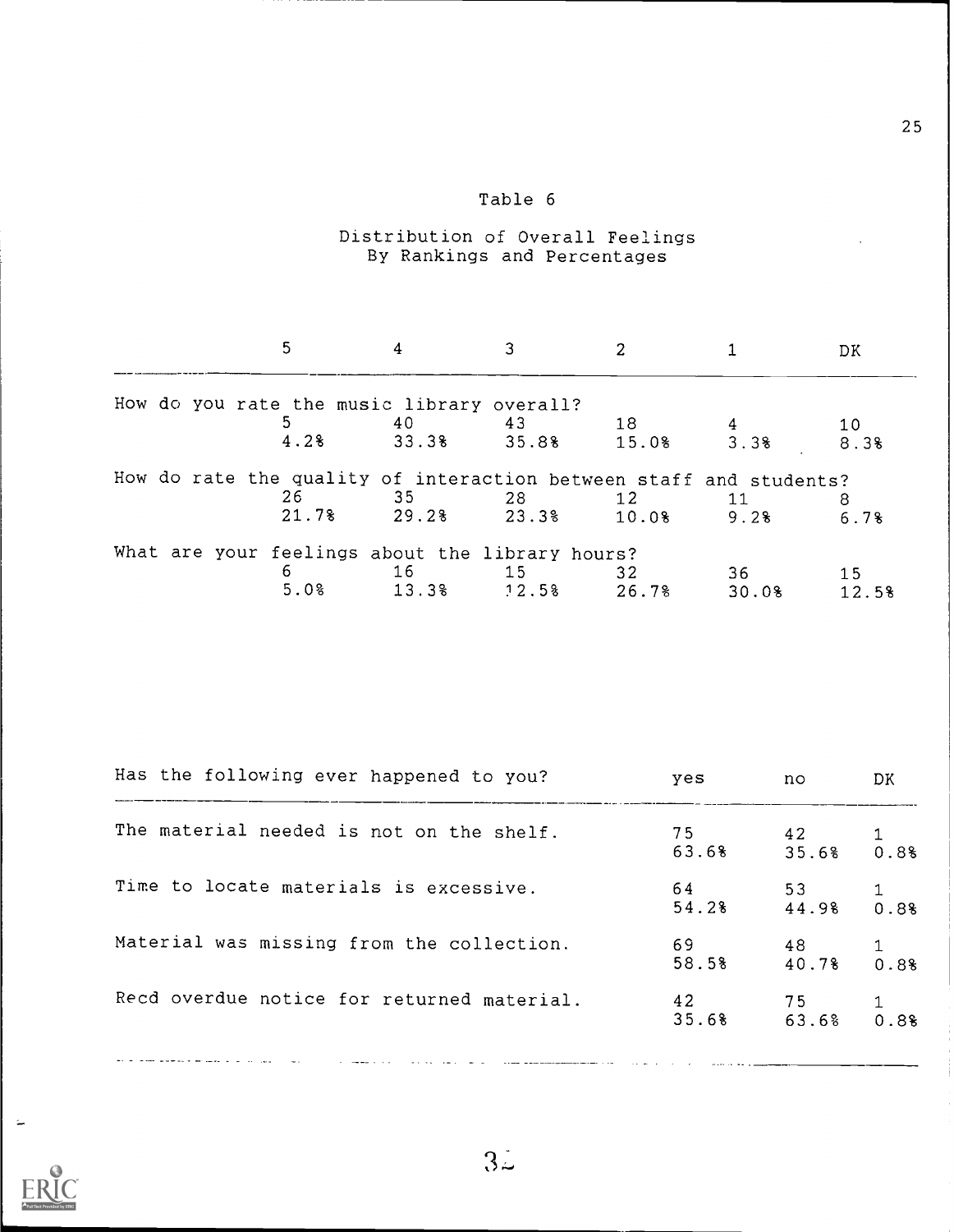The last question gave the students a chance to list what they would do to "change, add, or improve any aspect of the library." Some of those suggestions follow.

BUILDING AND FACILITIES- The idea that was mentioned the most is to improve and expand the hours that the library is open. One suggestion was to increase the budget for work study students so that the library could be open longer. The second idea is to give the library more space. Mention was made of the "claustrophobic" atmosphere of the library. Others mentioned expanding by taking out some walls. Another idea given by the students is to keep the library clean and warm. Mention was made concerning dust on the shelves and in the carpet. One student wondered why the cleaning crew did not clean in the music library.

EQUIPMENT- Numerous students mentioned making the library equipment more "up-to-date." The suggestions included the purchase of CD's, AV machines, newer headphones, computer software, and an OCLC connection. The three most mentioned are the ordering of more copy machines, dubbing machines, and CATALYST terminals.

COLLECTION- Mention was made to filling in the gaps in the periodical collection, the ordering of current books of better quality, ordering multiple copies of frequently used books, the purchase of choral scores and concerto scores, buying recordings of better quality, and the inclusion of jazz and contemporary recordings in the collection.



 $3.1$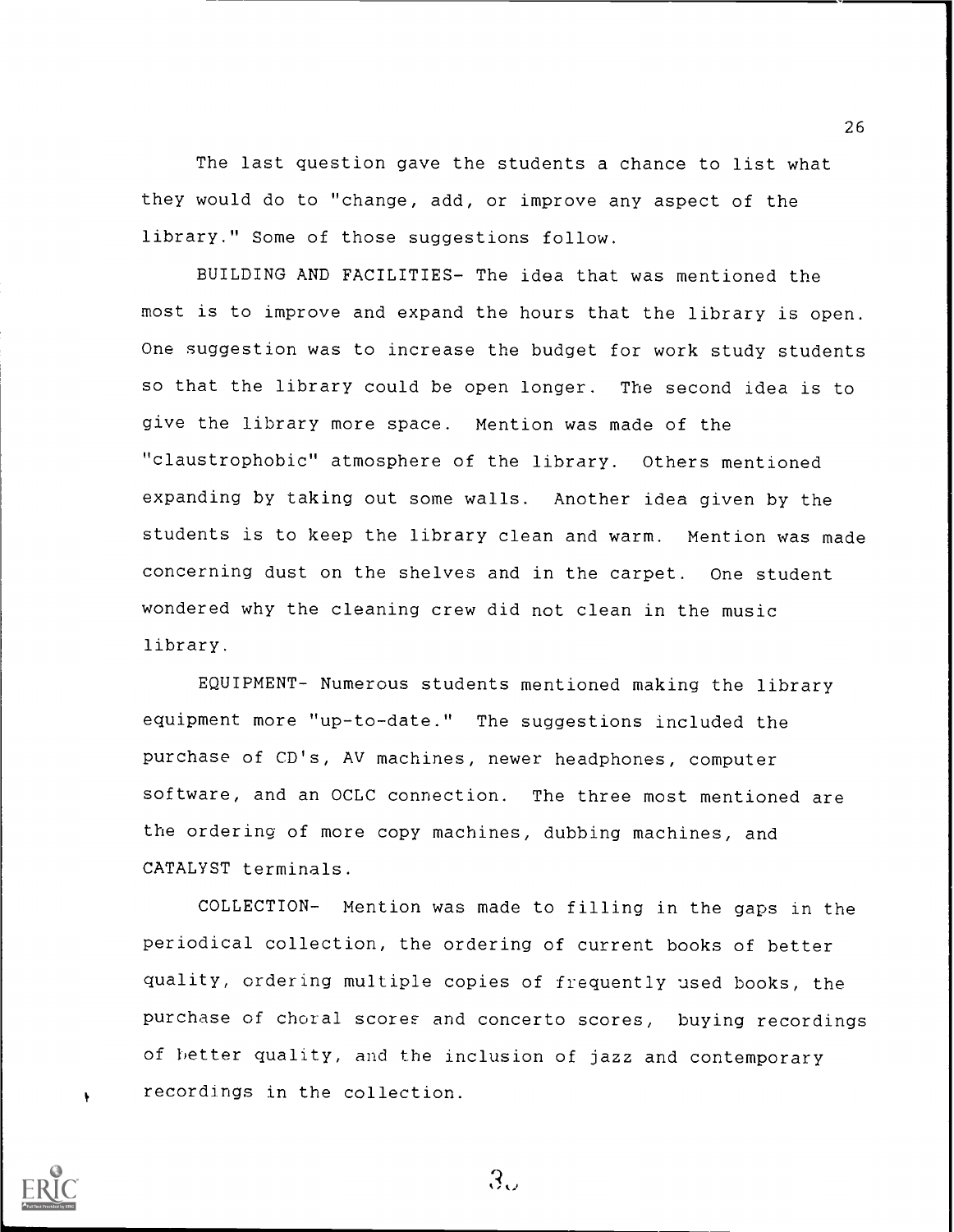STAFF- Numerous students suggested giving the music librarian a decent budget so that he could hire and train competent staff members. Mention was made to slow check out time of both reserve and circulating material, not being able to get help when needed, the staff person not knowing how to help the patron, and hiring music students because they would understand requests better.

OVERALL SUGGESTIONS- Other things suggested and the set books re-shelved faster, get patron access the set , make it easier for patrons to find things, paramore privacy to listen to recordings in quie-  $V = 1$  ructions concerning the use of various equipme -,...apes and recorci:nr; to be checked out

combine all the music books from the main library with rom the music library, and post signs in the Music/Speech building t-lling how to get to the music library.

There were also some positive comments made concerning the library: it is in a convenient location; it is doing well ccnsidering how cramped it is; it is generally a good place; the staff tries the best that they can; and there is a nice collection. According to one comment, the music library is "doing very well with the limited space, materials and staff available." Table 7 shows these overall results.



 $3<sub>1</sub>$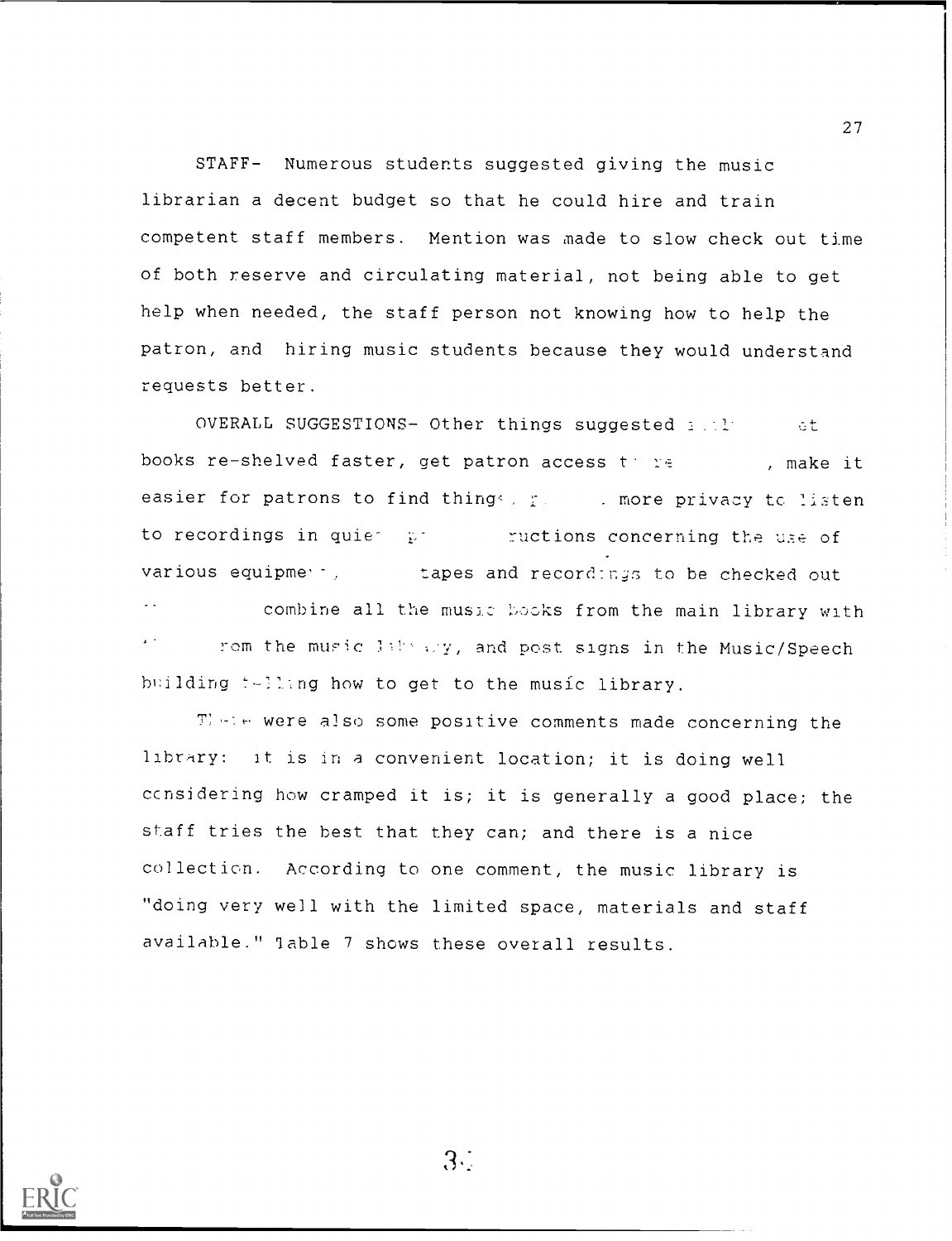## TABLE 7

### Distribution of Recommendations by Rankings and Percentages

|                              | 5                        | $\overline{4}$        | 3                      | $\overline{2}$          | $\mathbf{1}$         | DK.             |
|------------------------------|--------------------------|-----------------------|------------------------|-------------------------|----------------------|-----------------|
| Hours                        | 62                       | 15                    | 7 <sup>1</sup>         | 9                       | $\overline{4}$       | 11              |
|                              | 57.4%                    | 13.9%                 | 6.5%                   | 8.3%                    | 3.7%                 | 10.2%           |
| Book                         | 28                       | 24                    | 28                     | $\mathbf{3}$            | 2 <sup>1</sup>       | 23              |
| Acquisitions                 | 25.98                    | 22.2%                 | 25.9%                  | 2.8%                    | 1.9%                 | 21.3%           |
| Periodical                   | 19                       | 19                    | 38                     | 6                       | 3 <sup>7</sup>       | 24              |
| Acquisitions 17.4%           |                          | 17.48                 | 34.9%                  | 5.5%                    | 2.8%                 | 22.0%           |
| Staff                        | 31                       | 20                    | 26                     | $7 \quad \circ$         | 8                    | 17 <sub>2</sub> |
|                              | 28.4%                    | 18.3%                 | 23.9%                  | 6.4%                    | 7.3%                 | 15.6%           |
| AV Machines                  | 22<br>20.2%              | 21 \,<br>19.3%        | 19 (19)<br>17.48       | 7<br>6.4%               | $\frac{4}{3}$ . 7%   | 36<br>33.0%     |
| AV                           | 19                       | 22 and $\overline{a}$ |                        | $9 \pm 1$               | 5 <sub>1</sub>       | 35 <sub>o</sub> |
| Acquisitions                 | 17.48                    | 20.2%                 | 17.48                  | 8.3%                    | 4.68                 | 32.18           |
| Reference<br>Holdings        | 13 <sup>7</sup><br>11.98 | 18 (18)<br>16.5%      | 38<br>34.98            | 10<br>9.2%              | $\mathbf{1}$<br>0.9% | 29<br>26.68     |
| CATALYST                     | 21                       | 27 — 27               | 21                     | 11 \,                   | 7 <sup>7</sup>       | 22              |
| Terminals                    | 19.3%                    | 24.8%                 | 19.3%                  | 10.1%                   | 6.4%                 | 20.2%           |
| Сору                         | 47 and $\sim$            | 24                    | 19                     | 3 <sup>7</sup>          | 3 <sup>7</sup>       | 12 <sup>°</sup> |
| Machine                      | 43.5%                    | 22.2%                 | 17.6%                  | 2.8%                    | 2.8%                 | 11.1%           |
| Computer<br>Facilities 23.9% | 26                       | 21<br>19.3%           | 15 and $\sim$<br>13.8% | $7 \quad \circ$<br>6.4% | $4\degree$<br>3.7%   | 36<br>33.0%     |
| Manuscripts 30               |                          |                       | 20                     | 5 <sub>1</sub>          | 1                    | 31              |
| & Scores 27.8%               |                          | 19.48                 | 18.5%                  | 4.6%                    | 0.9%                 | 28.7%           |
|                              |                          |                       |                        |                         |                      |                 |

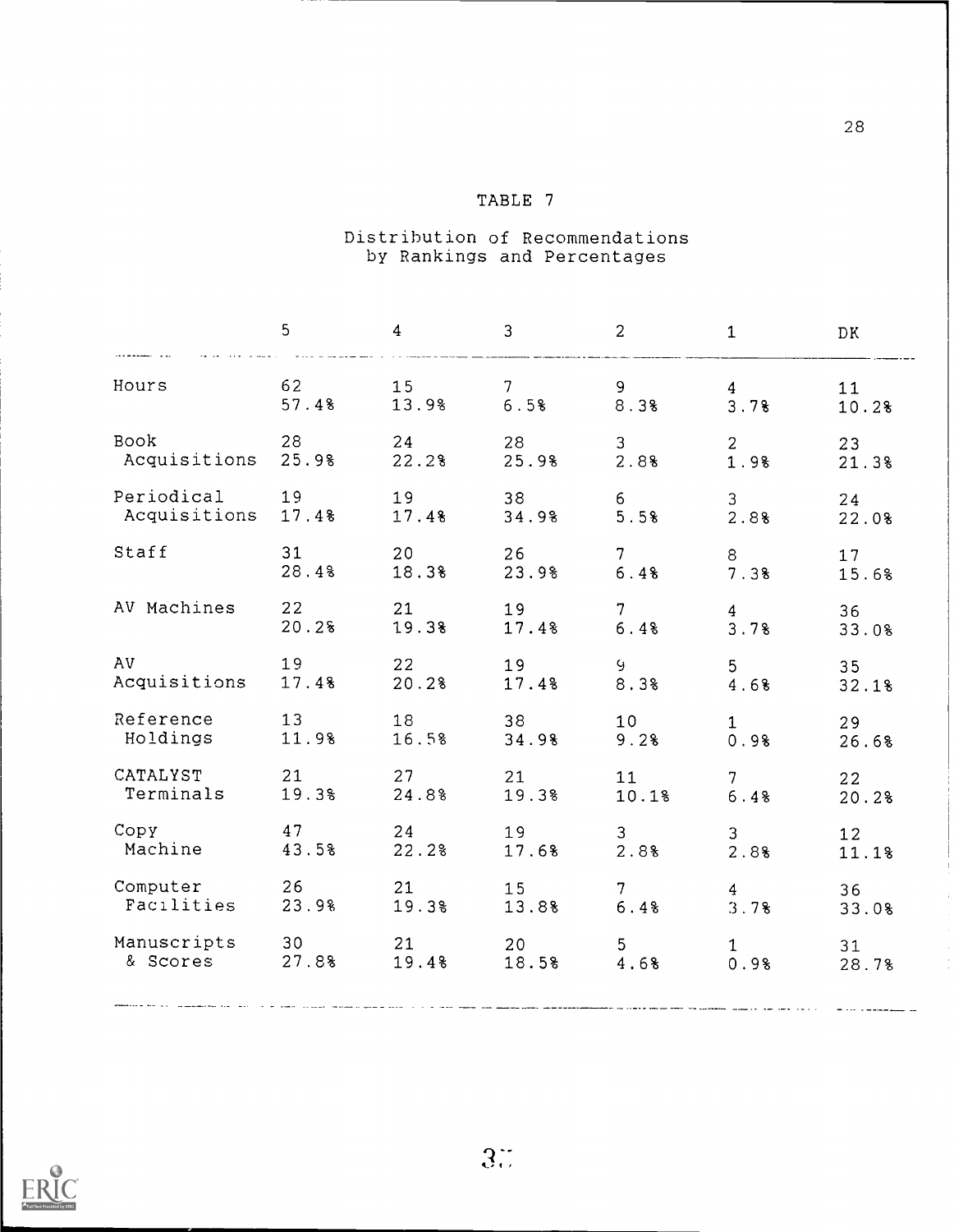#### Results of the Faculty Survey

Ninety questionnaires were handed out to full-time faculty, part-time faculty and graduate assistants. Nineteen forms were returned, a rate of 21.1%.

The first question asked if the faculty member was satisfied with the system for handling books put on reserve. Yes responses were given by thirteen (68.4%); no responses were given by two (10.5%), and no opinion responses were given by four (22.2%).

The second question asked faculty members if they ever had to restrict assignments due to library inadequacy. Eight responses (41.1%) said yes and nine responses (47.3%) said no. The third question asked if faculty book/periodical needs had been adequately met during the last three years. Five answers (26.3%) said yes, ten answers (52.6%) said no, and three answers (15.7%) had no opinion.

The fourth question asked if there were plans for new courses that may require stronger library resources. Ten answers (52.6%) said yes, four answers (22.2%) said no, and five answers (26.3%) had no opinion.

Question number five asked faculty if they had recommended the purchase of books/journals in the past year. Fourteen responses (73.6%) said yes, three responses (15.7) said no, and two responses (10.5%) had no opinion.

Question number six asked the faculty if the distribution of library materials in several locations affected their work.



 $35<sup>°</sup>$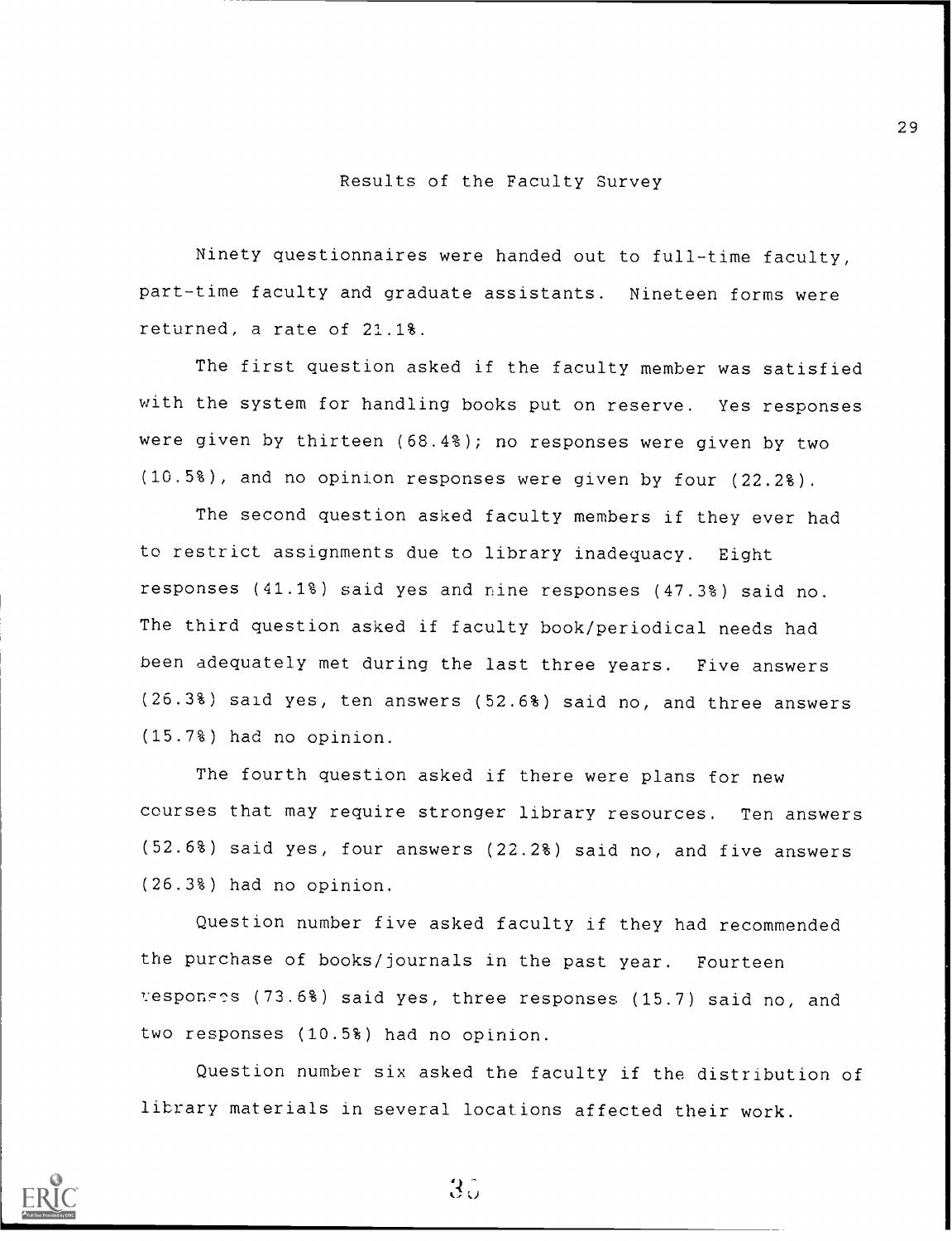Eight instructors (41.1%) said yes, eight instructors (41.1%) said no, and two instructors (10.5%) had no opinion.

The next five questions asked the faculty members to rate the collection for its adequacy in supplying materials of teaching and/or research. Those results are shown in Table 8 below:

|                               | 5          |            | З          | 2                |       | DК         |
|-------------------------------|------------|------------|------------|------------------|-------|------------|
| Undergraduate<br>Study        | 4<br>22.28 | 5<br>26.3% | 6<br>33.3% |                  |       | 4<br>22.25 |
| Graduate<br>Study             |            | 6<br>33.3% |            | 5<br>36.8% 25.3% | 10.0% |            |
| Research                      | 10.0%      | 33.3%      | 4<br>22.2% | 36.8%            | 15.7% | 15.7%      |
| Teaching<br>Preparation       | 10.0%      | 6<br>33.3% | 6<br>33.3% | 10.0%            |       | 33.3%      |
| Current awareness<br>of field | 10.0%      | 6<br>33.3% | 6<br>33.3% | 15.7%            | 15.7% |            |

Adequacy of Collection by Use Categories in Frequencies and Percentages

Table 8

Question number twelve asked faculty if there was any material that they felt the library should have but does not currently own. Seventeen (89.4%) said yes and one (10.0%) said no.

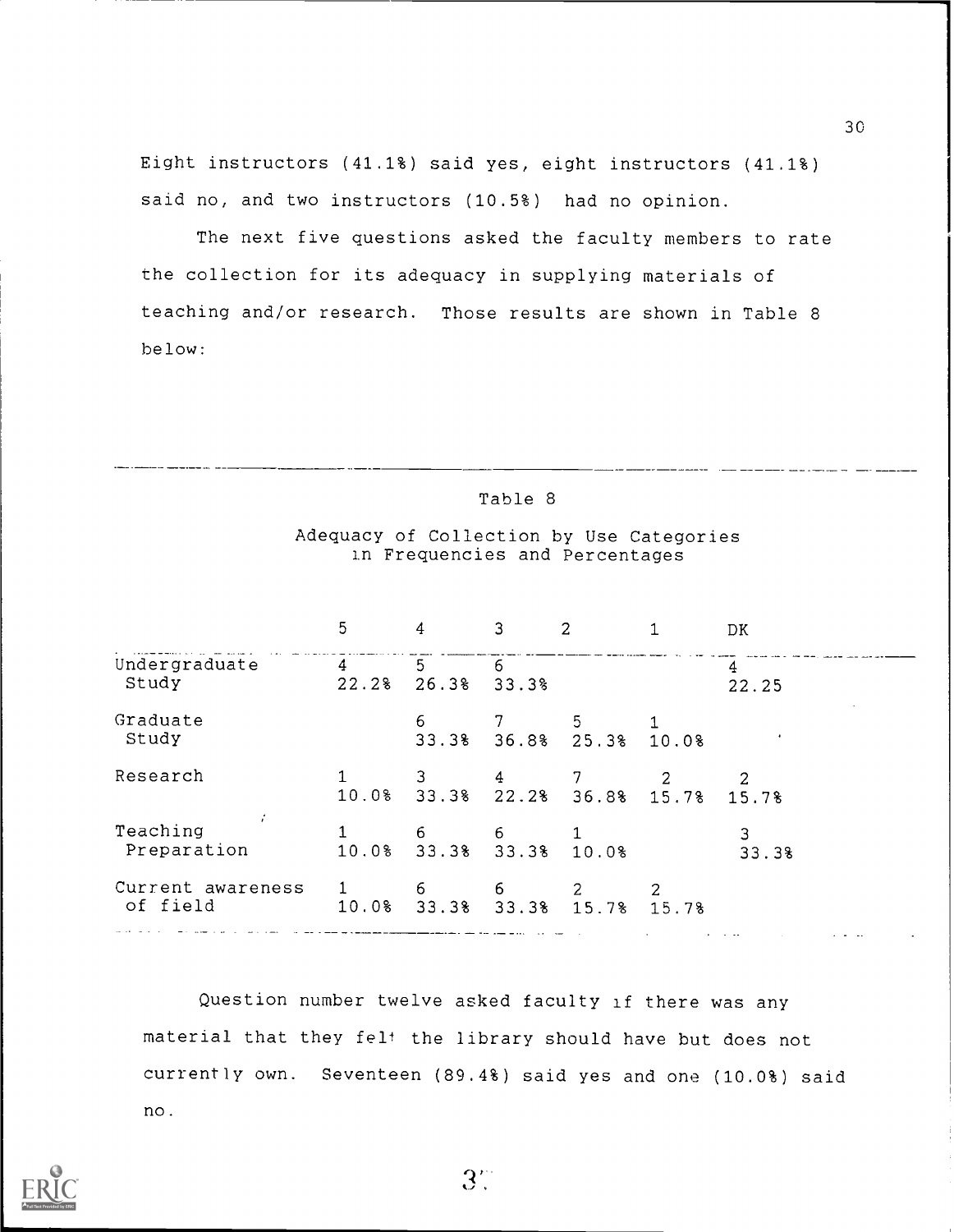The faculty were then asked to make recommendations. Most of them mentioned obtaining more dubbing machine, copy machines, CATALYSTs, and computers (with music software). They also mentioned lengthening the hours. The majority of them felt strongly that the music library should stay in the music building. There was also mention made of how the library looked. One faculty member stated, "there is always plenty to be done. What can be afforded is being done well."

#### Analysis of the Hugh A. Glasser Music Library Collection

William E. Grim's biographical essay on the "Music of the Classic Era; a Guide to the Basic Literature" (Grimm 1936) is the first reference used to analyze the collection of the Glasser Library. Grim mentions general works, period studies and indivilual composers that should be included in an academic music library. Of the eighty-seven titles suggested, the Glasser Library owns fifty-nine (sixty-eight percent).

The first book used to analyze the collection in the library was Kenyon C. Rosenburg's Classical and Operatic Recordings Collection for Libraries. The listings in the book are alphabetical by the composer's last name. The works are then alphabetized by type of composition in the following order: ballet, chamber, choral, concerted, instrumental, operatic,

 $3C$ 

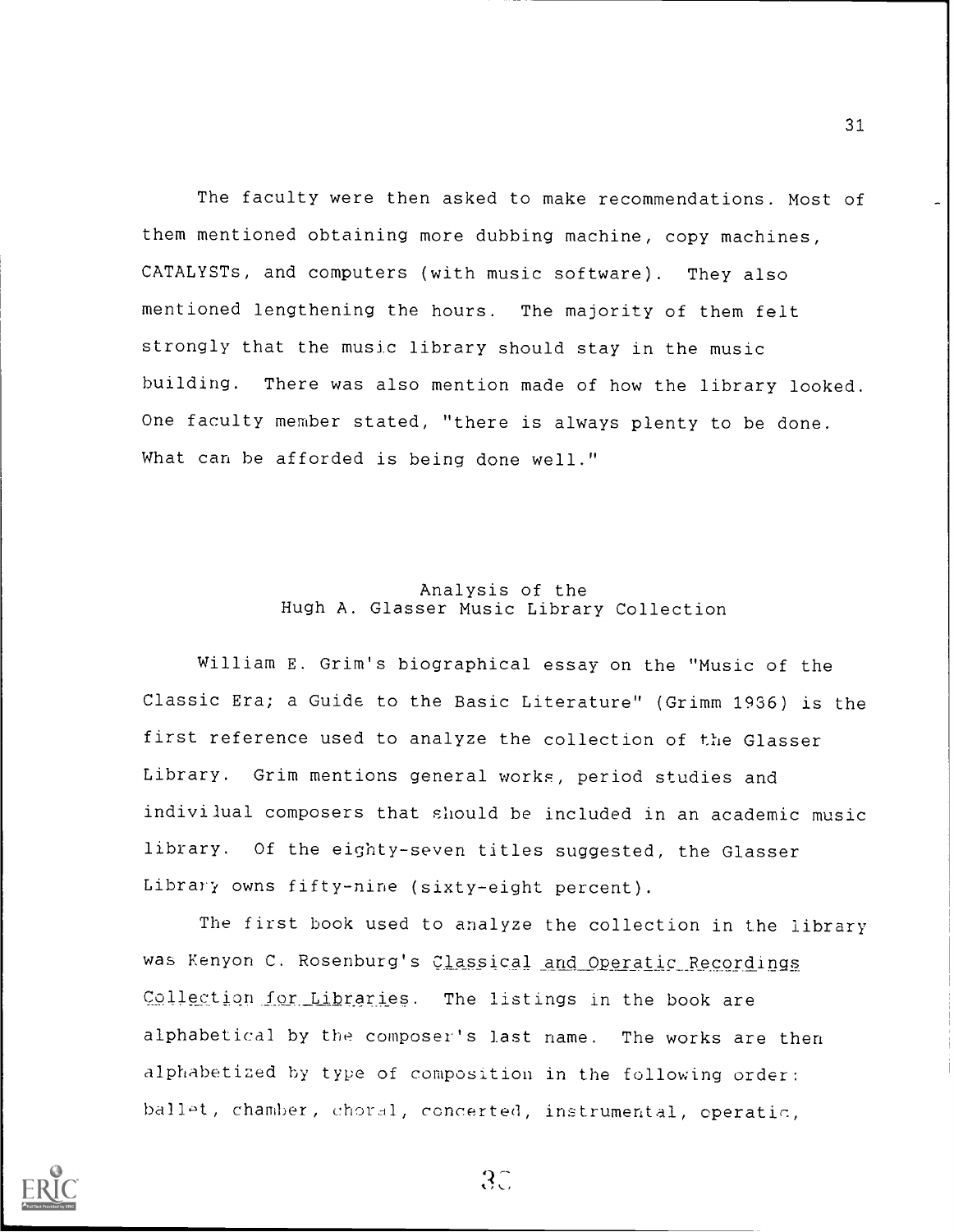orchestral, symphonic, and vocal. Each composition is then put in alphabetical order by the title of the piece. Each composition is rated with various symbols to indicate the opinion of the author. The symbols are as follows:

A -required in every library

B -useful in medium and large public and academic libraries C -recommended only for large public and academic libraries \* -best budget piiced stereo version

\$ -best regular stereo version

\$\$ -best and probably most costly version.

The book listed 1003 recommended compositions. The Glasser Music Library contained seventy-six (7%) exact matches with recommended orchestras and publishing companies. The library also had 842 (83.9%) matches with recommended pieces but had different orchestras or publishing companies. The library did not own 161 (16%) recommended compositions.

The second book used for analysis of the Glasser Music Library collection was American Library Association's book A Basic\_Mysic\_Library.Collection: Essential Scores and Books. According to the editor, Robert Michael Fling, the purpose of the book is to "serve as a buying guide or selection tool...for collecting music materials in small and medium sized libraries, whether public or academic" (Fling 1983, v). The criteria for inclusion in the book included:

1) availability- the material must be in piint at the



 $3.7$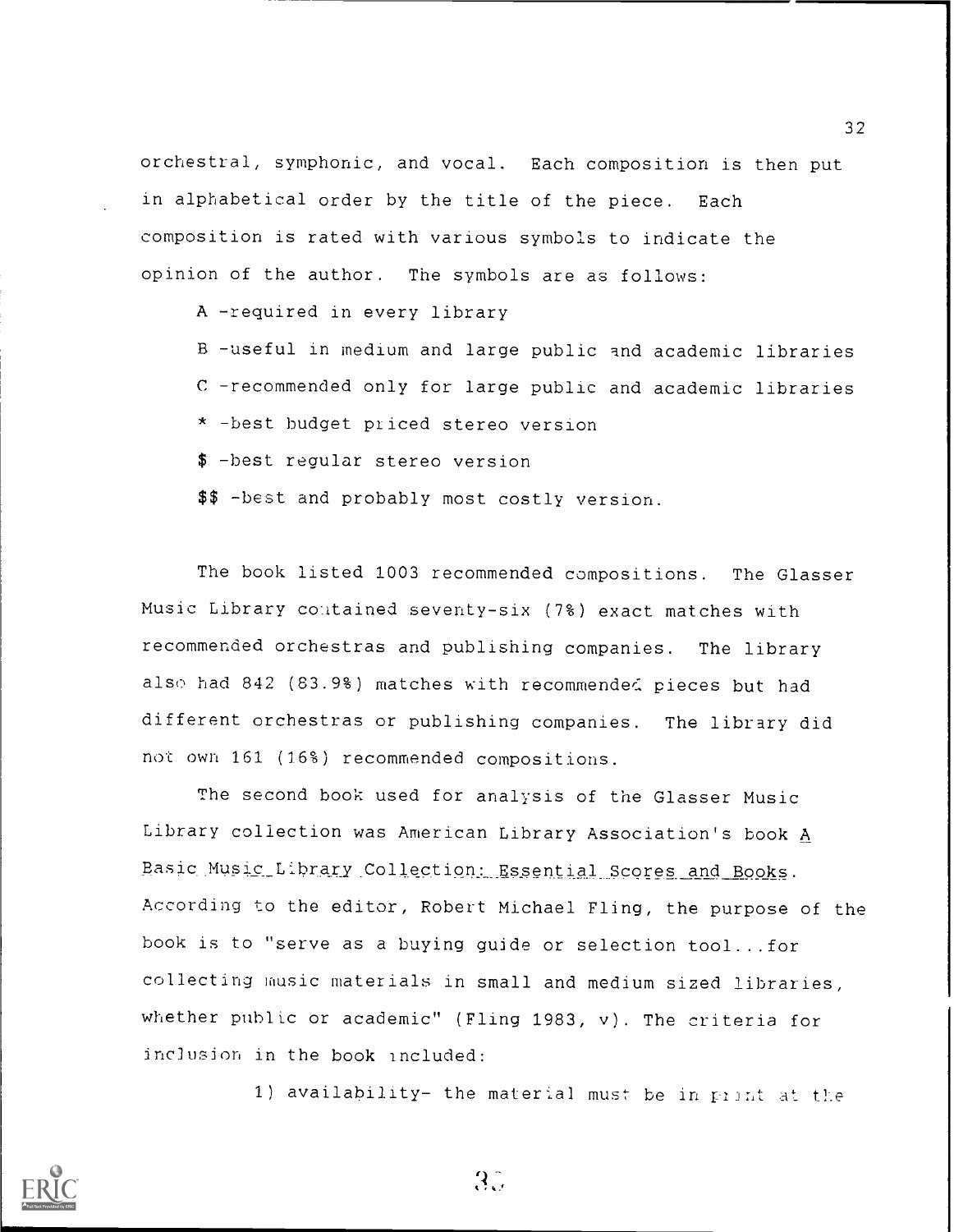time of publication.

2) cost- economy was considered.

3) language- the english language was used for books and periodicals.

4) selection factors- a) were guided by authoritative books in music history and bibliography and b) uniform titles were chosen based on the composer's original title in the original language.

5) arrangement- was by format and subject.

6) index- access was by author/title, composer's uniform title, distinctive title, composer as subject and in a single alphabet.

-The overall collection of hooks, scores, and recordings of the Hugh A. Glasser Music Library is 74%. The analysis of the findings for the Basic Music Library Collection can be found in Table 9.



 $x \rightarrow$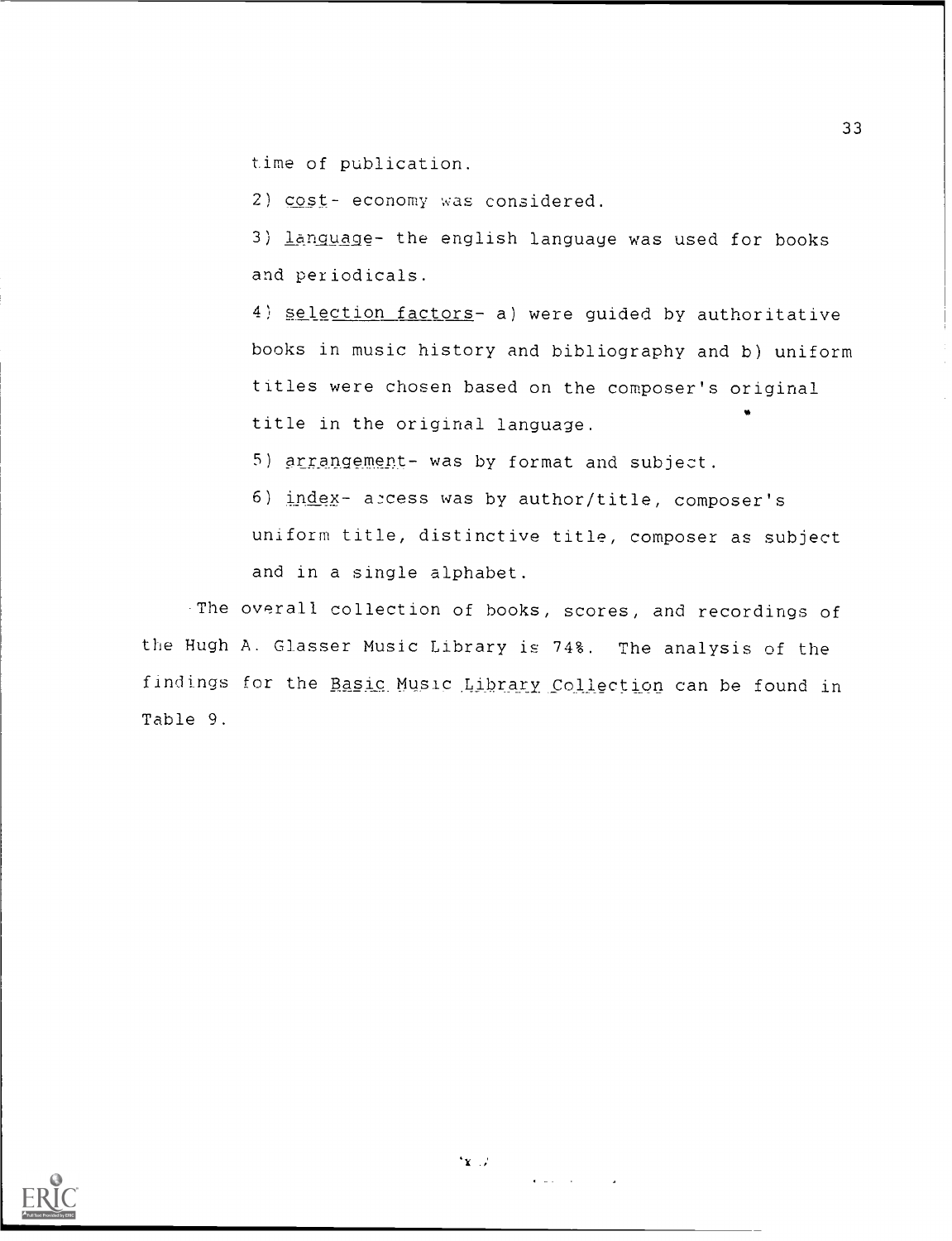## TABLE 9

#### Analysis of the according <u>Basic Music Library Collecti</u> Music Library to Collection (BMLC)

| Type of Music                                                                                                                    | BMLC<br>list    | KSU<br>owns      | $\mathcal{E}$ |
|----------------------------------------------------------------------------------------------------------------------------------|-----------------|------------------|---------------|
| Score Anthologies<br><b>For the construction of the construction of the construction of the construction of the construction</b> | 27              |                  | 21 77.7       |
| Study Scores: Orchestral Music                                                                                                   |                 |                  |               |
| Concertos                                                                                                                        | 75              | 67 89.3          |               |
| Symphonies                                                                                                                       | 84              | 64 64            | 76.1          |
| Overtures and other                                                                                                              |                 |                  |               |
| orchestra works                                                                                                                  | 104             | 83               | 79.8          |
| TOTAL.                                                                                                                           | 263             |                  | 214 81.7      |
| Study Scores: String Chamber Music                                                                                               |                 |                  |               |
| String Trios                                                                                                                     | 15 <sub>2</sub> | 12               | 80.0          |
| String Quartets                                                                                                                  | 48              | 30               | 62.5          |
| Piano Quartets                                                                                                                   | $\overline{4}$  | $2 \overline{ }$ | 50.0          |
| String Quintets                                                                                                                  | 8               | 7 <sup>7</sup>   | 87.5          |
| Piano Quintets                                                                                                                   | 6               | 5 <sub>1</sub>   | 83.3          |
| sextets, octets                                                                                                                  | $\overline{4}$  | 3 <sup>7</sup>   | 75.0          |
| Collections                                                                                                                      | $\overline{7}$  | $\mathbf{0}$     | 0.0           |
| TOTAL                                                                                                                            | 92              | 59               | 62.6          |
| Study Scores: Chamber Music with Winds                                                                                           |                 |                  |               |
| Trios                                                                                                                            | 14              | 10               | 71.4          |
| Quartets<br>Quintets                                                                                                             | 12<br>22        | 5 <sup>5</sup>   | 41.6          |
| Sextets                                                                                                                          | 14              | 17<br>11         | 77.2<br>78.5  |
| Septets                                                                                                                          | $7\phantom{.0}$ | $4\phantom{0}$   | 57.1          |
| Octets                                                                                                                           | $7\phantom{.0}$ | $4\phantom{0}$   | 57.1          |
| Collections                                                                                                                      | $\overline{c}$  | $\mathbf{0}$     | 0.0           |
| TOTAL                                                                                                                            | 52              | 36               | 54.7          |
|                                                                                                                                  |                 |                  |               |
| Study Scores: Dramatic and Choral Works<br>Opera                                                                                 | 36              | 18               | 50.0          |
| Choral Music, Sacred and                                                                                                         |                 |                  |               |
| Secular                                                                                                                          | 40              | 24               | 48.0          |
| TOTAL                                                                                                                            | 76              | 42               | 49.0          |
|                                                                                                                                  |                 |                  |               |

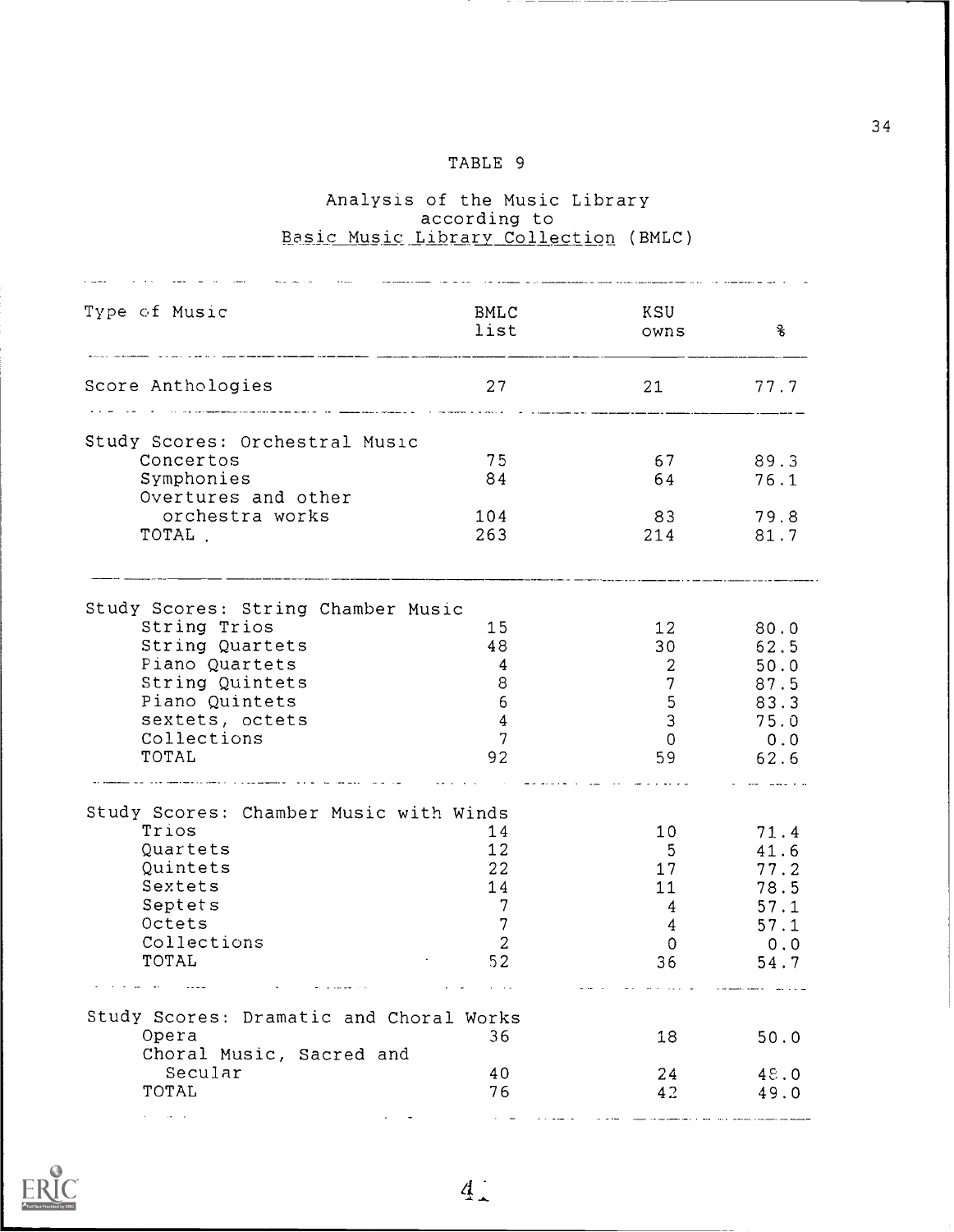|                                                           | BMLC<br>list                     | KSU<br><b>Example 19</b> OWNS | ဒွ            |
|-----------------------------------------------------------|----------------------------------|-------------------------------|---------------|
| Performing Editions: Instrumental Solo and Duo<br>Strings |                                  |                               |               |
| Violin Solo                                               |                                  |                               |               |
| Violin and Piano                                          | $\overline{4}$<br>16             | $\overline{\phantom{a}}$ 2    | 50.0          |
| Viola Solo                                                |                                  | 10 62.5                       |               |
| Viola and Piano                                           | $\overline{4}$                   | 3 <sup>7</sup>                | 75.0          |
|                                                           | 7 <sup>7</sup><br>$\overline{4}$ | $4\overline{ }$               | 57.1          |
| Cello Solo                                                |                                  | 3 <sup>7</sup>                | 75.0          |
| Cello and Piano                                           | 13                               | $9 -$                         | 69.2          |
| Bass Solo                                                 | $\mathbf{1}$                     | $\overline{O}$                | 0.0           |
| Bass and Piano                                            | $\overline{3}$                   | $2^{\circ}$                   | 66.6          |
| String Duets                                              | 8 <sup>8</sup>                   | $4\overline{ }$               | 50.0          |
| TOTAL                                                     | 60                               | 37                            | 56.1          |
| Woodwinds                                                 |                                  |                               |               |
| Flute Solo                                                | $5^{\circ}$                      |                               |               |
| Flute and Piano                                           | 13                               | 11                            | 80.0<br>84.6  |
| Oboe Solo                                                 | $\mathbf{3}$                     | 1                             | 33.3          |
| Oboe and Piano                                            | 6                                | $2^{\circ}$                   | 33.3          |
| Clarinet Solo                                             | $\overline{2}$                   | $1 \quad \blacksquare$        | 50.0          |
| Clarinet and Piano                                        | $\overline{9}$                   | $7 -$                         | 77.7          |
| Bassoon Solo                                              | $\mathbf{1}$                     | $\mathbf{O}$                  |               |
| Bassoon and Piano                                         | 6 <sup>1</sup>                   | $4\overline{ }$               | $0.0$<br>66.6 |
| Saxophone Solo                                            | $\mathbf{1}$                     | $\overline{0}$                | 0.0           |
| Saxophone and Piano                                       | $\overline{7}$                   | 3 <sup>7</sup>                | 42.8          |
| TOTAL                                                     | 53                               |                               |               |
|                                                           |                                  | 33                            | 46.8          |
| <b>Brass</b>                                              |                                  |                               |               |
| Trumpet and Piano                                         | $6\overline{6}$                  | $5 -$                         | 83.3          |
| Horn and Piano                                            | 11                               | $5 -$                         | 45.4          |
| Trombone                                                  | -1                               | $\mathbf{0}$                  | 0.0           |
| Trombone and Piano                                        | $-5$                             | 3 <sup>7</sup>                | 60.0          |
| Tuba                                                      | $\mathbf{1}$                     | $\mathbf{0}$                  | 0.0           |
| Tuba and Piano                                            | $-5$                             | 3 <sup>7</sup>                | 60.0          |
| TOTAL                                                     | 29                               | 16                            | 41.4          |
| Duets with Winds                                          | 13                               | 6                             | 46.1          |

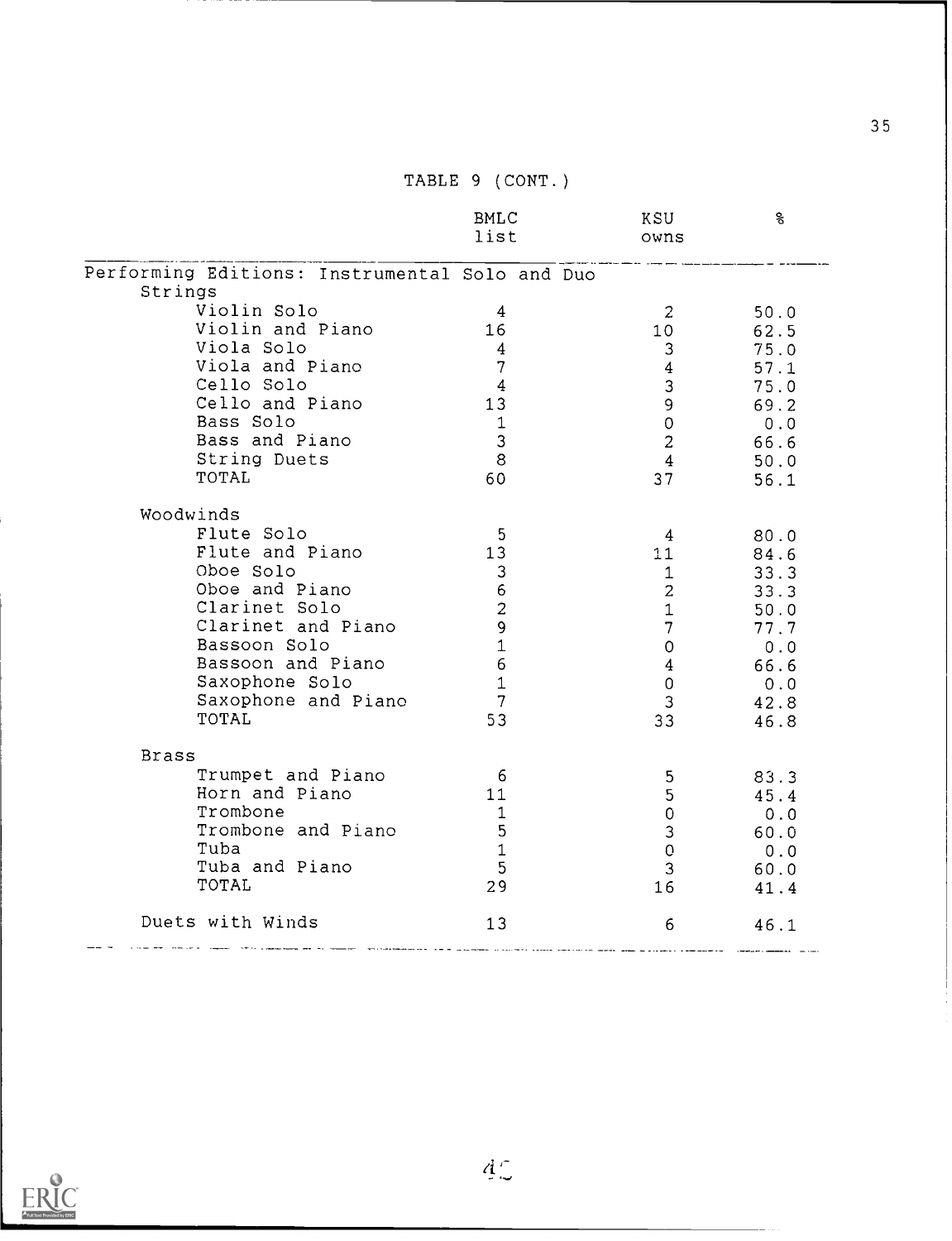|                                                                       | <b>BMLC</b><br>list         | KSU<br>owns                                       | 8                                    |
|-----------------------------------------------------------------------|-----------------------------|---------------------------------------------------|--------------------------------------|
| Performing Editions: Vocal Music                                      |                             |                                                   |                                      |
| Individual Songs and                                                  |                             |                                                   |                                      |
| Song Cycles                                                           | 98                          | 66.                                               | 67.3                                 |
| Art Song Collections                                                  | 9                           | 3 <sup>1</sup>                                    | 33.3                                 |
| Aria Collections                                                      | $\mathbf{1}$                | $\mathbf 1$                                       | 100.0                                |
| Sacred Song Collections                                               |                             |                                                   |                                      |
| General                                                               | $\overline{4}$              | $\overline{2}$                                    | 50.0                                 |
| Christmas Carols                                                      | $\overline{c}$              | 0                                                 | 0.0                                  |
| Folk Song Collections                                                 | $\overline{7}$              | 5                                                 | 71.4                                 |
| Popular Song Collections                                              |                             |                                                   |                                      |
| National Anthems                                                      | $\mathbf 1$                 | $\mathbf 1$                                       | 100.0                                |
| Collections by Decade                                                 | 10                          | $\mathbf{1}$                                      | 10.0                                 |
| Miscellaneous                                                         | 8                           | 3                                                 | 37.5                                 |
| TOTAL                                                                 | 141                         | 82                                                | 90.0                                 |
| Collections<br>Piano Four Hands<br>Collections<br>Two Piancs<br>TOTAL | 15<br>26<br>-4<br>20<br>185 | $\mathfrak{Z}$<br>8<br>$\overline{2}$<br>۹.<br>73 | 20.0<br>30.7<br>50.0<br>45.0<br>37.6 |
| Performing Editions: Organ Music                                      |                             |                                                   |                                      |
| Organ                                                                 | 70                          | 36                                                | 51.4                                 |
| Collections                                                           | 11                          | $\overline{2}$                                    | 18.1                                 |
| TOTAL                                                                 | 81                          | 38                                                | 34.7                                 |
| Performing Editions: Concertos                                        |                             |                                                   |                                      |
| Strings                                                               |                             |                                                   |                                      |
| Violin                                                                | 16                          | 13                                                | 81.2                                 |
| Viola                                                                 | 3                           | 3 <sup>1</sup>                                    | 100.0                                |
| Cello                                                                 | 9                           | 3                                                 | 33.3                                 |
| Bass                                                                  | $\overline{c}$              | 0                                                 | 0.0                                  |
| Guitar                                                                | $\mathbf{1}$                | 0                                                 | 0.0                                  |
| TOTAL                                                                 | 31                          | 19                                                | 58.8                                 |

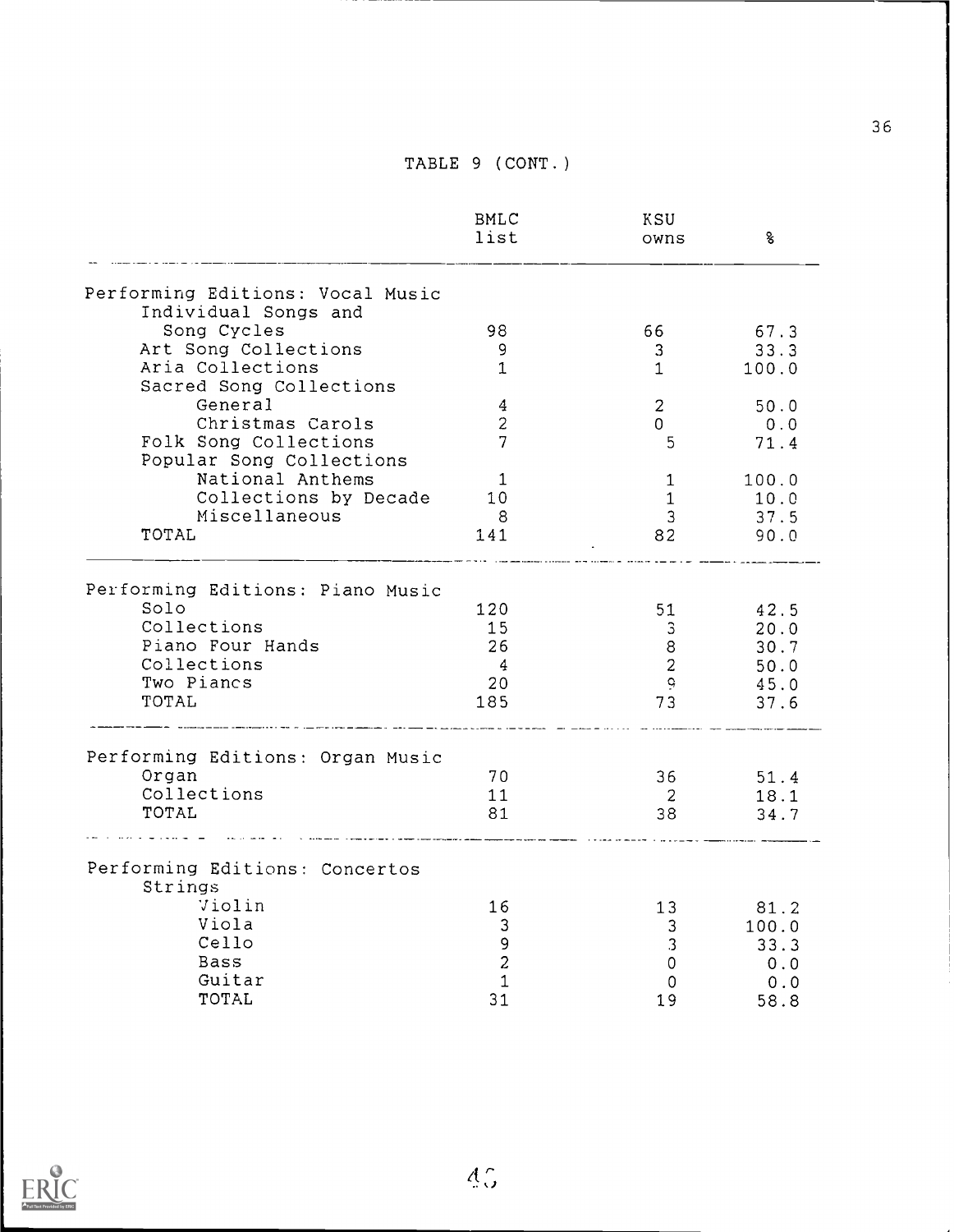|                                                           | <b>BMLC</b><br>list | KSU<br>owns         | 8              |
|-----------------------------------------------------------|---------------------|---------------------|----------------|
| Woodwinds                                                 |                     |                     |                |
| Flute                                                     | 6                   | 4                   | 66.6           |
| Oboe                                                      | $\boldsymbol{4}$    | $\mathbf 1$         | 25.0           |
| Clarinet                                                  | $\overline{4}$      | $\overline{c}$      | 50.0           |
| Bassoon                                                   | $\overline{4}$      | $\overline{c}$      | 50.0           |
| Saxophone                                                 | 5                   | 3                   | 60.0           |
| <b>TOTAL</b>                                              | 23                  | 12                  | 50.3           |
| <b>Brass</b>                                              |                     |                     |                |
| Trumpet                                                   | $\overline{4}$      | 2                   | 50.0           |
| Horn                                                      | 9                   | $\overline{a}$      | 22.2           |
| Trombone                                                  | 3                   | 3                   | 100.0          |
| TOTAL                                                     | 16                  | 7                   | 68.0           |
| Percussion                                                | $\mathbf{1}$        | $\mathbf{1}$        | 100.0          |
| Keyboard                                                  |                     |                     |                |
| Harpsichord                                               | $\overline{c}$      | 0                   | 0.0            |
| Organ                                                     | 5                   | $\mathbf{1}$        | 20.0           |
| Piano                                                     | 38                  | 26                  | 78.7           |
| TOTAL                                                     | 45                  | 27                  | 32.9           |
|                                                           |                     |                     |                |
| Performing Editions: String Chamber Music<br>String Trios |                     |                     |                |
| Piano Trios                                               | 3                   | $\mathbf{3}$        | 100.0          |
| Trio Sonatas                                              | 13<br>34            | 12 <sup>2</sup>     | 92.3           |
| Piano Quartets                                            |                     | 23                  | 67.6           |
| String Quintets                                           | 4<br>$\overline{7}$ | $\overline{4}$<br>7 | 100.0          |
| Piano Quintets                                            | 5                   | 5                   | 100.0<br>100.0 |
| Sextets, Octets                                           | $\overline{3}$      | 3                   | 100.0          |
| TOTAL                                                     | 69                  | 57                  | 94.2           |
|                                                           |                     |                     |                |
| Performing Editions: Chamber Music with Winds<br>Trios    |                     |                     |                |
| Trio Sonatas                                              | 10                  | 8                   | 80.0           |
|                                                           | $\overline{c}$      | $\mathbf{1}$        | 50.0           |
| Quartets                                                  | 8                   | $\overline{4}$      | 50.0           |
| Quintets                                                  | 28                  | 21                  | 75.0           |
| Sextets<br>Septets                                        | 11                  | $\overline{4}$      | 36.3           |
| Octets                                                    | $\overline{c}$<br>5 | $\mathsf 0$         | 0.0            |
| TOTAL                                                     |                     | 3                   | 60.0           |
|                                                           | 66                  | 41                  | 50.1           |



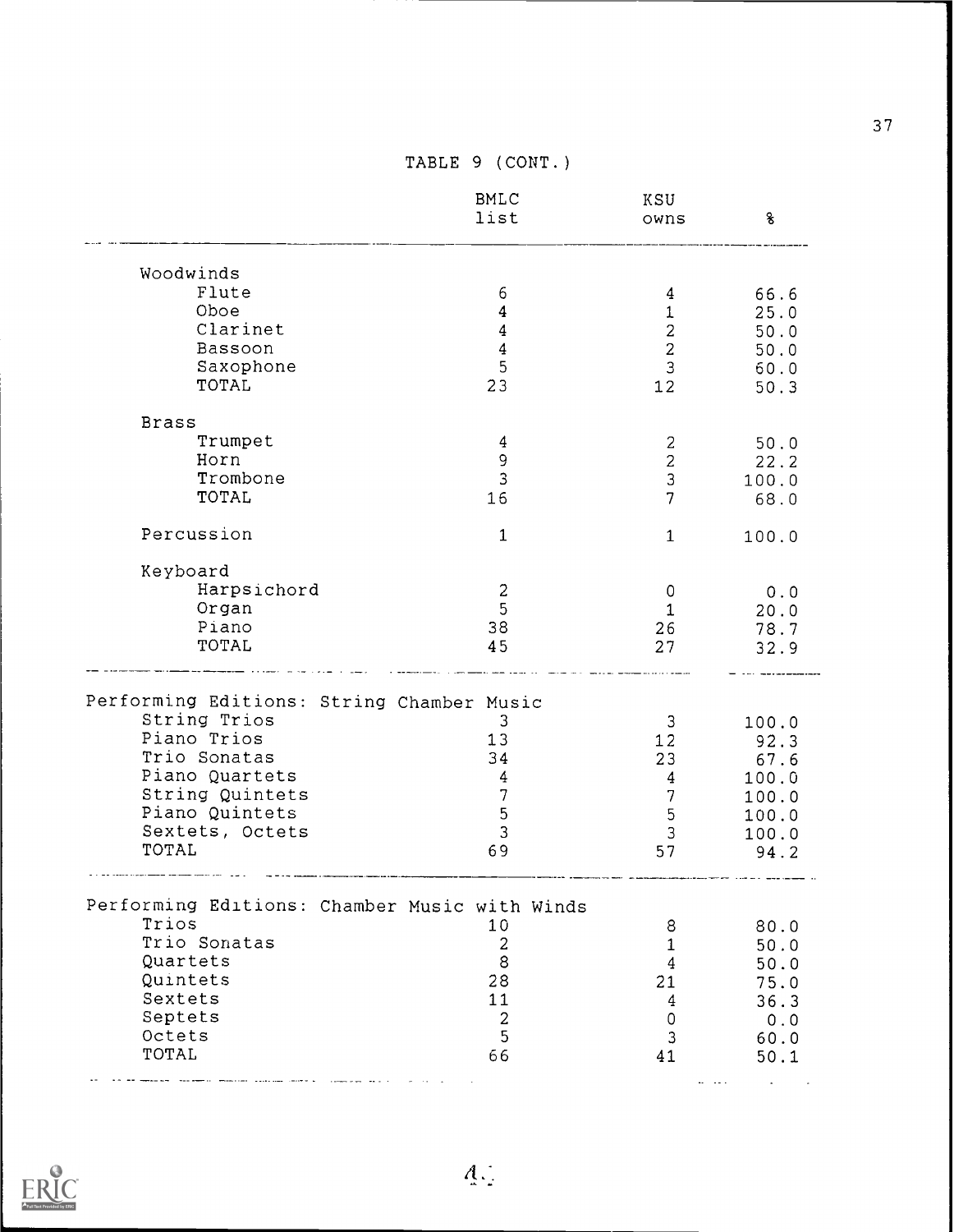|                                             | <b>BMLC</b><br>list | KSU<br>owns               | 8     |
|---------------------------------------------|---------------------|---------------------------|-------|
| Vocal Scores: Dramatic Music                |                     |                           |       |
| Operas                                      | 104                 | 77                        | 74.0  |
| Operettas                                   | 12                  | - 9                       | 75.0  |
| Musicals                                    | 52                  | 11                        | 21.1  |
| TOTAL                                       | 168                 | 97                        | 56.7  |
| Vocal Scores: Choral Music                  | 70                  | 46                        | 65.7  |
| Instrumental Methods and Studies<br>Strings |                     |                           |       |
| Violin                                      | 5                   | 3                         | 60.0  |
| Viola                                       | 5                   | $\overline{c}$            | 40.0  |
| Cello                                       | $\overline{6}$      | 5                         | 83.3  |
| Bass                                        | 3                   | $\overline{c}$            | 66.6  |
| Guitar                                      | $\overline{6}$      | $\mathsf{O}\xspace$       | 0.0   |
| Banjo                                       | $\overline{a}$      | $\ensuremath{\mathsf{1}}$ | 50.0  |
| Autoharp                                    | $\overline{2}$      | $\mathbf{1}$              | 50.0  |
| Dulcimer and Hammered                       |                     |                           |       |
| Dulcimer                                    | 5                   | $\mathbf 0$               | 0.0   |
| TOTAL                                       | 34                  | 14                        | 43.7  |
| Woodwinds                                   |                     |                           |       |
| Flute                                       | 7                   | $\mathbf{1}$              | 14.2  |
| Oboe                                        | 6                   | 0                         | 0.0   |
| Clarinet                                    | 5                   | 1                         | 20.0  |
| Alto, Bass & Contrabass                     |                     |                           |       |
| Clarinet                                    | 7                   | $\circ$                   | 0.0   |
| Bassoon                                     | 5                   | $\mathbf 0$               | 0.0   |
| Saxophone                                   | $\mathbf 5$         | 0                         | 0.0   |
| Recorder                                    | $\overline{4}$      | $\mathbf 1$               | 25.0  |
| Harmonica                                   | $\overline{2}$      | $\pmb{0}$                 | 0.0   |
| TOTAL                                       | 41                  | 3                         | 7.4   |
| <b>Brass</b>                                |                     |                           |       |
| Trumpet/Cornet                              | 5                   | 0                         | 0.0   |
| Horn                                        | 6                   | 0                         | 0.0   |
| Trombone/Baritone                           | $\overline{7}$      | 3                         | 42.8  |
| Bass Trombone & F                           |                     |                           |       |
| Attachment                                  | 2                   | $\overline{a}$            | 100.0 |
| Tuba                                        | 5                   | 3                         | 60.0  |
| TOTAL                                       | 25                  | 8                         | 40.5  |



 $\hat{\mathcal{A}}$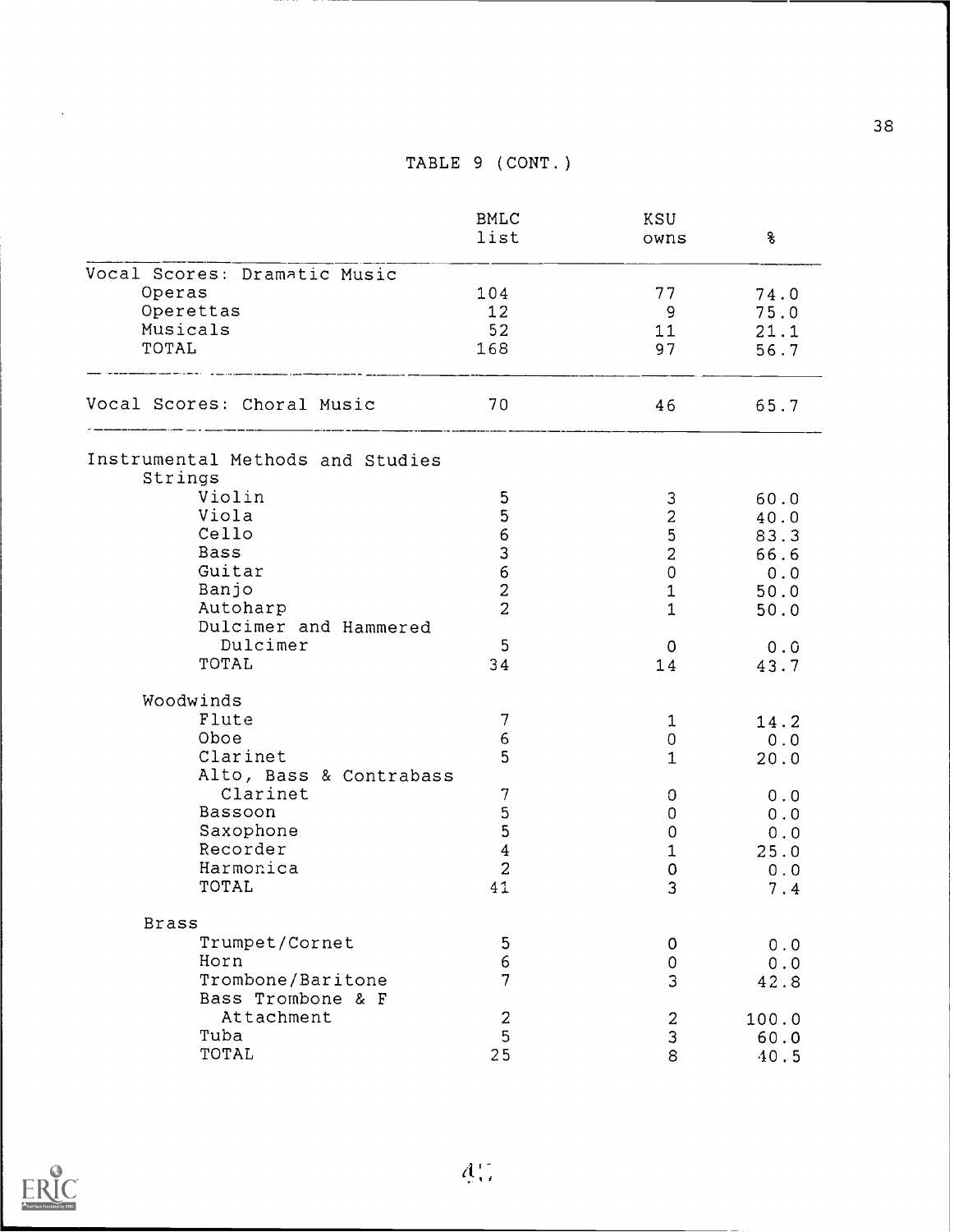|                                                                                                                                                                       | <b>BMLC</b><br>list                                             | KSU<br>owns                                    | १                                                      |
|-----------------------------------------------------------------------------------------------------------------------------------------------------------------------|-----------------------------------------------------------------|------------------------------------------------|--------------------------------------------------------|
| Percussion                                                                                                                                                            |                                                                 |                                                |                                                        |
| Timpani                                                                                                                                                               | 5                                                               | 2                                              | 40.0                                                   |
| Snare                                                                                                                                                                 | $\overline{2}$                                                  | 1                                              | 50.0                                                   |
| Mallet Percussion                                                                                                                                                     | $\overline{4}$                                                  | $\mathbf{0}$                                   | 0.0                                                    |
| Multiple Percussion                                                                                                                                                   | $\mathbf{1}$                                                    | $\mathbf{1}$                                   | 100.0                                                  |
| TOTAL                                                                                                                                                                 | 12                                                              | $\overline{4}$                                 | 47.5                                                   |
| Keyboard                                                                                                                                                              |                                                                 |                                                |                                                        |
| Piano                                                                                                                                                                 | 11                                                              | 4                                              | 36.3                                                   |
| Organ                                                                                                                                                                 | 7                                                               | $\overline{c}$                                 | 28.5                                                   |
| TOTAL                                                                                                                                                                 | 18                                                              | 6                                              | 32.4                                                   |
| Group Instructions                                                                                                                                                    |                                                                 |                                                |                                                        |
| Strings                                                                                                                                                               | $\boldsymbol{2}$                                                | 2                                              | 100.0                                                  |
| <b>Brass</b>                                                                                                                                                          | $\mathbf 1$                                                     | $\mathbf{1}$                                   | 100.0                                                  |
| Woodwinds                                                                                                                                                             | $\mathbf{1}$                                                    | $\ensuremath{\mathsf{1}}$                      | 100.0                                                  |
| TOTAL                                                                                                                                                                 | 4                                                               | $\overline{4}$                                 | 100.0                                                  |
| Dictionaries & Encyclopedias<br>General<br>Special Topics<br>Indexes, Bibliographies &<br>Discographies<br>Handbooks & Guides<br>Chronologies<br>Directories<br>TOTAL | 5<br>24<br>19<br>18<br>$\boldsymbol{2}$<br>$\overline{2}$<br>70 | 5<br>21<br>17<br>17<br>2<br>$\mathbf{1}$<br>63 | 100.0<br>87.5<br>89.4<br>94.4<br>100.0<br>50.0<br>86.8 |
| Music Literature: Periodicals &<br>Yearbooks<br>$\omega = \omega \omega$ , and $\omega$                                                                               | 61                                                              | 51                                             | 83.6                                                   |
| Music Literature: Biographies                                                                                                                                         |                                                                 |                                                |                                                        |
| Individual Biographies                                                                                                                                                | 119                                                             | 98                                             | 82.3                                                   |
| Collected Biographies                                                                                                                                                 | 5                                                               | 4                                              | 80.0                                                   |
| Biographies in Publishers                                                                                                                                             |                                                                 |                                                |                                                        |
|                                                                                                                                                                       |                                                                 |                                                | 66.6                                                   |
|                                                                                                                                                                       |                                                                 |                                                | 76.3                                                   |
| Series<br>TOTAL                                                                                                                                                       | 3<br>127                                                        | 2<br>104                                       |                                                        |



 $\mathbf{j}$  $\frac{1}{4}$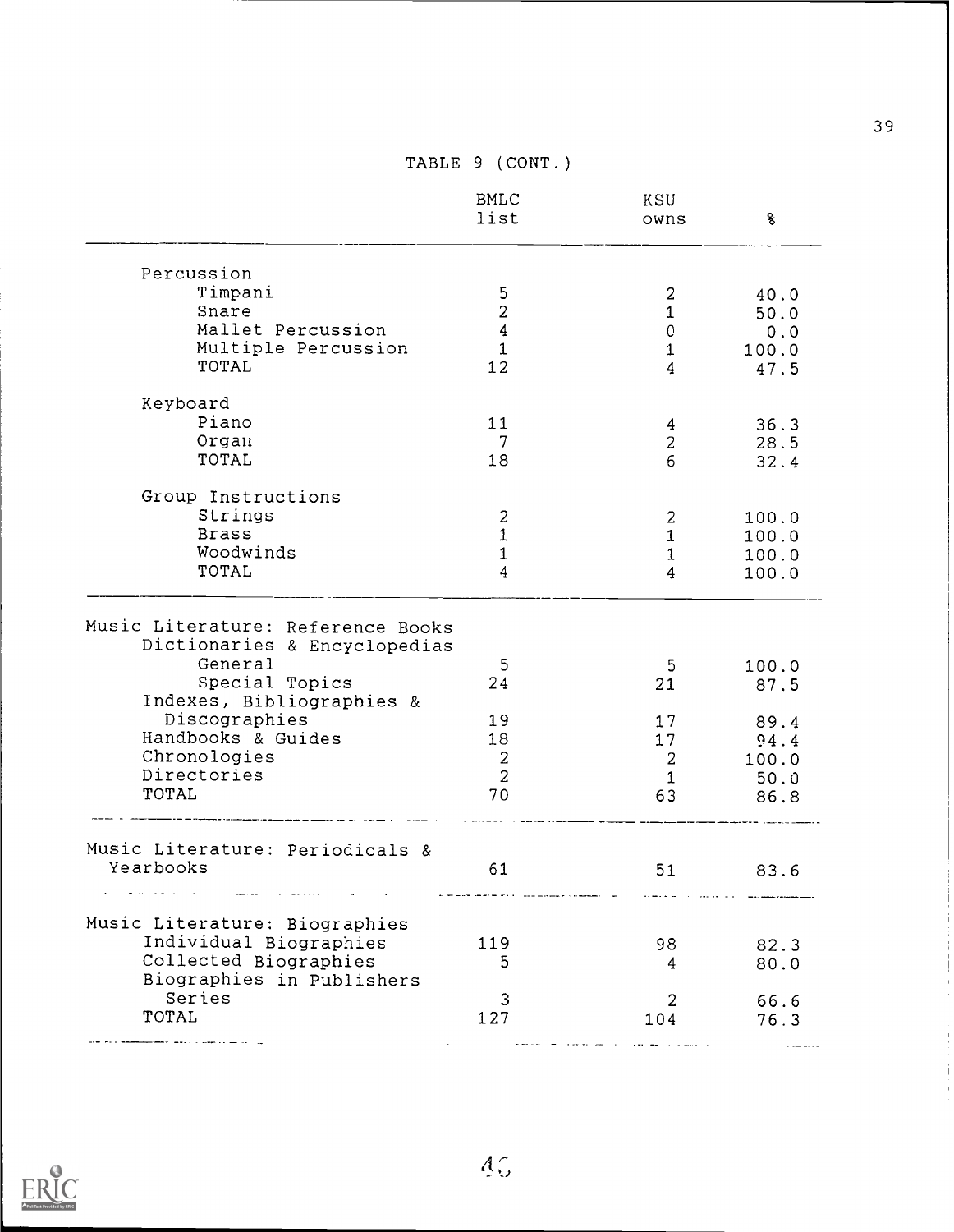|                                                                                        | <b>BMLC</b><br>list                      | KSU<br>owns                                       | g,             |
|----------------------------------------------------------------------------------------|------------------------------------------|---------------------------------------------------|----------------|
| Music Literature: Theory                                                               |                                          |                                                   |                |
| Fundamentals                                                                           | 3                                        | 3                                                 | 100.0          |
| Ear Training                                                                           | $\overline{c}$                           | $\overline{c}$                                    | 100.0          |
| Notation                                                                               | $\overline{4}$                           | $\overline{4}$                                    | 100.0          |
| Harmony                                                                                | 7                                        | 7                                                 | 100.0          |
| Counterpoint                                                                           | 5                                        | 5                                                 | 100.0          |
| Composition                                                                            | 4                                        | $\boldsymbol{4}$                                  | 100.0          |
| Orchestration & Instrumentation 5                                                      |                                          | 5                                                 | 100.0          |
| Analysis                                                                               | 12                                       | 11                                                | 91.6           |
| Electronic Music                                                                       | $\overline{c}$                           | $\mathbf 1$                                       | 50.0           |
| Jazz & Popular Music                                                                   | 3                                        | 3                                                 | 100.0          |
| Philosophy & Physics of Music                                                          |                                          |                                                   |                |
| Aesthetics                                                                             | 9                                        | 9                                                 | 100.0          |
| Acoustics                                                                              | 3                                        | 3                                                 | 100.0          |
| Psychology                                                                             | $\overline{2}$                           | $\overline{2}$                                    | 100.0          |
| TOTAL                                                                                  | 61                                       | 59                                                | 95.5           |
| Music Literature: History<br>Appreciation & Introductory<br>Texts<br>General Histories | 6<br>11                                  | 5<br>11                                           | 83.3<br>100.0  |
| History (by period)                                                                    |                                          |                                                   |                |
| Ancient                                                                                | $\mathbf{1}$                             | $\mathbf{1}$                                      | 100.0          |
| Middle Ages &                                                                          |                                          |                                                   |                |
| Renaissance                                                                            | 9                                        |                                                   |                |
|                                                                                        |                                          | 9                                                 | 100.0          |
| Baroque                                                                                | $\boldsymbol{4}$                         | $\overline{4}$                                    | 100.0          |
| Classical                                                                              | $\boldsymbol{4}$                         |                                                   | 100.0          |
| Romantic                                                                               | 3                                        | $\overline{4}$<br>$\ensuremath{\mathsf{3}}$       | 100.0          |
| 20th Century                                                                           | 12                                       | 9                                                 | 75.0           |
| History (by geographical<br>region)                                                    |                                          |                                                   |                |
| Africa                                                                                 |                                          |                                                   |                |
| Americas                                                                               | 2<br>$\overline{4}$                      |                                                   | 100.0          |
|                                                                                        |                                          | $\frac{2}{2}$                                     | 50.0           |
| Asia, Australia &<br>Pacific                                                           |                                          |                                                   |                |
| Ethnomusicology                                                                        | 3<br>$\overline{4}$                      | 3                                                 | 100.0          |
| History (by Genre)                                                                     |                                          | 4                                                 | 100.0          |
| Chamber Music                                                                          |                                          |                                                   |                |
| Choral Music                                                                           |                                          | $\ensuremath{\mathsf{3}}$                         | 100.0          |
| Church Music                                                                           | $\frac{3}{2}$<br>$\overline{\mathbf{4}}$ |                                                   | 100.0          |
| Concerto                                                                               | $\overline{c}$<br>3                      | $\begin{array}{c}\n2 \\ 4 \\ 2 \\ 3\n\end{array}$ | 100.0<br>100.0 |

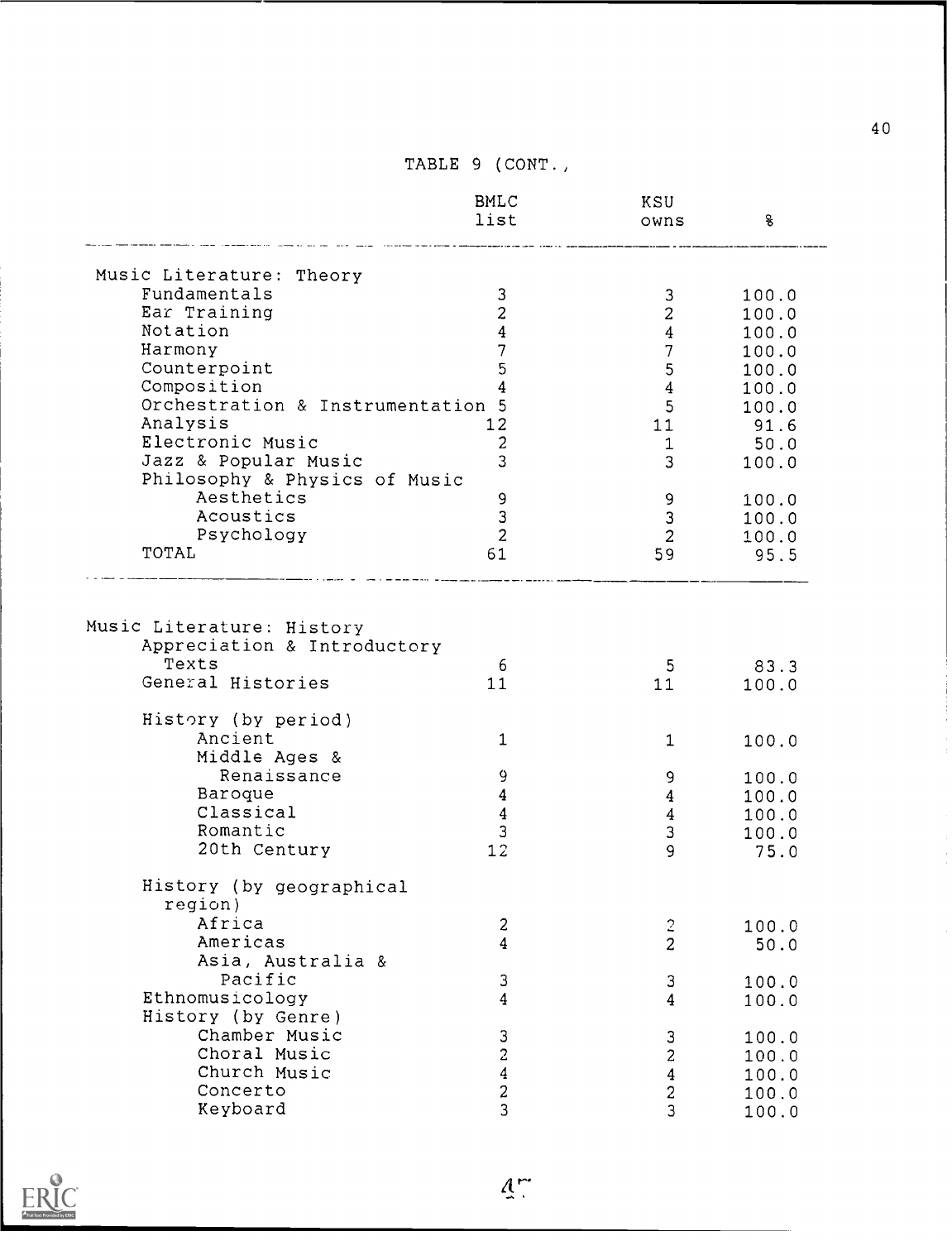|                                                                                               | <b>BMLC</b><br>list                     | KSU<br>owns                    | န္                  |
|-----------------------------------------------------------------------------------------------|-----------------------------------------|--------------------------------|---------------------|
| Opera                                                                                         | 4                                       | 4                              | 100.0               |
| Oratorio                                                                                      | $\mathbf{1}$                            | $\mathbf{1}$                   | 100.0               |
| Sonata                                                                                        | $\overline{4}$                          | $\overline{4}$                 | 100.0               |
| Song                                                                                          | $\overline{4}$                          | $\overline{4}$                 | 100.0               |
| Symphony                                                                                      | $\overline{3}$                          | $\overline{2}$                 | 66.6                |
| History of Instruments                                                                        |                                         |                                |                     |
| General                                                                                       | 6                                       | 5                              | 83.3                |
| Individual Instruments                                                                        | 10                                      | 6 <sup>1</sup>                 | 60.0                |
| Music Criticism                                                                               | 15                                      | 12                             | 80.0                |
| Performance Practices                                                                         | 3                                       | $\mathfrak{Z}$                 | 100.0               |
| TOTAL                                                                                         |                                         |                                | 92.2                |
|                                                                                               |                                         |                                |                     |
| Music Literature: Music of the United States<br>General Works<br>18th Century<br>19th Century | 20<br>$7\phantom{.0}$<br>$\overline{7}$ | 14<br>6 <sup>1</sup><br>6      | 63.6<br>85.7<br>85. |
| 20th Century                                                                                  | 16                                      | 15                             | 93.7                |
| American Indian Music                                                                         | $\mathbf{3}$                            | 3                              | 100.0               |
| Folk Music                                                                                    | $6\overline{6}$                         | 4                              | 66.6                |
| Black Music                                                                                   | 13                                      | 13 <sup>°</sup>                | 100.0               |
| Jazz                                                                                          | 16                                      | 14                             | 87.5                |
| Popular Currents<br>General                                                                   |                                         |                                |                     |
|                                                                                               | 1                                       | $\mathbf{1}$                   | 100.0               |
| Country Music<br>Film Music                                                                   | $\mathbf 1$                             | $\mathbf{1}$                   | 100.0               |
| Musical Theatre                                                                               | $\mathbf{3}$<br>$\overline{4}$          | $\mathbf{1}$<br>$\overline{4}$ | 33.3<br>100.0       |
| Popular Song                                                                                  | 8                                       | $\overline{4}$                 | 50.0                |

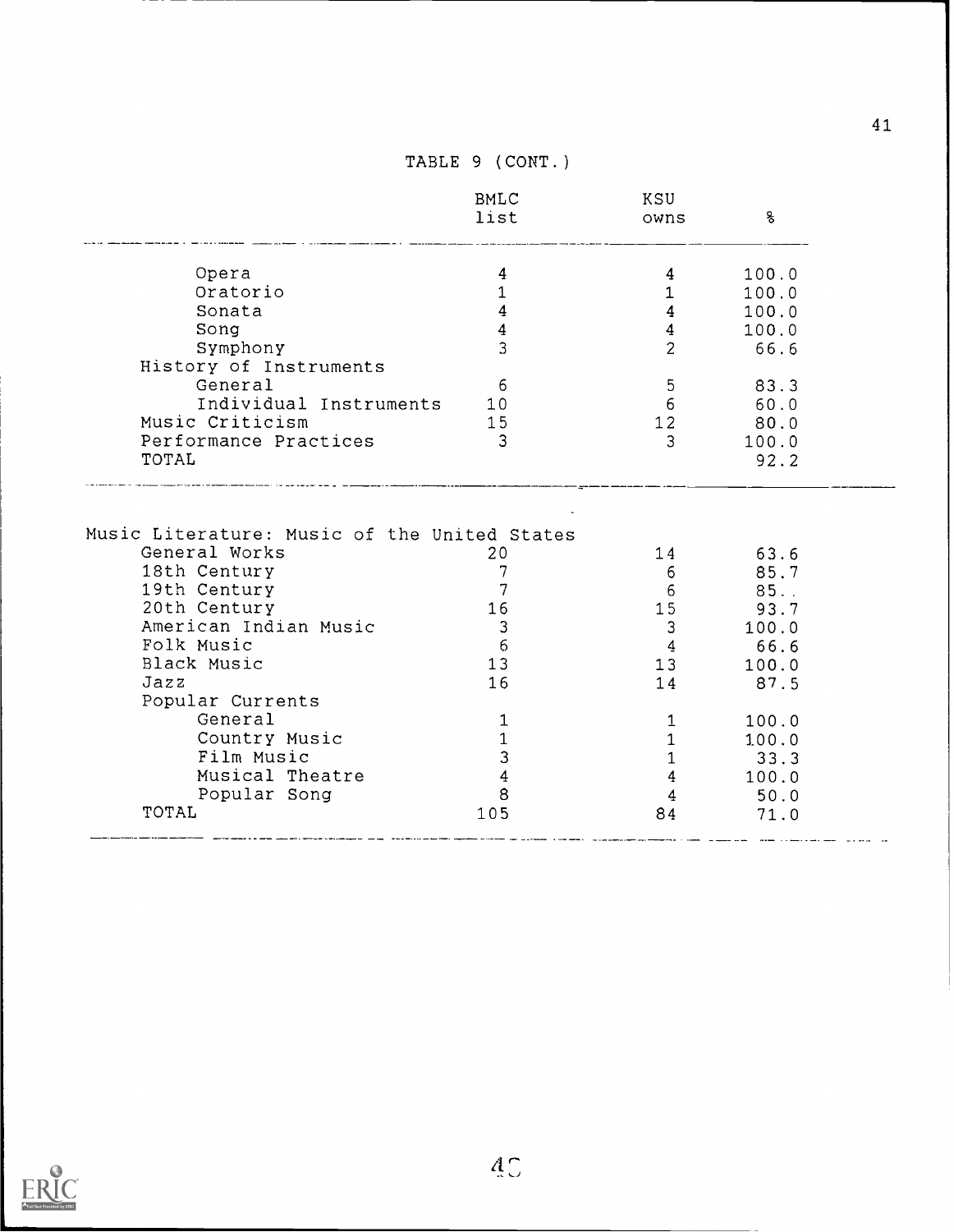#### CHAPTER V

#### SUMMARY AND CONCLUSION

Considering that there has never been a survey of the music library, and after discussion with the music librarian, this researcher decided to cover as many aspects of the music library as possible. The results obtained were informative and will aid the music librarian in future decision making.

The students were asked three specific questions as a way to help judge overall opinions toward the music library. Although student/staff interaction was considered good, there were numerous suggestions to hire music students and provide them with better training so that they could, in turn, better help the patrons of the library. According to the specific question, the overall feelings of the students toward the library were quite high, even though the comments made by those students for corrections indicated otherwise.

Overall, the faculty survey showed that they are satisfied with the handling of books for reserve but they do not feel that all of their book/periodical needs are being met. There are future plans for new courses that may require stronger library resources and communication with the music librarian.

Both the faculty and student surveys indicated their dislike of the library hours. Students want longer evening and weekend hours. Concerns among both the students and faculty were also



 $d_{\infty}$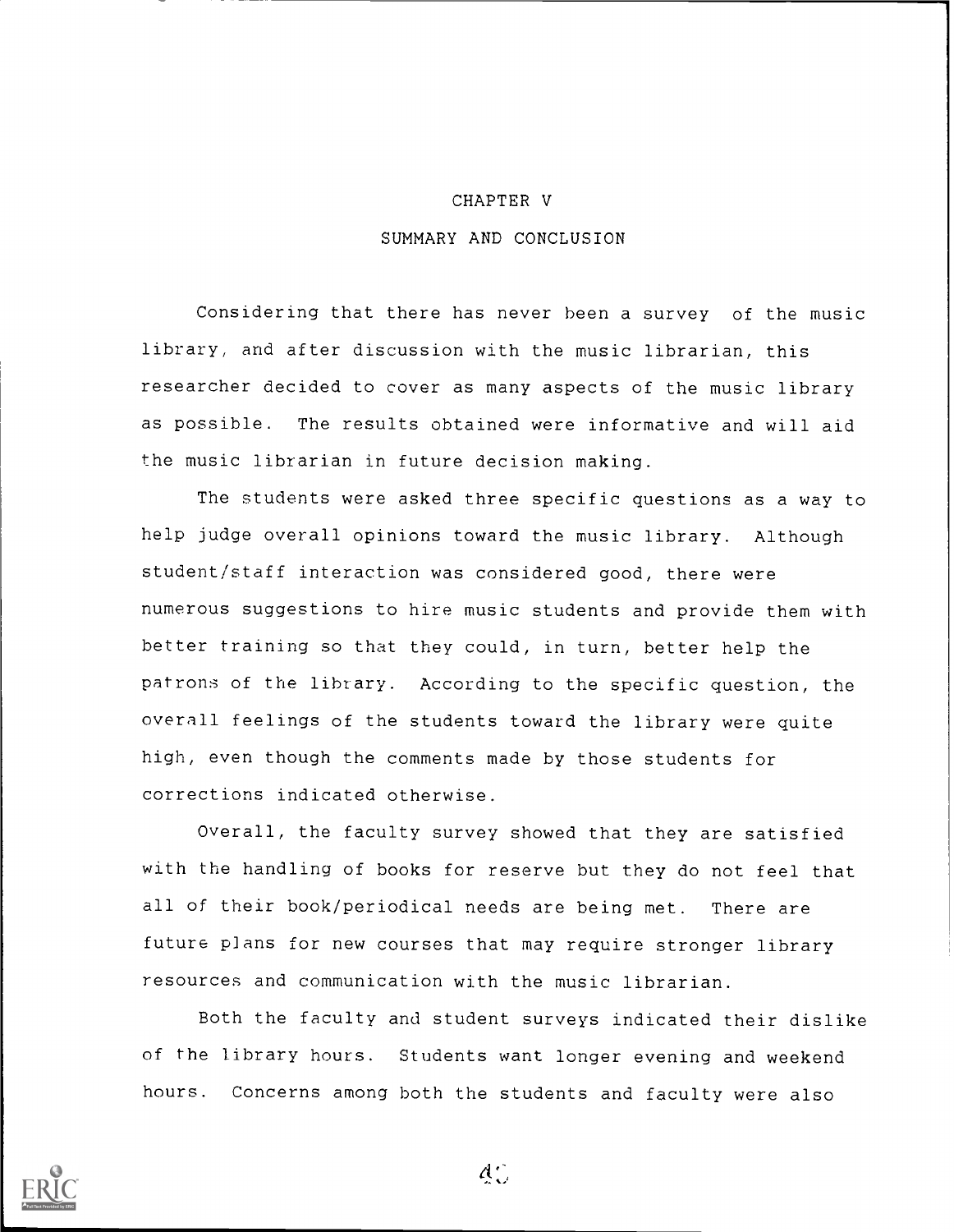indicated in the area of equipment. They feel that there is a need to have more equipment available for use and to have more up-to-date equipment, including computers and music software. A third concern is the condition of the library. Many comments were made concerning the cleanliness of the library and questions were asked as to why the cleaning crew did not come in at least once a week.

The collection of books, scores, and recordings at the Hugh A. Glaucer Music Library is excellant. The library owns 68% of the titles recommended by William E. Grim, 92% of the selections listed by Kenyon C. Rosenburg, and 60% of the books and scores mentioned by the American Library Association. This averages out to a 74% overall collection.

#### For Further Study

This survey can be expanded in many ways. One way would be to give the survey again at a different time of the year. This would allow freshmen a chance to give their opinion concerning the music library. Another aspect would be to do an in-depth study of one specific area of the library (for example, the facilities or the equipement). A third way would be to analize the music collection again when new editions of the Rosenburg and ALA books are available. It would also be interesting to do the faculty survey again when there is a new set of graduate assistants.



 $5.7$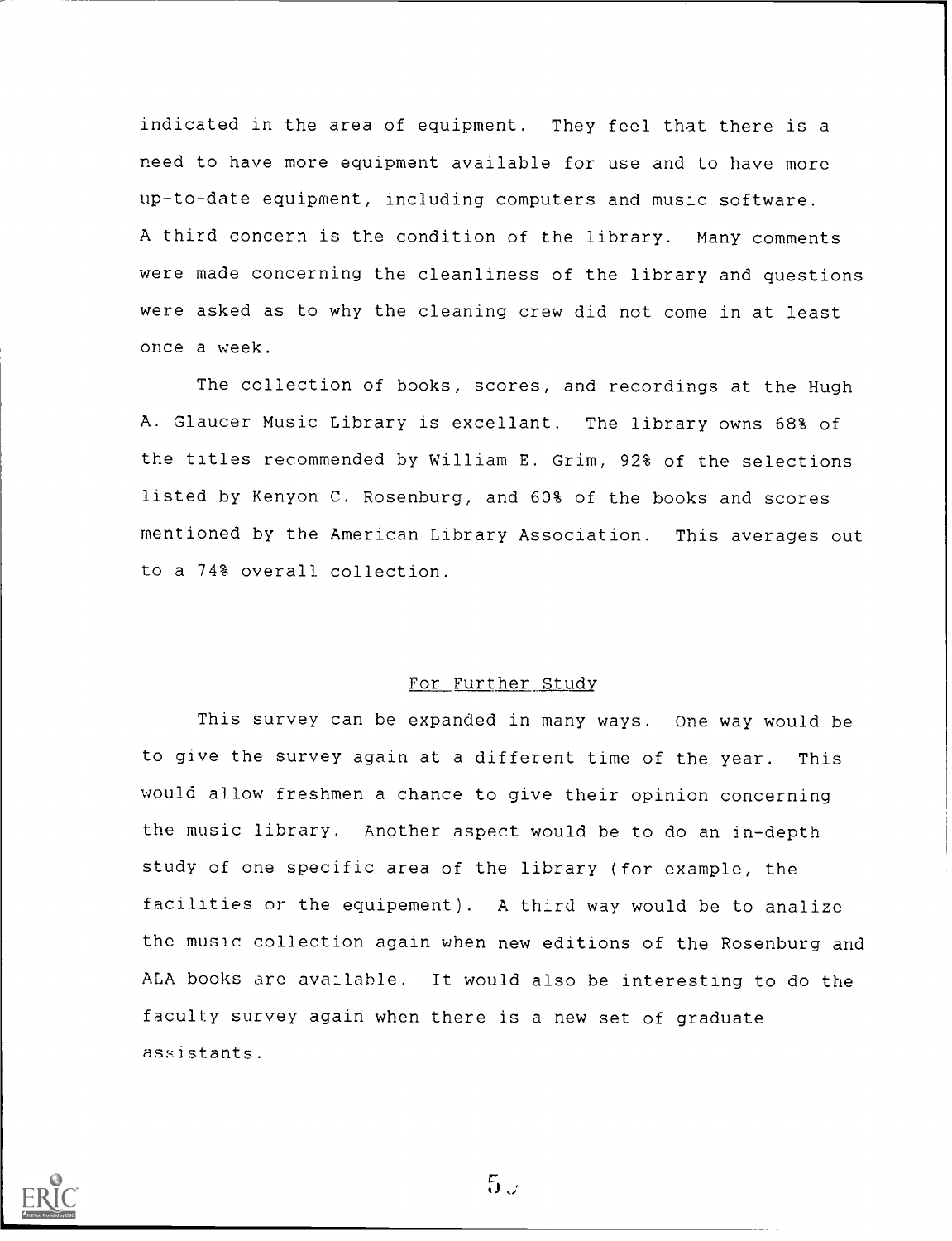APPENDIX A

STUDENT QUESTIONNAIRE

"USE OF THE KSU MUSIC DEPARTMENT LIBRARY"

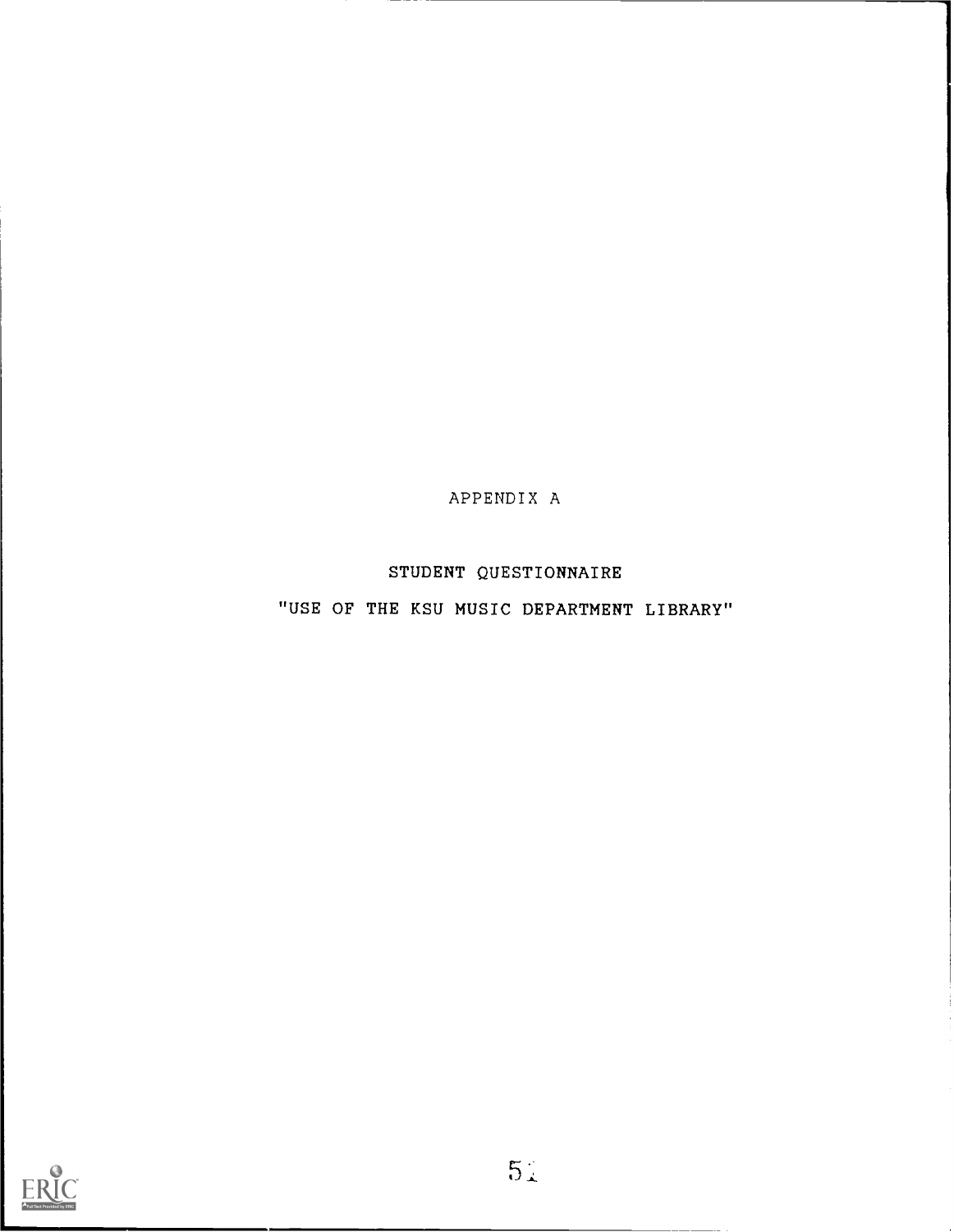## USE OF THE KSU MUSIC DEPARTMENT LIBRARY

My name is Linda Potter and I am a graduate student in the School of Library and Information Science. I am conducting a survey to determine who the users of the music department library are, how they use the library,<br>and to what extent the music library meets their needs. The following and to what extent the music library meets their needs. questionnaire has been designed as a part of my master's degree research paper. Although your participation is really vital to this study, it is, of course, voluntary and you will not be penalized in any way if you do not participate or if you withdraw from participation. The responses to the questionnaire are anonymous, and there are no risks involved on the part of the respondent. There will be no attempt to identify individual respondents as this information is not important to the study. If you have any further questions, you may contact me at 672-7334, Mr. Jack Scott, Music Librarian, at 672-2004, or my research paper adviser, Dr. Lois Buttlar, at 672-2782. The project has been approved by Kent State University. If you have questions about KSU's rules for research, please call Dr. Eugene Wenninger at 672-2070.

1. Please indicate your status:

faculty graduate student undergraduate student

- 2. Indicate approximately how often you use the music library:
	- 0 hrs/week 1-5 hrs/week 6-10 hrs/week
	- more than 10 hrs/week
- 3. Indicate the reasons that you come to the library (check all that apply).

| $- -$<br>$- - -$ | review new journals<br>find specific information<br>check out materials<br>use reference materials | look at new books<br>consult the librarian<br>use CATALYST<br>use own books & materials |
|------------------|----------------------------------------------------------------------------------------------------|-----------------------------------------------------------------------------------------|
|                  | use AV materials                                                                                   | use reserve materials                                                                   |
|                  | use computer lab                                                                                   |                                                                                         |

#### BUILDING AND FACILITIES

|                     | 4. What kind of work space do you prefer most of the time: |  |
|---------------------|------------------------------------------------------------|--|
| individual carrel   | enclosed individual carrel                                 |  |
| work table          | table for 2-4 people                                       |  |
| table for 4+ people | study room (if available)                                  |  |



52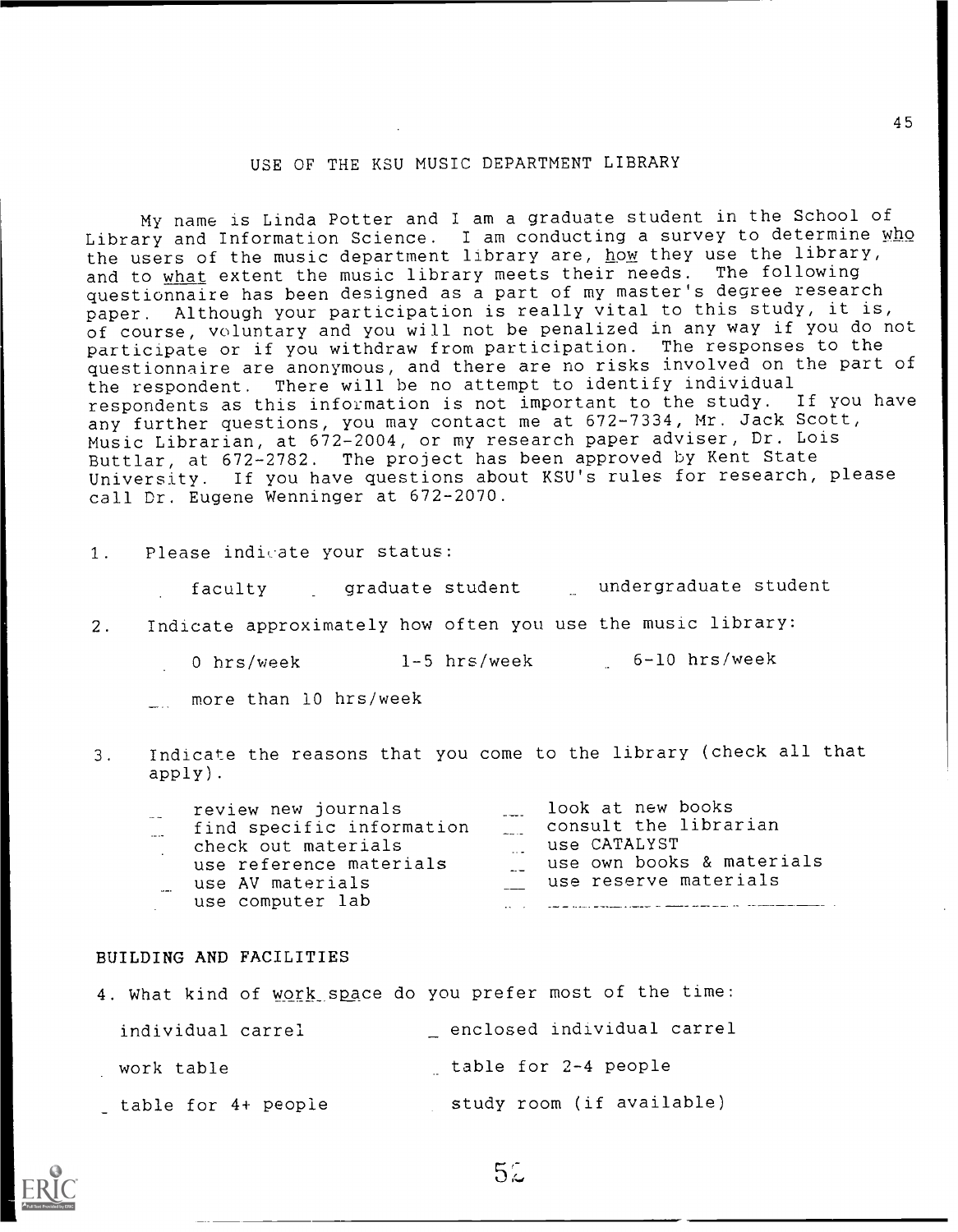Rate each statement about the <u>facilities</u> on a scale of five to one. Five is excellent; one is poor; DK is don't know.

| 5. study space                                |  |  |              | 5 4 3 2 1 DK 6. seating<br>5 4 3 2 1 DK                            |  |
|-----------------------------------------------|--|--|--------------|--------------------------------------------------------------------|--|
| 7. photocopying                               |  |  |              | 5 4 3 2 1 DK 8. carrels<br>5 4 3 2 1 DK                            |  |
| 9. recording devices5 4 3 2 1 DK 10. location |  |  |              | 5 4 3 2 1 DK                                                       |  |
| 11. computer lab                              |  |  | 5 4 3 2 1 DK | 12. typing facilities 5 4 3 2 1 DK                                 |  |
| 13. CATALYST                                  |  |  |              | 5 4 3 2 1 DK 14. video player<br>5 4 3 2 1 DK                      |  |
|                                               |  |  |              | 15. cassette player 5 4 3 2 1 DK 16. record player<br>5 4 3 2 1 DK |  |

Rate the listed elements of the <u>environment</u> at the music library. Five is excellent; one is poor; DK is don't know.

| 17. lighting     |  |  |              | 5 4 3 2 1 DK 18. heating |  |  | 5 4 3 2 1 DK |
|------------------|--|--|--------------|--------------------------|--|--|--------------|
| 19. ventilation  |  |  | 5 4 3 2 1 DK | 20. temperature          |  |  | 5 4 3 2 1 DK |
| 21. signs        |  |  | 5 4 3 2 1 DK | 22. quietness            |  |  | 5 4 3 2 1 DK |
| 23. organization |  |  | 5 4 3 2 1 DK | 24. security             |  |  | 5 4 3 2 1 DK |
| 25. maintenance  |  |  | 5 4 3 2 1 DK | 26. comfort              |  |  | 5 4 3 2 1 DK |
| 27. cleanliness  |  |  | 5 4 3 2 1 DK |                          |  |  |              |

SERVICES AND STAFF

Please rate the CATALYST system. Five is excellent; one is poor; DK is don't know. 28. availability  $5 \times 4 = 3.2 \times 1$  DK  $29.$  location  $5 \times 4 = 2.2 \times 1$  DK

| 20. availabliity - 0 4 3 2 1 DN |  |  |              | zy. location                   |  |  | D 4 3 2 1 DK |
|---------------------------------|--|--|--------------|--------------------------------|--|--|--------------|
| 30. functioning                 |  |  | 5 4 3 2 1 DK | 31. understanding 5 4 3 2 1 DK |  |  |              |

Rate the following pieces of equipment with respect to availability and condition. Five is excellent; one is poor; DK is don't know.

| 32. copy machine                 |  |  | 5 4 3 2 1 DK | 33. record players 5 4 3 2 1 DK  |  |  |  |
|----------------------------------|--|--|--------------|----------------------------------|--|--|--|
| 34. cassette player 5 4 3 2 1 DK |  |  |              | 35. CD player 5 4 3 2 1 DK       |  |  |  |
| 36. taping machine 5 4 3 2 1 DK  |  |  |              | 37. dubbing machine 5 4 3 2 1 DK |  |  |  |
| 38. computer lab 5 4 3 2 1 DK    |  |  |              |                                  |  |  |  |



 $5<sub>o</sub>$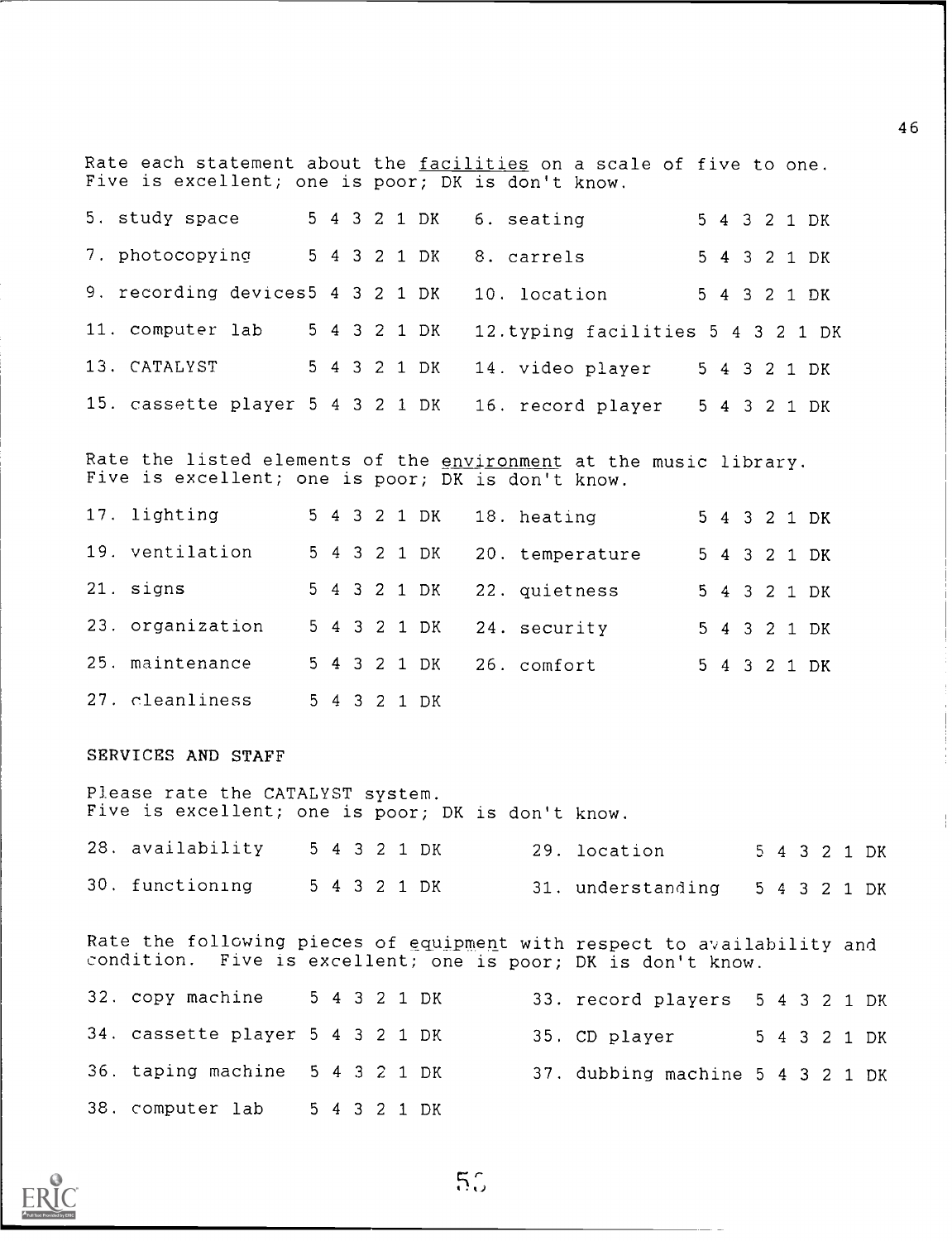Rate the quality of library assistance. Five is excellent; one is poor; DK is don't know.

| 39. location of a particular item |  |  | 5 4 3 2 1 DK |
|-----------------------------------|--|--|--------------|
| 40. showing how to use equipment  |  |  | 5 4 3 2 1 DK |
| 41. getting help when needed      |  |  | 5 4 3 2 1 DK |
| 42. cooperativeness of the staff  |  |  | 5 4 3 2 1 DK |

#### COLLECTION DEVELOPMENT

How would you rate the size of the collection in each of the following subject areas? Five is excellent; one is poor; DK is don't know.

43. music theory <sup>5</sup> <sup>4</sup> <sup>3</sup> <sup>2</sup> <sup>1</sup> DK 44. reference books <sup>5</sup> <sup>4</sup> <sup>3</sup> <sup>2</sup> <sup>1</sup> DK 45. music manuscripts <sup>5</sup> <sup>4</sup> <sup>3</sup> <sup>2</sup> <sup>1</sup> DK 46. vocal music <sup>5</sup> <sup>4</sup> <sup>3</sup> <sup>2</sup> <sup>1</sup> DK 47. instrumental music <sup>5</sup> <sup>4</sup> <sup>3</sup> <sup>2</sup> <sup>1</sup> DK 48. music literature5 <sup>4</sup> <sup>3</sup> <sup>2</sup> <sup>1</sup> DK 49. music history <sup>5</sup> <sup>4</sup> <sup>3</sup> <sup>2</sup> <sup>1</sup> 50. conducting <sup>5</sup> <sup>4</sup> <sup>3</sup> <sup>2</sup> <sup>1</sup> DK 51. music instruction <sup>5</sup> <sup>4</sup> <sup>3</sup> <sup>2</sup> <sup>1</sup> DK

Rate the quality of each collection: Five is excellent; one is poor; DK is don't know.

| 52. books                          |  |  | 5 4 3 2 1 DK | 53. periodicals<br>54321DK     |  |  |  |
|------------------------------------|--|--|--------------|--------------------------------|--|--|--|
| 54. reference books 5 4 3 2 1 DK   |  |  |              | 55. reserve books 5 4 3 2 1 DK |  |  |  |
| 56. recorded material 5 4 3 2 1 DK |  |  |              |                                |  |  |  |

Rate the availability of each collection:

| 57. books                                                   |  |  | 5 4 3 2 1 DK | 58. periodicals<br>5 4 3 2 1 DK |  |  |  |
|-------------------------------------------------------------|--|--|--------------|---------------------------------|--|--|--|
| 59. reference books 5 4 3 2 1 DK                            |  |  |              | 60. reserve books 5 4 3 2 1 DK  |  |  |  |
| 61. recorded material 5 4 3 2 1 DK<br>(tapes and cassettes) |  |  |              |                                 |  |  |  |



 $5.$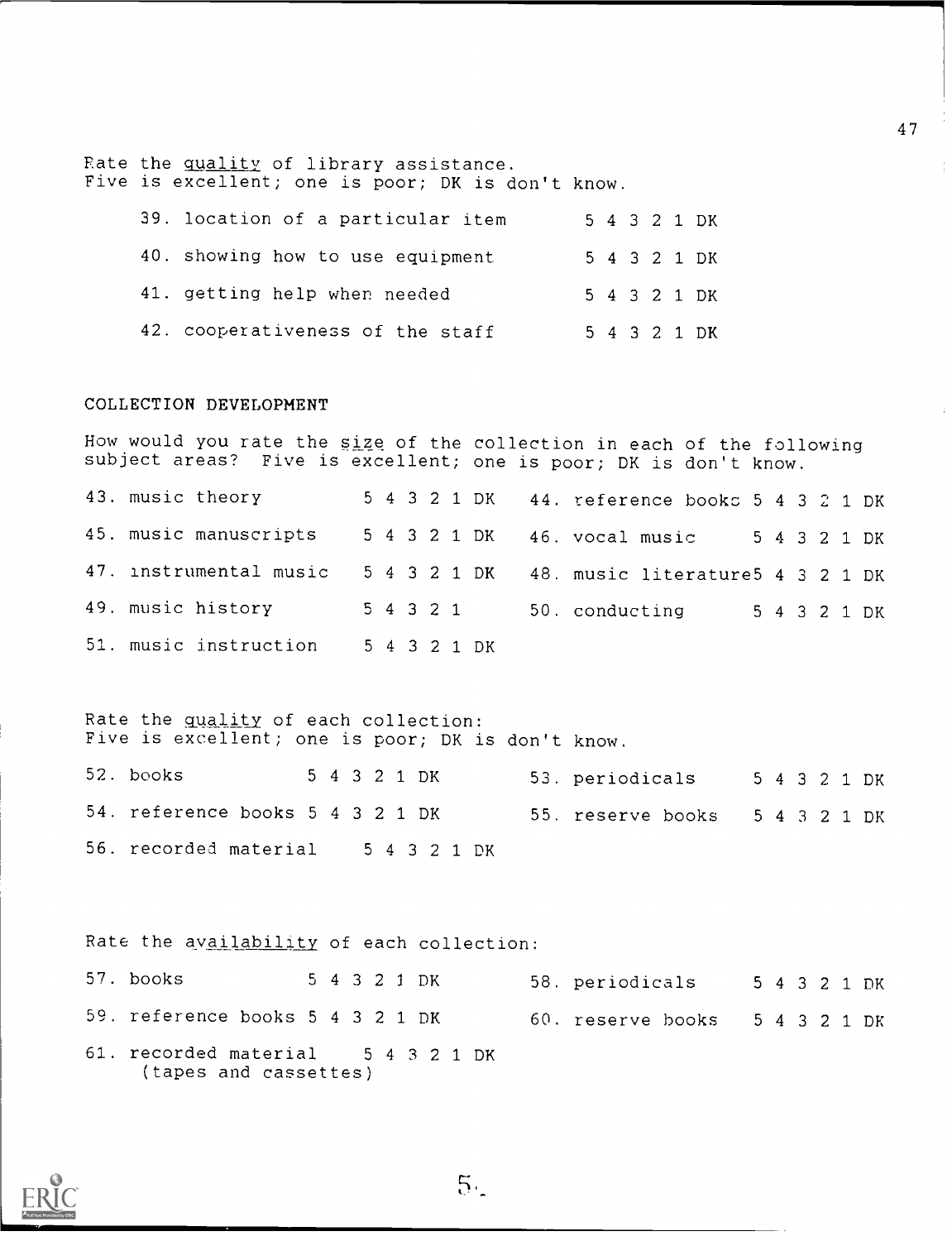#### OVERALL FEELINGS

Rate each of the following statements about your overall feelings: Five is excellent; one is poor; DK is don't know.

62. How would you rate the music library overall? 5 4 3 2 1 DK

63. How would you rate the quality of interaction<br>between the library staff and the students? 54321 DK between the library staff and the students? 64. What are your feelings about the library hours? <sup>5</sup> 4 3 2 1 DK

Has the following ever happened to you?

| 65. The material needed is not on the shelf.        | ves | no. |
|-----------------------------------------------------|-----|-----|
| 66. Time to locate material is excessive.           | yes | no. |
| 67. Material was missing from the collection.       | ves | no. |
| 68. Rec'd overdue notice for returned material. yes |     | no  |

69. If you can't find a specific item in the music library, what do you do? Check all the apply.

- check the re-shelving area ask library staff to look where talk to the professor the set of the set of the set of the set of the set of the set of the set of the s apply for ILL use Internet system and the control of the series of the series of  $\mathbb{L}$ go to another library and some pair and leave see if it is checked out and put a hold on it browse in the stacks for something else
- use what you have and hope it is alright



55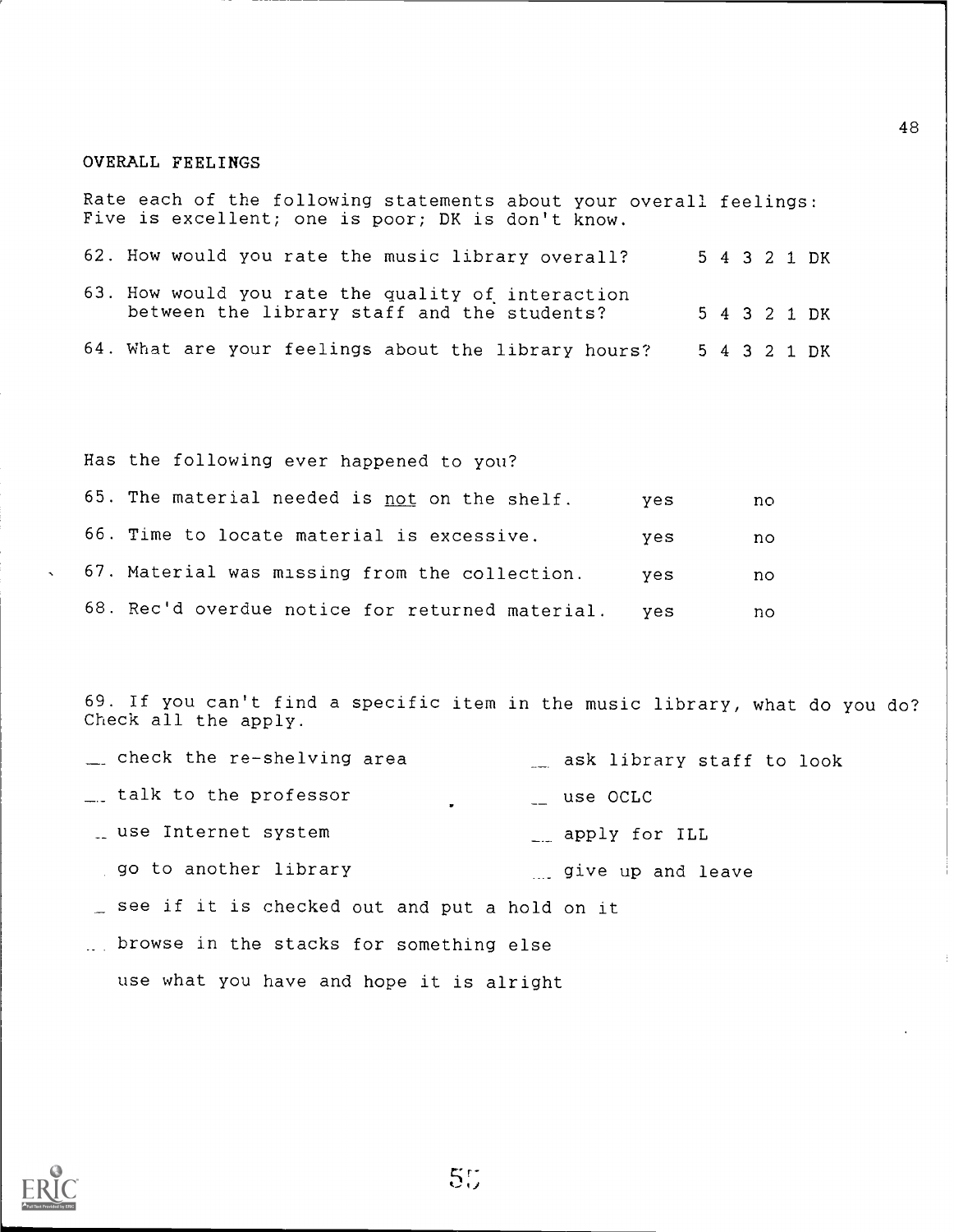## RECOMMENDATIONS

Mark your feelings concerning an increase of the following: Five is high priority; one is low priority; DK is don't know.

| 70. hours                                |  |  | 5 4 3 2 1 DK |
|------------------------------------------|--|--|--------------|
| 71. book acquisitions                    |  |  | 5 4 3 2 1 DK |
| 72. periodical acquisitions 5 4 3 2 1 DK |  |  |              |
| 73. staff                                |  |  | 5 4 3 2 1 DK |
| 74. AV machines                          |  |  | 5 4 3 2 1 DK |
| 75. AV acquisitions                      |  |  | 5 4 3 2 1 DK |
| 76. Saference holdings                   |  |  | 5 4 3 2 1 DK |
| 77. CATALYST terminals                   |  |  | 5 4 3 2 1 DK |
| 78. copy machines                        |  |  | 5 4 3 2 1 DK |
| 79. computer facilities                  |  |  | 5 4 3 2 1 DK |
| 80. manuscripts and scores               |  |  | 5 4 3 2 1 DK |

81. If you could change, add, or improve any aspect of the music library, what would you do?



 $5C$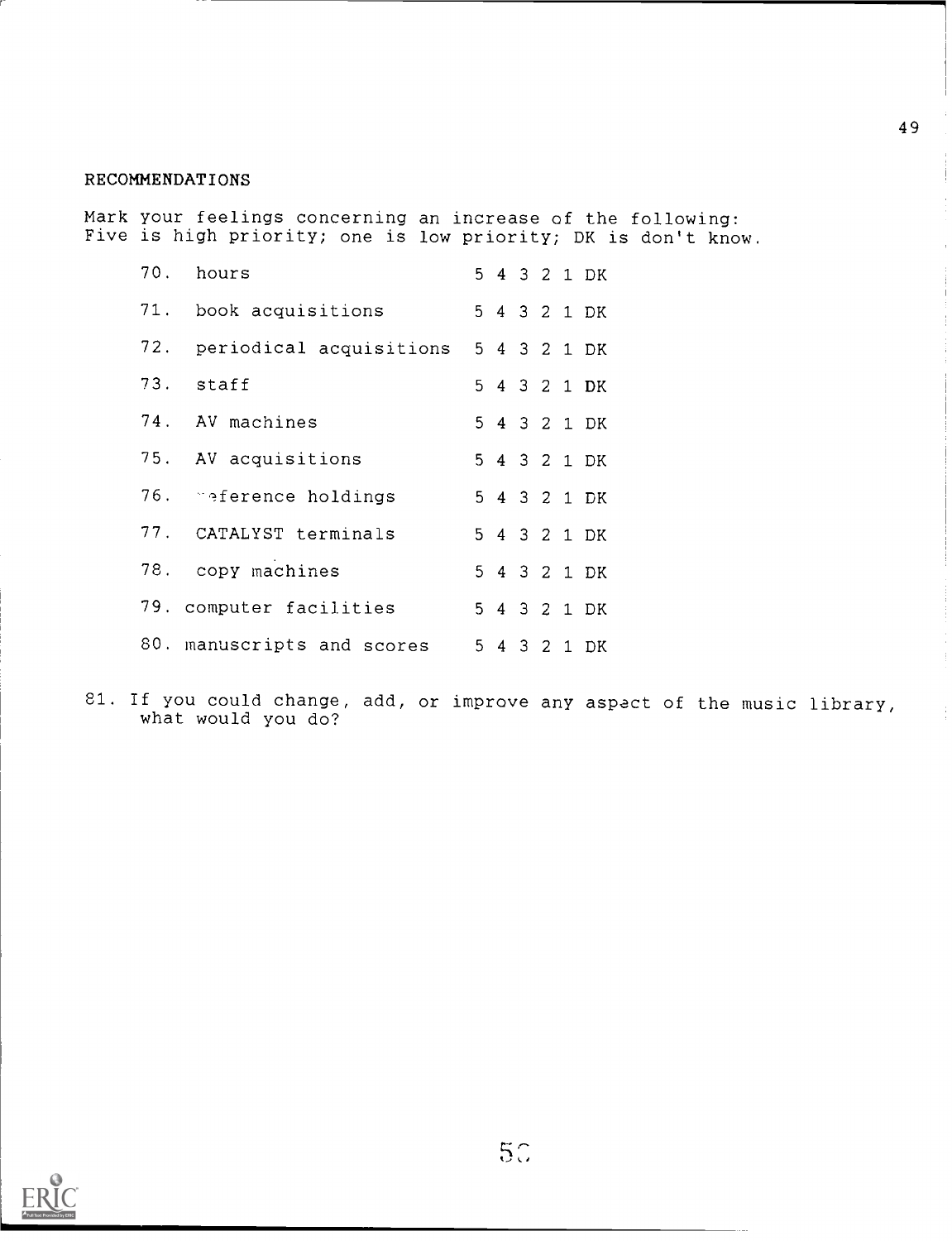

FACULTY QUESTIONNAIRE

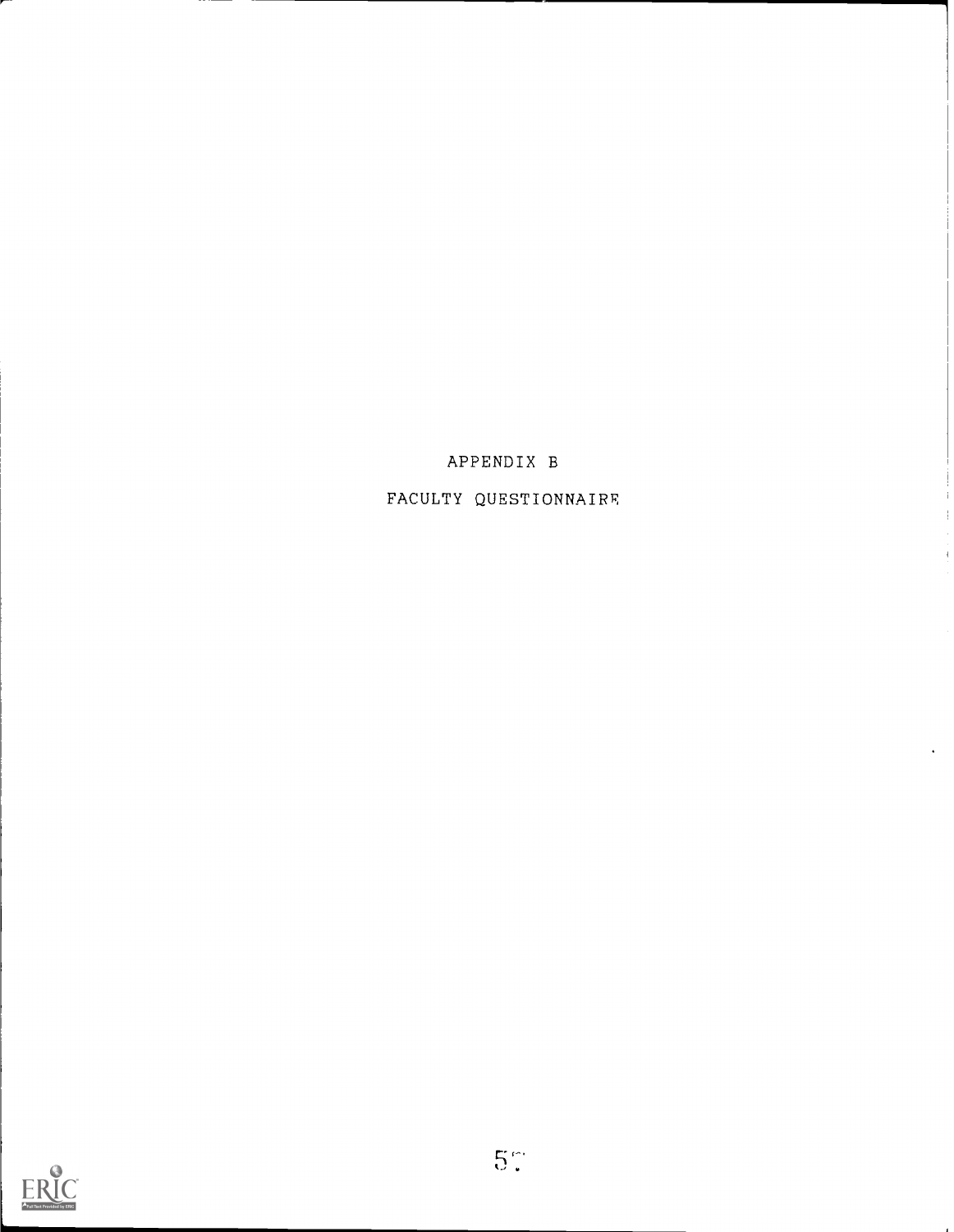#### USE OF THE KSU MUSIC DEPARTMENT LIBRARY

My name is Linda Potter and I am a graduate student in the School of Library and Information Science. I am conducting a survey to determine who the users of the music department library are, how they use the library, and to what extent the music library meets their needs. The following questionaire has been designed as a part of my mastei's degree research paper. Although your participation is really vital tothis study, it is, of course, voluntary andyou will not be penalized in any way if you do not participate or if you withdraw from participation. The responses to the questionnaire are anonymous, and there are no risks involved on the part of the respondent. There willbe no attempt to identify individual respondents as this information is not important to the study. If you have any further questions, you may contact me at 672-7334, Mr. Jack Scott, Muasic Librarian, at 672-2004, or my research paper aadvisor, Dr. Lois Buttlar, at 672-2782. The project has been approved by Kent State University. If you have questions about KSU's rules for research, please call Dr. Eugene Wenninger at 672- 2070.

Please turn over to begin the survey.

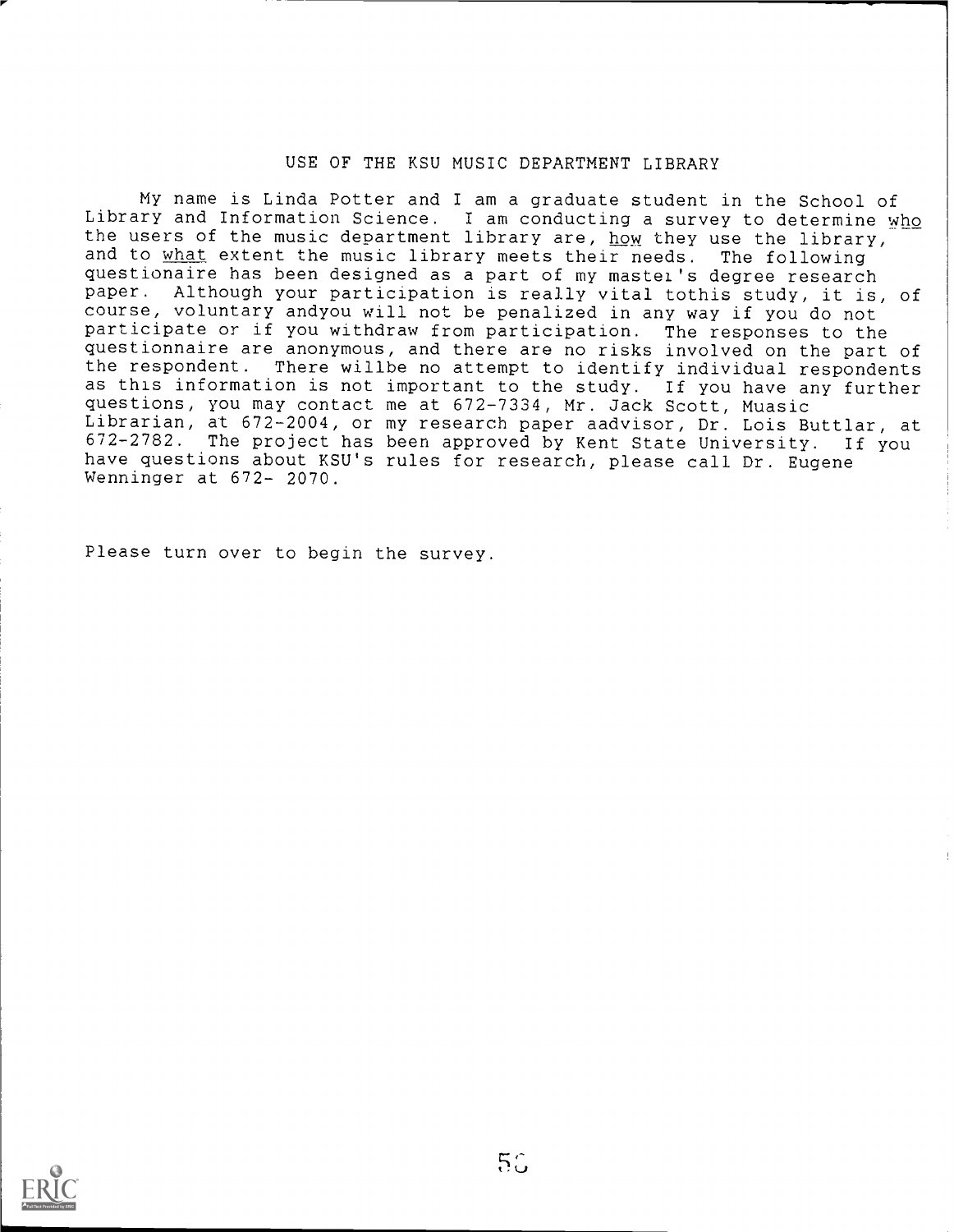#### FACULTY QUESTIONNAIRE

1. Are you satisfied with the system for handling books put on reserve for assigned readings? yes no no opinion 2. Have you ever had to restrict assignments due to library inadequacy? yes no no opinion 3. Have your book/periodical needs been adequately met during the last three years? yes no no opinion 4. Are there plans for new courses that may require stronger library resources? yes no no opinion 5. Have you recommended the purchase of books/journals in the past year? yes no no opinion 6. Does the distribution of library materials in several locations affect your work? yes no no opinion Rate the collection for its adequacy in supplying materials for teaching and/or collection research in each of the following areas: \*Five is excellent; one is poor; DK is don't know.  $7$  undergraduate study 5  $4$  3  $2$  1 DK

| andergraduate stuur                        |  |  | $J \leftarrow 4$ $J \leftarrow 2$ $I \leftarrow D N$ |
|--------------------------------------------|--|--|------------------------------------------------------|
| 8. graduate study                          |  |  | 5 4 3 2 1 DK                                         |
| 9. research                                |  |  | 5 4 3 2 1 DK                                         |
| 10. teaching preparation                   |  |  | 5 4 3 2 1 DK                                         |
| 11. current awareness of the musical field |  |  | 5 4 3 2 1 DK                                         |

12. Is there any material, equipment or technology that you think the library should have but does not currently own?

yes no no opinion

13. Feel free to make recommendations on the back.

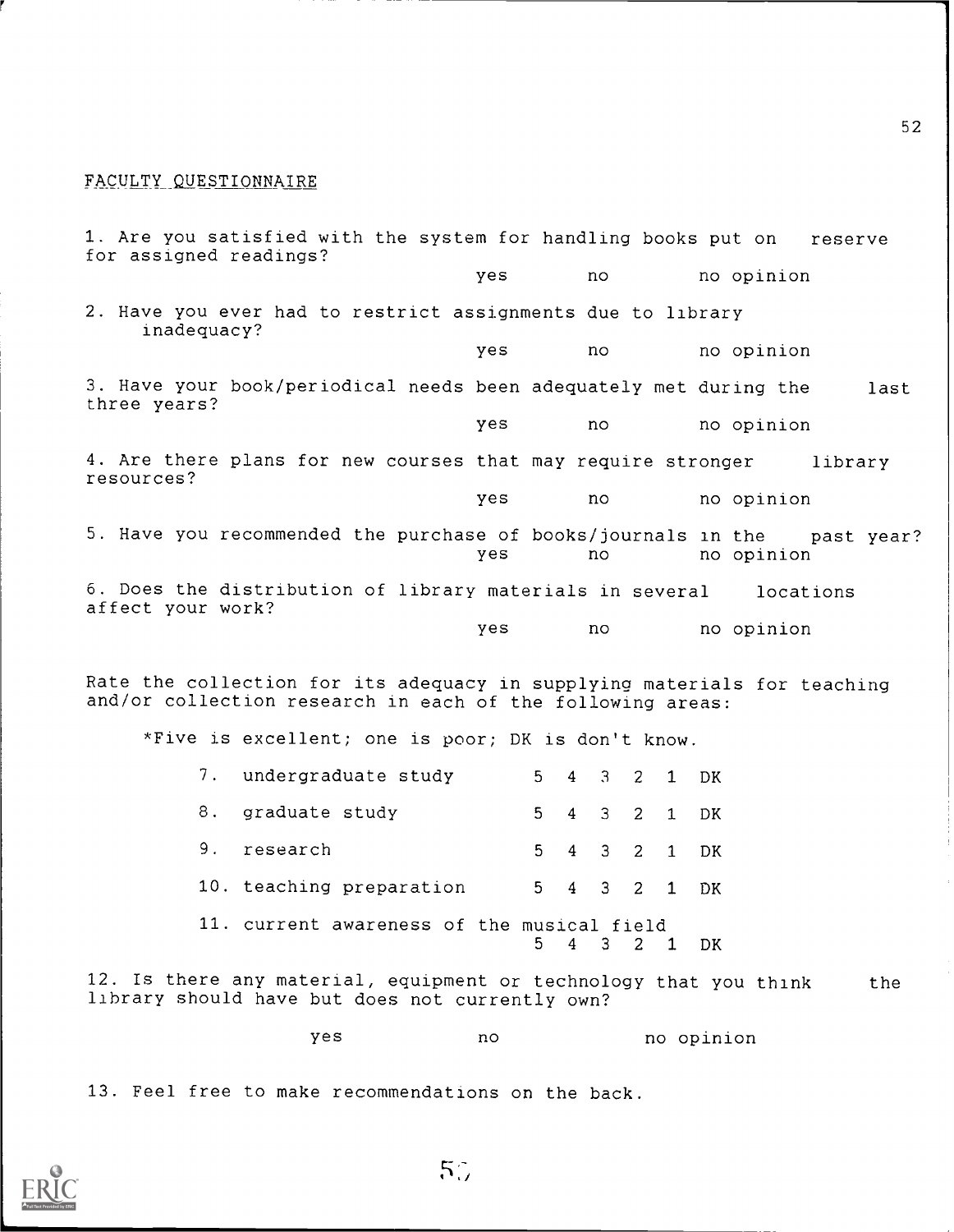#### REFERENCES CITED

Basart, Ann Phillips. 1986. Review of Annual survey of music libraries, edited by Celia Prescott, In Notes 43 (December ) : 304-6.

4;

- Bayne, Pauline, director, Music Library Association Subcommittee on Basic Music Collection. 1983. A Basic music library: Essential scores and books. Robert<br>Michael Fling, editor, Chicago : American Librar Fling, editor. Chicago : American Library Association.
- Engelbrecht, Pamela Noyes. 1988. User surveys SPEC kit 148. Systems and Procedures Exchange Center. Washington, D.C. : Association of Research Libraries.
- Grim, William E. 1986. Music of the classic era; A guide to the basic literature. Choice 24 (October) : 263-4+.
- Kuhlman, A.F., E.W. Erickson and A. Robert Rogers. 1968. Report of a survey of the libraries of Murray State University. Murray, Kentucky : Murray State University.
- Lupone, George. 1986. Cleveland State University libraries automation planning report. Cleveland : Cleveland State University Library.
- Lyons, William and Linda Phillips. 1987. Library summary, University of Tennessee, Knoxville. Knoxville, Ky. : Tennessee University Libraries.
- Mortland, Linda. 1984. The music library: A special library in an academic setting. In Frestschrift in honor of Dr, Arnulfo D. Trejo, edited by Christopher F. Grippo and others. Tucson : University of Arizona Graduate Library School.
- Rosenberg, Kenyon C. 1987. A Basic classical and operatic recordings collection for libraries. Metuchen, NJ : Scarecrow Press.